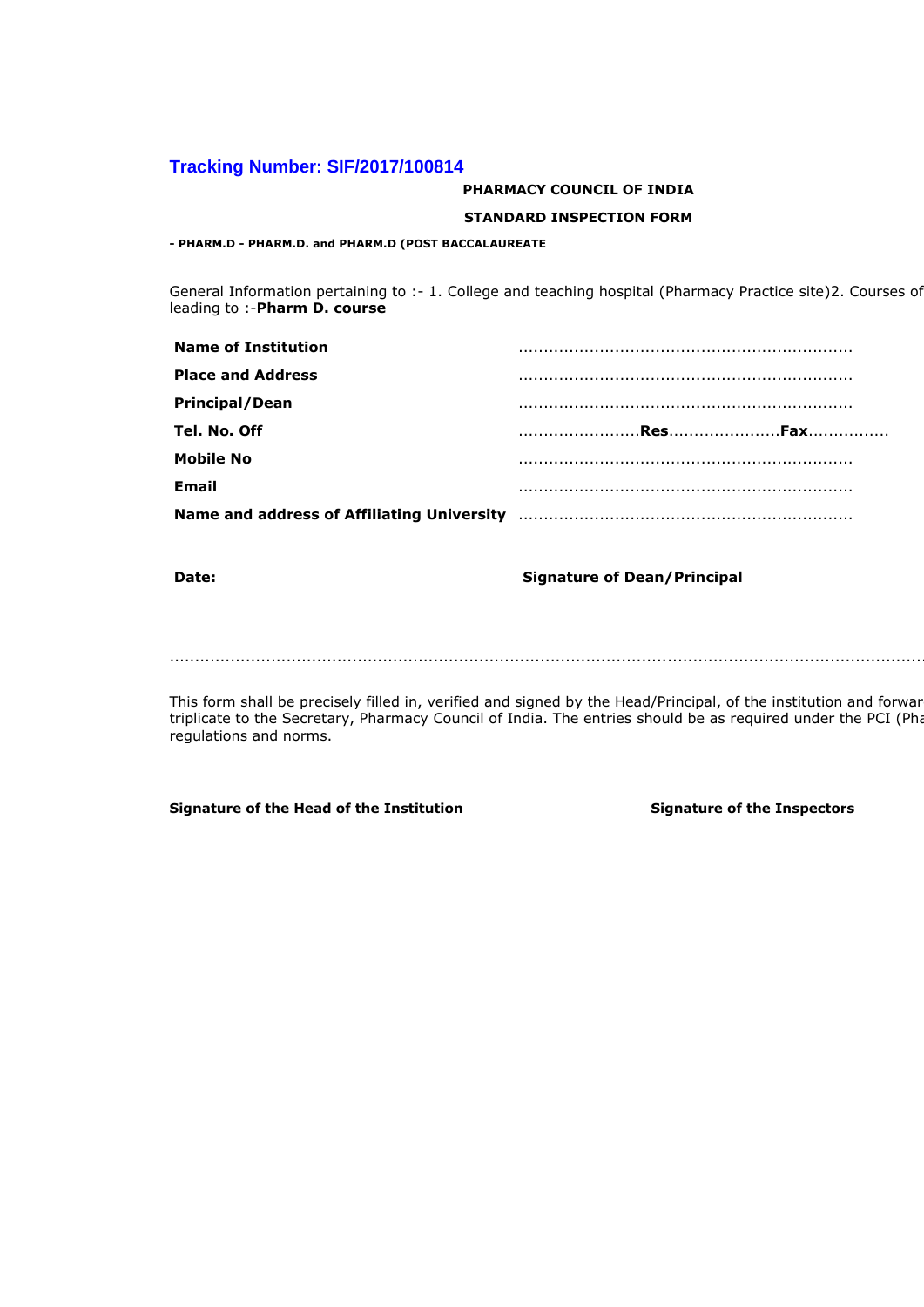#### **PHARMACY COUNCIL OF INDIA**

Standard Inspection Format (S.I.F) for Pharm D Programme Pharm.D. and Pharm. D. (Post Baccalaureate) Programme (To be fille**d to PCI by an organization seeking approval of the course / continuation of the approval)** 

| To be filled up by P.C.I | To be filled up by inspectors              |
|--------------------------|--------------------------------------------|
| Inspection No.:          | Date of Inspection:                        |
| <b>FILE No.</b>          | NAME OF THE INSPECTORS: 1. (BLOCK LETTERS) |
|                          | 2.                                         |
|                          | <b>DADT 4</b>                              |

#### **PART-1**

#### **A-GENERAL INFORMATION**

| $A - I.1$                             |                                                            |
|---------------------------------------|------------------------------------------------------------|
| <b>Applicant is for</b>               | --                                                         |
| $A - I.2$                             |                                                            |
| <b>Year of Establishment</b>          | 2006                                                       |
| A - I.3                               |                                                            |
| Name of the institution               | Nirmala College of Pharmacy, Guntur                        |
| Complete postal address:              | Atmakuru (Village), Mangalagiri (M) Guntur Dist. -522 503. |
| <b>Telephone number with STD Code</b> | 08645 236722                                               |
| Fax No                                | 08645236722                                                |
| <b>Email</b>                          | ncpa_csagp@yahoo.co.in                                     |
| $A - I.4$                             |                                                            |
| Status of the course conducting body  | Private                                                    |

**(Enclose copy of Registration documents of Society/Trust)** 

## **A - I.5**

| Name of the Society/Trust/Management  | Congregation of Catechist sisters of St Ann               |
|---------------------------------------|-----------------------------------------------------------|
| <b>Address</b>                        | H.No 12-13-485 Nagarjuna Colony, Tarnaka Secunderabad - 1 |
| <b>Telephone Number with STD Code</b> | 040 27158378                                              |
| Fax No                                | 04027150144                                               |
| Email                                 | stanns csa@hotmail.com                                    |
| Website                               |                                                           |
| (Attach documentary evidence)         |                                                           |

| ۰. |
|----|
|    |

| Name of th person to be contacted     | Sister Alphonsa P                                                              |  |
|---------------------------------------|--------------------------------------------------------------------------------|--|
| <b>Designation</b>                    | Secretary Cum Correspondent                                                    |  |
| <b>Address</b>                        | Nirmala College of Pharmacy Atmakuru(Vil), Mangalagiri(Man)<br>PIN 522 503 A.P |  |
| <b>Telephone Number with STD Code</b> |                                                                                |  |
| <b>Office</b>                         | 08645236722                                                                    |  |
| Residence                             | 08645 236255                                                                   |  |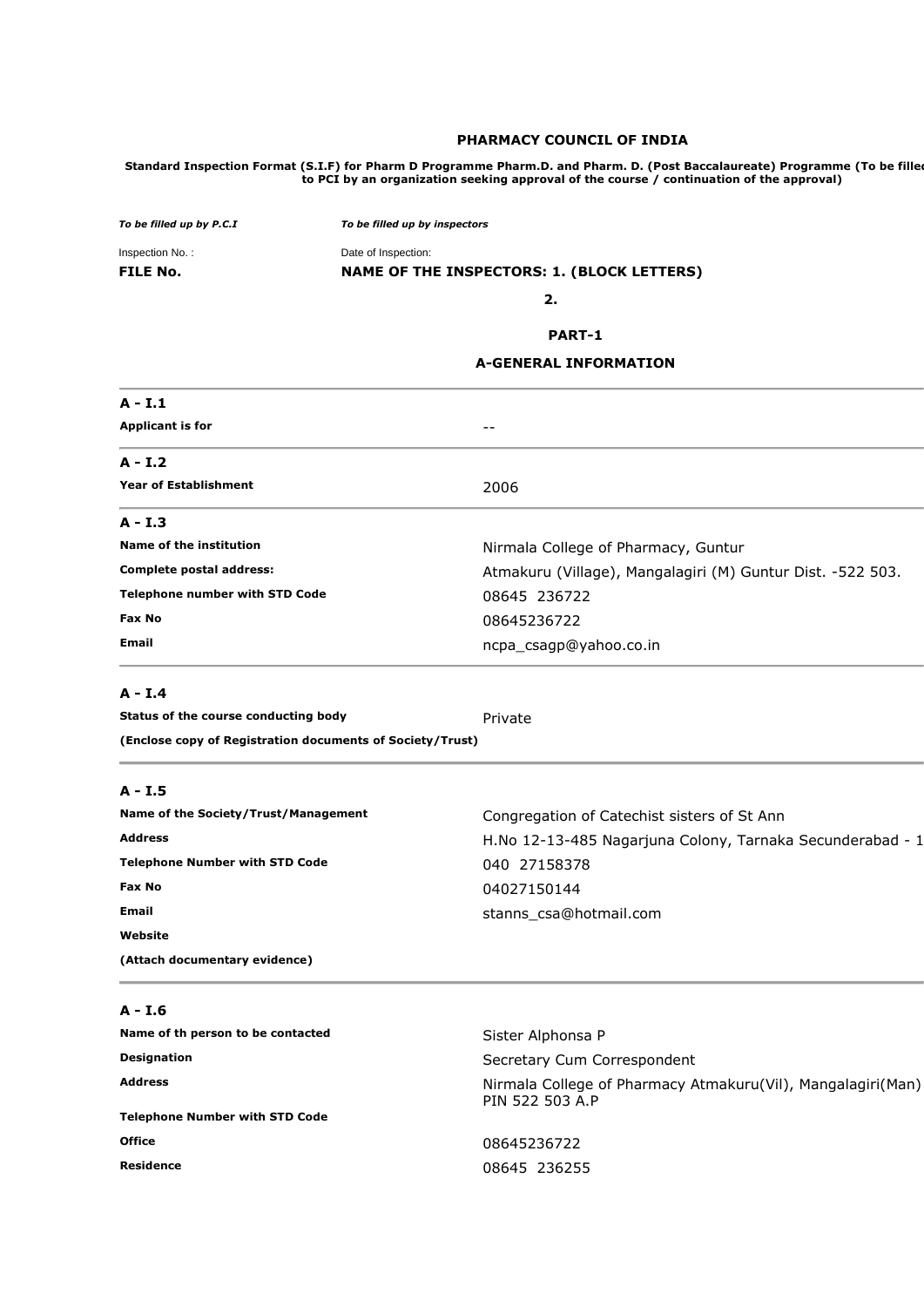| Mobile | 9912342142             |
|--------|------------------------|
| Fax No | 08645236722            |
| Email  | ncpa_csagp@yahoo.co.in |

## **A - I.7**

| Name of the Head of the Institution | Prof Dr SK ABDUL RAHAMAN M Pharm PhD                                           |  |
|-------------------------------------|--------------------------------------------------------------------------------|--|
| Address                             | Nirmala College of Pharmacy Atmakuru(Vil), Mangalagiri(Man)<br>PIN 522 503 A.P |  |

## **A - I.8**

#### **Examining Authority**

**Complete Postal address: STD code Telephone No. Fax No.** The Registrar Acharya Nagarjuna University, Nagarjuna Nagar, **E-mail Website**  510

#### **A - I.9**

#### **APPLICATION FOR INSTITUTION SEEKING APPROVAL FOR PHARM. D. OR PHARM. D. AND PHARM.D. (POST BACCALAUREATE) PROGRAMME (Tick appropriate box) a. DETAILS OF INSPECTION/AFFLIATION FEE PAID**

| <b>Name of the Course</b>         | Affiliation Fee/Inspection fee for/up to the year | $\parallel$ D.D. No. |
|-----------------------------------|---------------------------------------------------|----------------------|
| (a)Pharm D                        | 2018-19                                           | 296072               |
| (b)Pharm. D. (Post Baccalaureate) |                                                   |                      |

**Remarks of** 

### **b. APPROVAL STATUS OF THE INSTITUTION**

| Name of<br>the<br><b>Course</b> | <b>Approved</b><br><b>Upto</b> | <b>Intake</b><br><b>Approved and</b><br><b>Admitted</b> | <b>PCI</b>                              | <b>State Govt</b>                     | <b>University</b>                             |
|---------------------------------|--------------------------------|---------------------------------------------------------|-----------------------------------------|---------------------------------------|-----------------------------------------------|
|                                 | 2019-2020<br>US/12             | <b>Approved</b><br>Letter No &<br><b>Date</b>           | 17-708/2011-PCI<br>Dated 12-08-<br>2017 | G.O No 93 Dtd<br>30/05/2017           | SBTET/AP/Academic/001/aff-<br>PH/2017-18-009  |
| D Pharm                         |                                | <b>Approved</b><br><b>Intake</b>                        | 60                                      | 60                                    | 60                                            |
|                                 |                                | <b>Actually</b><br><b>Admitted</b>                      | 60                                      | 60                                    | 60                                            |
|                                 | 2019-2020<br>US/12             | <b>Approved</b><br>Letter No &<br>Date                  | 32-456/2017-PCI<br>Dtd 12/08/2017       | G.O.Rt. No.100<br>Dated<br>02/06/2017 | No.Anu/Affili/S5/NCP/TA/2017 Dt<br>27/01/2017 |
| <b>B</b> Pharm                  |                                | <b>Approved</b><br><b>Intake</b>                        | 100                                     | 120                                   | 100                                           |
|                                 |                                | <b>Actually</b><br><b>Admitted</b>                      | 100                                     | 100                                   | 100                                           |

**Note: Enclose relevant documents** 

#### **A - I.10**

**Whether other educational institutions/courses are also being run by the trust/instiutuion in the same building/campus?** 

**If yes, give status** No

## **A - I.10 a**

| Status of the Pharmacy Course: |     |  |
|--------------------------------|-----|--|
| <b>Independent Building</b>    | Yes |  |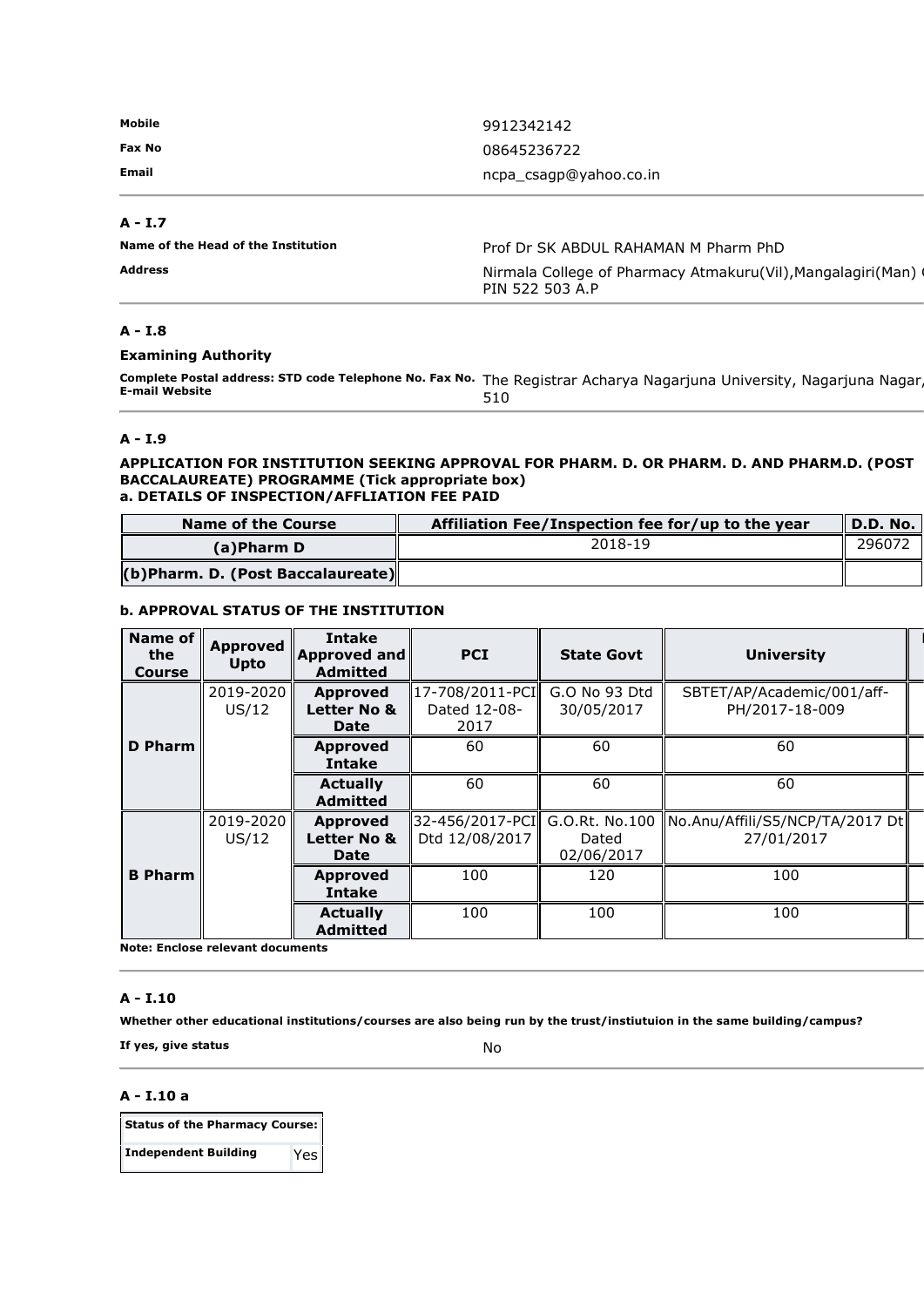| <b>Wing of Another College</b>         | N٥  |
|----------------------------------------|-----|
| <b>Separate Campus</b>                 | Yes |
| <b>Multi Institutional Campus</b> $N0$ |     |

## **A - I.10 b**

## **STATUS OF APPLICATION**

| Course         | <b>IntakePermissible</b> | <b>RemarksProposed Intake</b> |
|----------------|--------------------------|-------------------------------|
| <b>Pharm D</b> |                          |                               |
| Pharm. D. (PB) |                          |                               |

#### **Signature of the Head of the Institution**

## **Signature of the Inspectors**

## **B - DETAILS OF THE INSTITUTION**

## **B - I.1**

**Name of the Principal / Head** Prof Dr SK ABDUL RAHAMAN

|                                            | Oualification*     | <b>Teaching ExperienceRequired</b>                                              | Actual<br>experience | Ren |
|--------------------------------------------|--------------------|---------------------------------------------------------------------------------|----------------------|-----|
| <b>Qualification/</b><br><b>Experience</b> | Yesl<br>M. Pharm   | 15 years in teaching or Research out of<br>which 5years should be as Professor. | 16                   |     |
|                                            | Yesl<br><b>PhD</b> |                                                                                 |                      |     |
|                                            |                    |                                                                                 |                      |     |

**\* Documentary evidence should be provided** 

## **B - I.2**

## **For institution seeking continuation of affliation**

| Course                            | Date of<br>$\parallel$ lastInspection $\parallel$ | <b>Remarks of the</b><br><b>Previous</b><br><b>InspectionReport</b> | <b>Deficiencies</b><br>$\ $ rectified / Not $\ $<br>rectified | <b>Intakereduced</b><br>the last 03 |
|-----------------------------------|---------------------------------------------------|---------------------------------------------------------------------|---------------------------------------------------------------|-------------------------------------|
| (a)Pharm D                        | 21/04/2017                                        | Rectified the<br><b>Deficiencies</b>                                | Yes                                                           | Yes.                                |
| (b)Pharm. D. (Post Baccalaureate) | $- -$                                             | $- -$                                                               | $- -$                                                         |                                     |
| .                                 |                                                   |                                                                     |                                                               |                                     |

**\* Enclose Documents(write NA if not applicable)** 

## **B - I.3**

| <b>Type of Institution</b>                           | Society  |
|------------------------------------------------------|----------|
| <b>Details of the Governing Body</b>                 | Enclosed |
| <b>Minutes of the last Governing council Meeting</b> | Enclosed |

## **B - I.4**

## **Pay Scales**

| <b>Staff</b>          | Scale of pay                     | DE I | <b>Gratuity</b> | <b>Pension benefit</b> | <b>Remarks of the In</b> |
|-----------------------|----------------------------------|------|-----------------|------------------------|--------------------------|
| <b>Teaching Staff</b> | AICTE/UGC/State YeslYes<br>Govt. |      | No              | No                     |                          |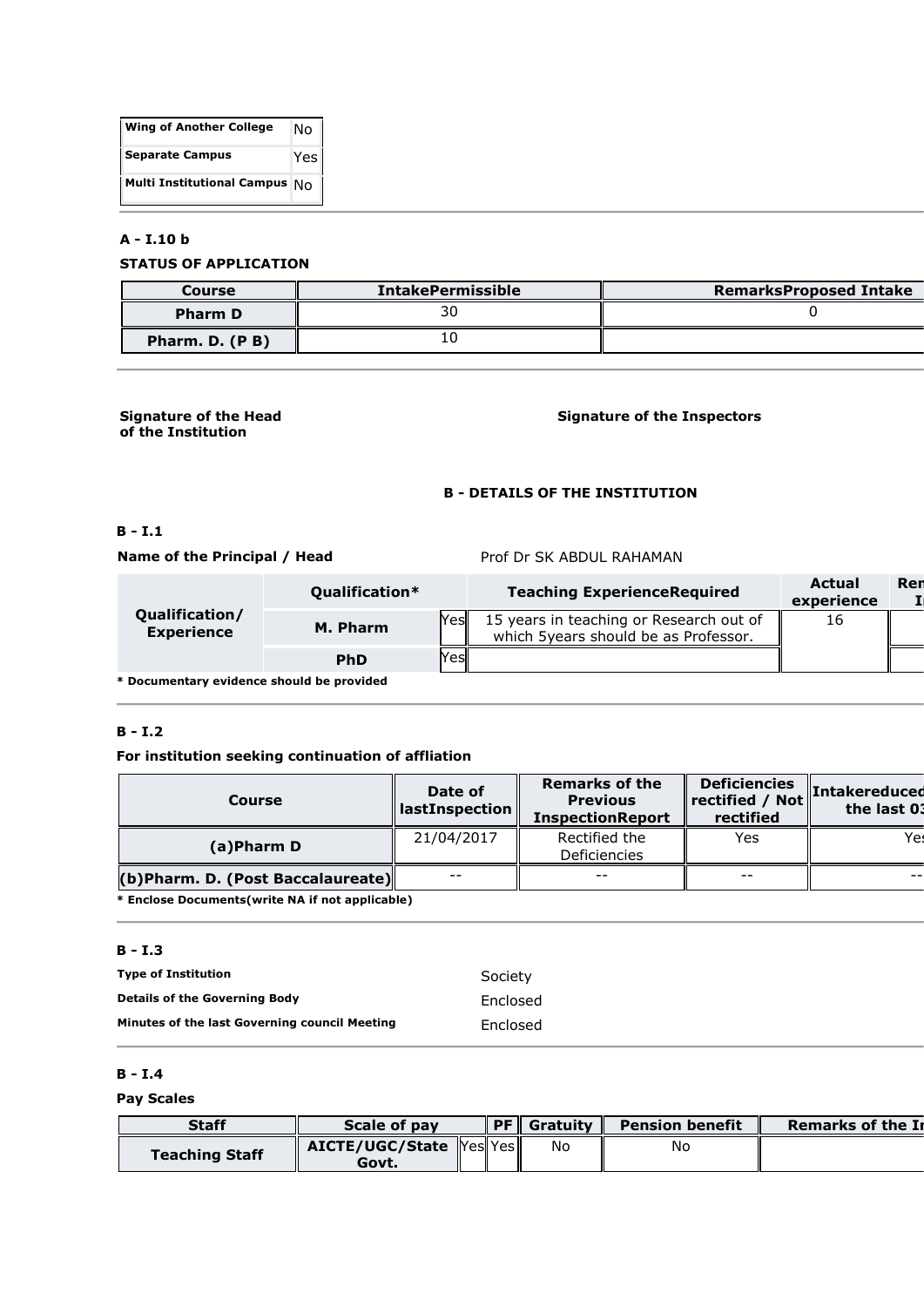| <b>Non-Teaching Staff</b> | <b>AICTE/UGC/State</b> Yes Yes |  | No | Νc |  |
|---------------------------|--------------------------------|--|----|----|--|
|                           | Government                     |  |    |    |  |

## **B - I.5**

## **Co-Curricular Activities / Sports Activities**

| <b>Whether college has NSS Unit</b>                                                                       | Yes              |
|-----------------------------------------------------------------------------------------------------------|------------------|
| <b>NSS Program Officer's Name</b>                                                                         | Mr R Naresh Babu |
| Whether students participating in University level<br>culturalactivities/Co-curricular/Sports activities  | Yes              |
| <b>Physical Instructor</b>                                                                                | Available        |
| <b>Sports Ground</b>                                                                                      | Individual       |
| Are you Associated with other<br>Organization/Institution/Trust/Society Running Pharmacy<br><b>Course</b> | Yes              |
| Organization/Institution/Trust/Society Name                                                               |                  |
| Complete Postal Address.                                                                                  |                  |
| <b>Telephone No.</b>                                                                                      |                  |
| Nature of Association                                                                                     |                  |

**Signature of the Head of the Institution** 

## **Signature of the Inspectors**

## **C - FINANCIAL STATUS OF THE INSTITUTION**

## **Audited financial Statement of Institute should be furnished**

## **C -1.1 Resources and funding agencies (give complete list)**

## **C -1.2 Please provide following Information**

|         |                    | <b>Receipts</b> |     | <b>Expenditure</b> |                         |                            |                         |
|---------|--------------------|-----------------|-----|--------------------|-------------------------|----------------------------|-------------------------|
| SI. No. | Particulars        | <b>Amount</b>   |     | SI. No.            | Particulars             | <b>Amount</b>              | <b>Remarks of the I</b> |
| 1.      | Grants             |                 |     |                    |                         | <b>CAPITAL EXPENDITURE</b> |                         |
|         | la. Government     | 0.00            |     |                    |                         |                            |                         |
|         | b. Others          | 0.00            |     |                    |                         |                            |                         |
| 2.      | <b>Tuition Fee</b> | 28274600.00     | П.  |                    | <b>Building</b>         | 1744247.00                 |                         |
| 3.      | Library Fee        | 100360.00       | 2.  |                    | Equipment               | 1386388.00                 |                         |
| 4.      | Sports Fee         | 75215.00        | Β.  |                    | <b>Others</b>           | 448971.00                  |                         |
| 5.      | <b>Union Fee</b>   | 1128425.00      |     |                    |                         | <b>REVENUE EXPENDITURE</b> |                         |
| 6.      | <b>Others</b>      | 581087.00       | 11. |                    | Salary                  | 19198744.00                |                         |
|         |                    |                 | 2.  |                    | Maintenance Expenditure |                            |                         |
|         |                    |                 |     |                    | College                 | 482403.00                  |                         |
|         |                    |                 |     |                    | ii. Others              | 1182906.00                 |                         |
|         |                    |                 | З.  |                    | University Fee          | 846221.00                  |                         |
|         |                    |                 | 4.  |                    | Apex Bodies Fee         | 1135690.00                 |                         |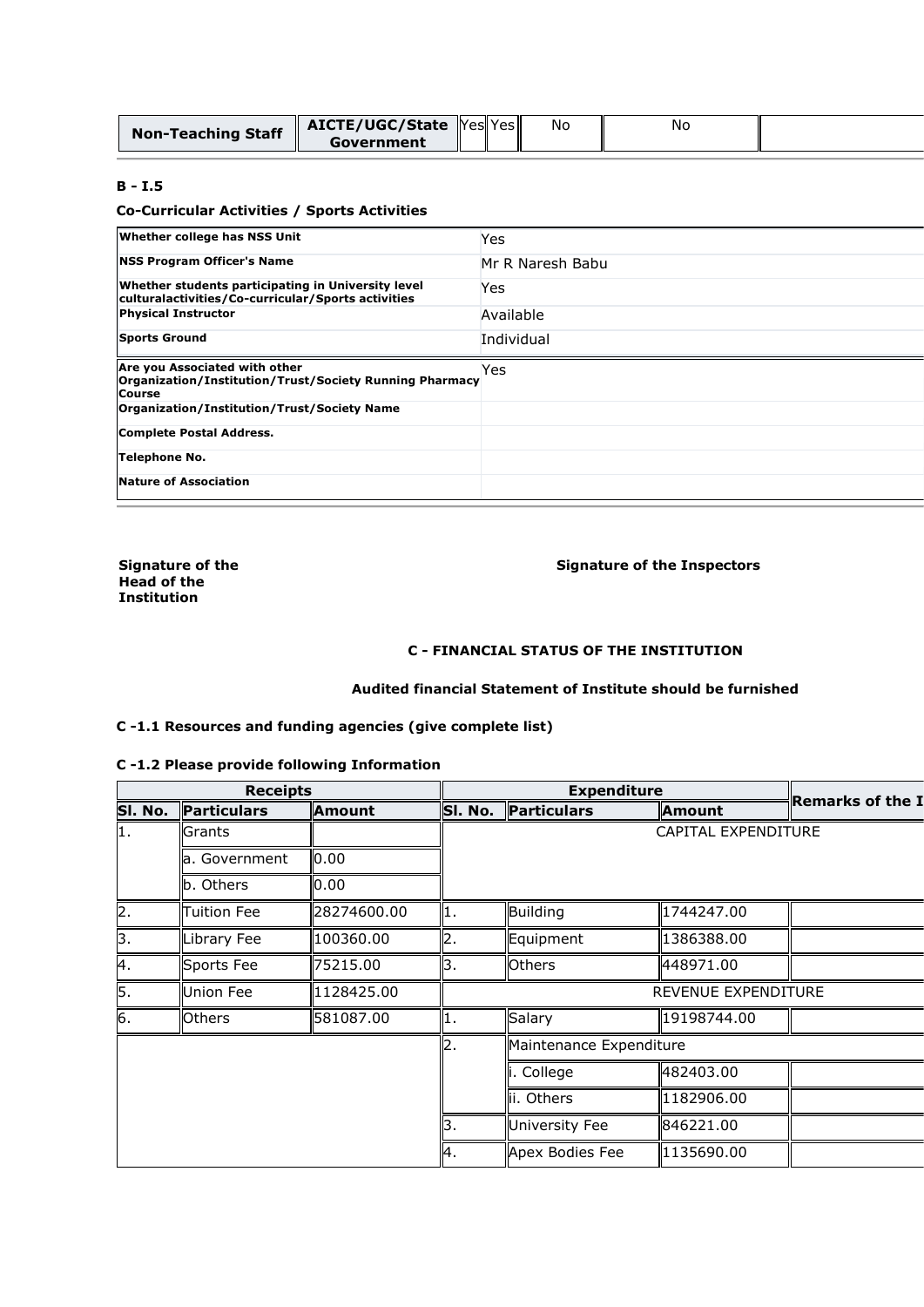| .            |             |    |                   |             |  |
|--------------|-------------|----|-------------------|-------------|--|
| <b>Total</b> | 30159687.00 |    | <b>Total</b>      | 28202707.00 |  |
|              |             |    |                   |             |  |
|              |             |    |                   |             |  |
|              |             | ь. | Misc. Expenditure | IO.00       |  |
|              |             | .כ | Government Fee    | 135006.00   |  |

**Note: Enclose relevant documents** 

#### **Signature of the Head of the Institution**

## **Signature of the Inspectors**

#### **PART- II PHYSICAL INFRASTRUCTURE**

| 1. | a. Availability of Land for Pharmacy College           |                      | 3.3 Acr        |
|----|--------------------------------------------------------|----------------------|----------------|
|    |                                                        |                      |                |
|    | b. Building                                            |                      | Own            |
|    | c. Land Details to be in the name of Trust and Society |                      |                |
|    | i). Own Records to be enclosed                         |                      | <b>Enclose</b> |
|    | Sale deed/relevant document                            |                      |                |
|    | d. Building                                            |                      |                |
|    | Approved Building plan                                 |                      | Enclos         |
|    | e. Total Built Area of the college building in sq. mts | <b>Built up Area</b> | 8144           |
|    | f. Amenities and Circulation Area in Sq. mts           | 5514                 |                |
|    |                                                        |                      |                |

## **2. Class Rooms**

Total Number of Class rooms available and number provided for Pharm. D. or Pharm. D. and Pharm **Baccalaureate) Programme** 

| <b>Class</b>                                  | Required | <b>Available</b><br><b>Numbers</b> | Required Area * for each class Available Area in<br>room   | Sq. mts | Ren |
|-----------------------------------------------|----------|------------------------------------|------------------------------------------------------------|---------|-----|
| D.Pharm                                       |          |                                    |                                                            | 160     |     |
| <b>B.Pharm</b>                                |          |                                    |                                                            | 450     |     |
| <b>Pharm D</b>                                | 02       |                                    | 90 sq. mts each (Desirable) 75 sq.<br>mts each (Essential) | 350     |     |
| <b>Pharm D (Post</b><br><b>Baccalaureate)</b> |          |                                    |                                                            |         |     |

**[\* To accommodate 30 students for Pharm D and 10 for Pharm. D. Post Baccalaureate ]** 

#### **3. Laboratory requirement for both Pharm. D. or Pharm.D. and Pharm.D. (Post Baccalaureate) Programme\***

| SI.No. | Infrastructure for                                   | <b>Requirement As Per Norms</b> | Available No. | Area in Sq. |
|--------|------------------------------------------------------|---------------------------------|---------------|-------------|
|        | Laboratory Area                                      | 75 Sq.mts. each                 |               | 800         |
|        | Pharmaceutics and Pharmacokinetics Lab               |                                 |               | 200         |
|        | Life Science Pharmacology Physiology Pathophysiology |                                 |               | 200         |
|        | Phytochemistry or Pharmaceutical Chemistry           |                                 |               | 200         |
|        | <b>Pharmacy Practice</b>                             |                                 |               | 100         |
| 16     | Preparation Room each lab                            | 10 Sq.mts. (Minimum)            |               | <b>20</b>   |

**The Institutions will not be permitted to run the above course in rented/leased building.** 

- 1. All the Laboratories should be well lit & ventilated.
- 2. All Laboratories should be provided with basic amenities and services like exhaust fans and fuming chamber t pollution whenever necessary.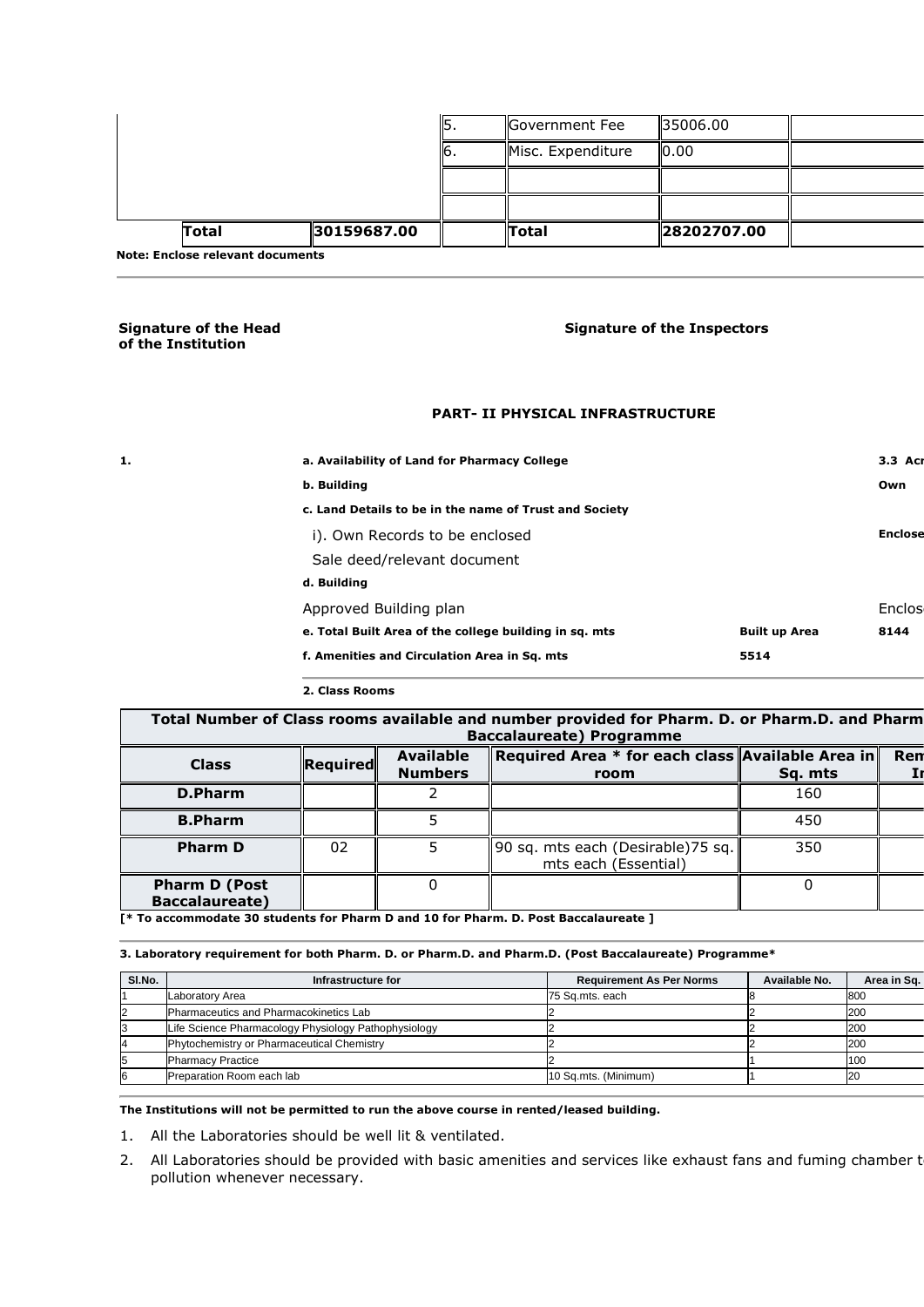- 3. All the laboratories should be provided with safety measures like fire safety, chemical exposure safety and bio
- 4. The workbenches should be smooth and easily cleanable prefebly made of non-absorbant material.
- 5. The water taps should be non-leaking and directly installed on skins Drainage should be efficient.
- 6. Balance room should be attached to the cocerned laboratories.

## **4. Administration Area**

|                                              |                                         | Requirements Requirements as | <b>Available</b> |                   |
|----------------------------------------------|-----------------------------------------|------------------------------|------------------|-------------------|
| SI.<br>No. Name of Infrastructure            | as per Norms $\parallel$<br>(in Number) | per Norms (in<br>Area)       | No.              | Area in<br>Sq.mts |
| 1 Principal's Chamber                        | 01                                      | 30 Sq. mts                   |                  | 60                |
| 2 $\sqrt{\text{Office - I - Establishment}}$ |                                         | 60 Sq. mts                   |                  | 34                |
| 3 Office - II - Academics                    |                                         |                              |                  |                   |
| 4 Confidential Room                          |                                         |                              |                  | 33                |

## **5. Staff Facilities**

| SI. |                                                                               |             | Requirements Requirements as                 | <b>Available</b> |                   |
|-----|-------------------------------------------------------------------------------|-------------|----------------------------------------------|------------------|-------------------|
|     | No. Name of Infrastructure                                                    | (in Number) | as per Norms   per Norms (in<br>Area)        | No.              | Area in<br>Sq.mts |
|     | 1 HODs for Pharm. D. and Post<br>Baccalaureate Programme                      | Minimum 4   | 20 Sq. mts x 4                               |                  | 60                |
|     | 2 Faculty Rooms for Pharm. D. and<br>Pharm.D. Post Baccalaureate<br>Programme |             | 10 Sq. mts $x$ n<br>$(n=No. of$<br>teachers) |                  | 175               |

6. Museum, Library, Animal House [should have approval of the Committee for the Purpose of Control and Supervision of Experimer **(CPCSEA)] and other Facilities:** 

| SI. |                                               |                             | Requirements Requirements as                                           | <b>Available</b> |                   |
|-----|-----------------------------------------------|-----------------------------|------------------------------------------------------------------------|------------------|-------------------|
| No. | Name of Infrastructure                        | as per Norms<br>(in Number) | per Norms (in<br>Area)                                                 | No.              | Area in<br>Sq.mts |
|     | <b>Animal House</b>                           | 01                          | 80 Sq. mts                                                             |                  | 128               |
| 2   | Library                                       | 01                          | 150 Sq. mts                                                            |                  | 165               |
| 3   | Museum                                        | 01                          | <b>50 Sg. mts (Maybell</b><br>attached to the<br>Pharmacognosy<br>lab) |                  | 50                |
| 4   | Auditorium/ Multi Purpose Hall<br>(Desirable) | 01                          | 250 - 300 seating<br>capacity                                          |                  | 489               |
| 5.  | Herbal Garden (Desirable)                     | 01                          | Adequate Number<br>of Medicinal Plants                                 |                  | 200               |

#### **7. Student Facilities**

|     |                                                       |                             | Requirements Requirements as       | <b>Available</b> |                   |
|-----|-------------------------------------------------------|-----------------------------|------------------------------------|------------------|-------------------|
| No. | $\ \mathsf{SI.}\ $ Name of Infrastructure             | as per Norms<br>(in Number) | per Norms (in<br>Area)             | No.              | Area in<br>Sq.mts |
| 1   | Girls's Common Room (Essential)                       | 01                          | 60 Sq. mts                         |                  | 68                |
|     | 2 Boy's Common Room (Essential)                       | 01                          | 60 Sq. mts                         |                  | 68                |
| 3   | Toilet Blocks for Girls                               | 01                          | 24 Sq. mts                         |                  | 48                |
| 4   | Toilet Blocks for Boys                                | 01                          | 24 Sq. mts                         |                  | 48                |
| 5.  | Drinking Water facility - Water<br>cooler (Essential) | 01                          |                                    |                  | 30                |
|     | 6 Boy's Hostel (Desirable)                            | 01                          | 9 Sq. mts/Room<br>Single occupancy |                  |                   |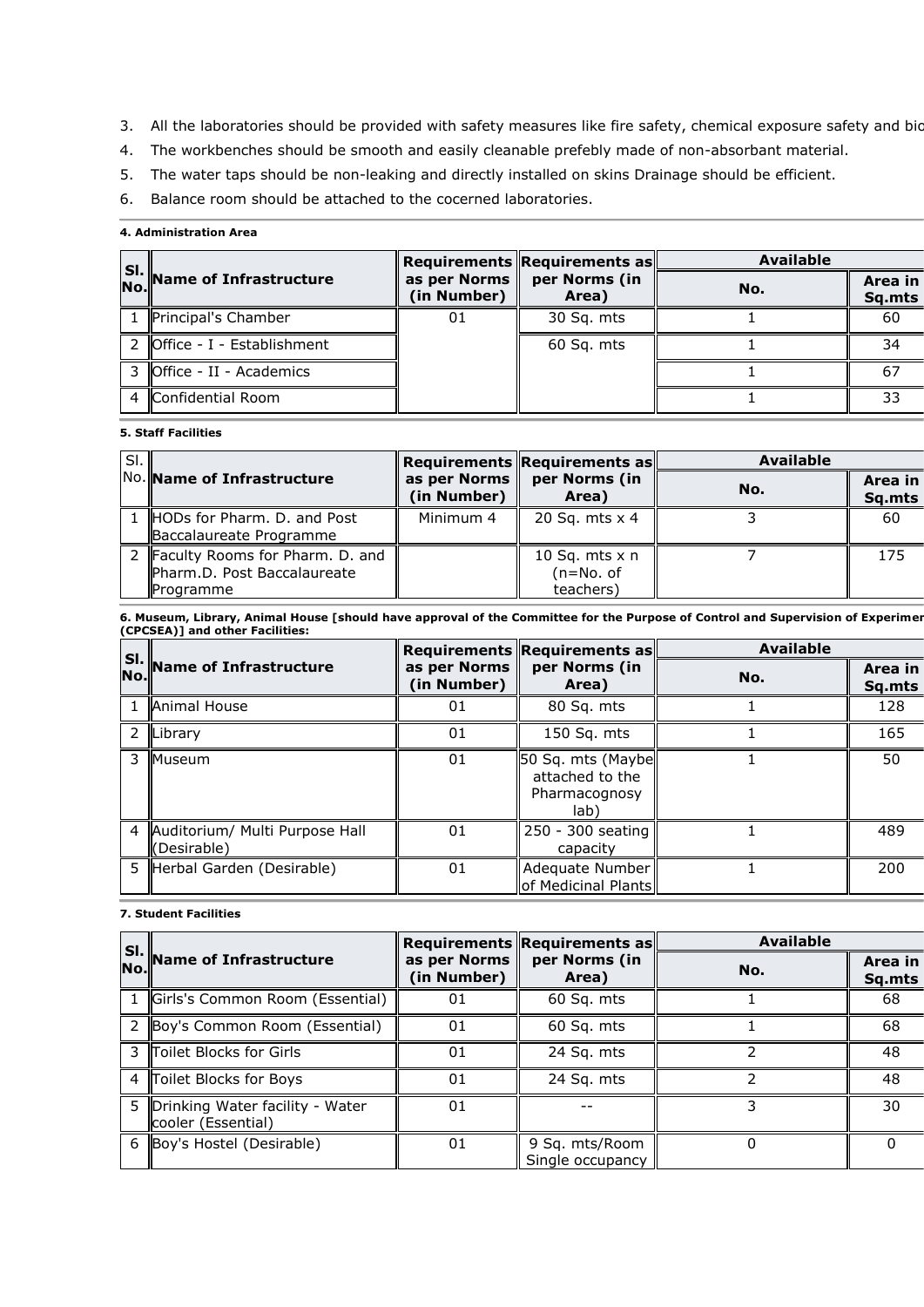|   | Girls's Hostel (Desirable)                         | 01 | 9 Sq.mts/Room<br>(Single occupancy)<br>or $20$<br>Sq.mts/Room<br>(Triple occupancy) | 1000 |
|---|----------------------------------------------------|----|-------------------------------------------------------------------------------------|------|
| 8 | Power Backup Provision<br>$\mathsf{I}$ (Desirable) |    | $- -$                                                                               |      |

#### **8. Computer and other Facilities**

|                                 |                                    | <b>Available</b> |                   |
|---------------------------------|------------------------------------|------------------|-------------------|
| <b>Name</b>                     | Required                           | No.              | Area in<br>Sq.mts |
| Computer Room                   | 100 Sq.mts.                        |                  | 75                |
| Computer (Latest Configuration) | 1 system for every<br>ll0 students | 50               | 125               |
| Printers                        | printer for every<br>10 computers  |                  | 90                |
| Multi Media Projector           | 01                                 |                  | 80                |
| Generator (5KVA)                | 01                                 |                  | 12                |

## **9. Amenities(Desirable)**

|                                     | <b>Requirment as</b>  | <b>Available</b> |                | <b>Not</b>                              |
|-------------------------------------|-----------------------|------------------|----------------|-----------------------------------------|
| <b>Name</b>                         | per Norms in<br>larea | No.              | Area in Sq.mts | <b>Available</b>                        |
| Principal Quarters                  | 120 Sq. Mtr.          | Ю                |                | Allowences<br>Paid                      |
| <b>Staff Quarters</b>               | $16 \times 80$ Sq mts | l0               |                | Allowences<br>Paid                      |
| Canteen                             | 100 Sq. mts           |                  | 100            |                                         |
| Parking Area for staff and students |                       |                  | 200            |                                         |
| <b>Bank Extension Counter</b>       |                       |                  |                | Available a<br>a Distance<br>of one KM  |
| Cooperative Stores                  |                       |                  |                | Available a<br>a Distance<br>of half KM |
| Guest House                         | 80 Sq. mts            |                  | 80             |                                         |
| Auditorium                          |                       |                  | 489            |                                         |
| Seminar Hall                        |                       |                  | 130            |                                         |
| Transport Facility for students     |                       |                  |                | Available                               |
| Medical Fecilities (First Aid)      |                       |                  | 10             |                                         |

10.A. Library Books and PeriodicalsThe minimum norms for the initial stock of books yearly addition of the books and the number o **subscribed are as given below:** 

| SI. |                 |            | <b>Minimum</b>                                                                                                               | <b>Available</b> |      |
|-----|-----------------|------------|------------------------------------------------------------------------------------------------------------------------------|------------------|------|
| No. | <b>Item</b>     | Titles(No) | Volumes(No)                                                                                                                  | <b>Title</b>     | No.  |
|     | Number Of Books | 150        | 1500 adequate<br>coverage of a<br>large number of<br>standard text<br>books and titles in<br>all disciplines of<br>lpharmacy | 1318             | 7090 |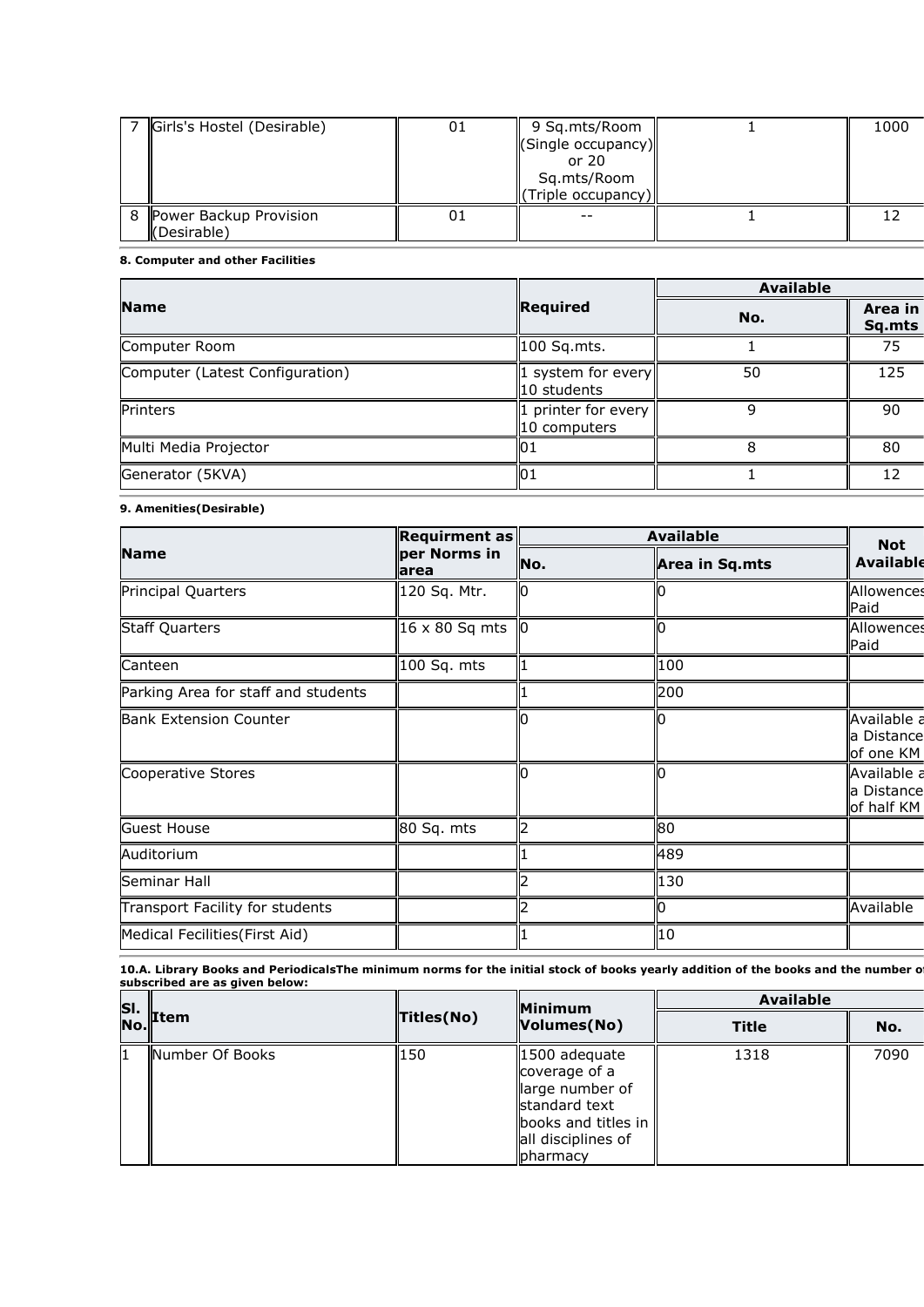| 12 | Annual Addition of Books                              | 150 books per<br>vear                         | 140                         | 515 |
|----|-------------------------------------------------------|-----------------------------------------------|-----------------------------|-----|
| З  | Periodicals Hard Copies/Online                        | 20 National10<br>International<br>periodicals | 251                         | 279 |
| 4  | <b>CDS</b>                                            | Adequate Nos                                  | 14                          | 27  |
| 5  | Internet Browsing Facilities                          | Minimum ten<br>Computers                      | Available                   |     |
| 6  | Reprographic<br>Facilities: PhotoCopierFaxScanner     | 010101                                        | AvailableAvailableAvailable |     |
| 7  | Library Automation and Computrized System (desirable) |                                               | Available                   |     |
| 8  | Library timings                                       |                                               | 9.00 A.M to 6.00 P.M        |     |

## **10.B.Subject wise Classification**

| SI. No. | <b>Subject</b>                                       | <b>Available Titles</b> | <b>Available Numbers</b> | <b>Remarks of</b> |
|---------|------------------------------------------------------|-------------------------|--------------------------|-------------------|
|         | Pharmacognosy                                        | 52                      | 349                      |                   |
| 2       | <b>Pharmacy Practice</b>                             | 57                      | 241                      |                   |
| 3       | Human Anatomy & Physiology                           | 18                      | 159                      |                   |
| 4       | Pharmaceutics (Dispensing & General Pharmacy)        | 67                      | 408                      |                   |
| 5       | Pharmaceutical Organic Chemistry                     | 45                      | 303                      |                   |
| 6       | Pharmaceutical Inorganic Chemistry                   | 37                      | 230                      |                   |
| 7       | Pharmaceutical microbiology                          | 38                      | 379                      |                   |
| 8       | Pathophysiology                                      | 30                      | 176                      |                   |
| 9       | Applied Biochemistry & Clinical Chemistry            | 39                      | 244                      |                   |
| 10      | Pharmacology                                         | 101                     | 468                      |                   |
| 11      | Pharmaceutical Jurisprudence                         | 92                      | 147                      |                   |
| 12      | <b>Pharmaceutical Dosage Forms</b>                   | 63                      | 309                      |                   |
| 13      | Community Pharmacy                                   | 37                      | 235                      |                   |
| 14      | <b>Clinical Pharmacy</b>                             | 34                      | 216                      |                   |
| 15      | <b>Hospital Pharmacy</b>                             | 33                      | 200                      |                   |
| 16      | Pharmacotherapeutics                                 | 51                      | 258                      |                   |
| 17      | Pharmaceutical analysis                              | 86                      | 338                      |                   |
| 18      | <b>Medicinal Chemistry</b>                           | 36                      | 168                      |                   |
| 19      | Biology                                              | 39                      | 81                       |                   |
| 20      | Computer Science or Computer Application in pharmacy | 38                      | 144                      |                   |
| 21      | Mathematics/Statistics                               | 46                      | 146                      |                   |
|         |                                                      |                         |                          |                   |

#### **10.C.Library Staff**

|    | <b>Staff</b>        | <b>Qualification</b> | Required | Available |
|----|---------------------|----------------------|----------|-----------|
|    | <b>ILibrarian</b>   | M.Lib.               |          | Available |
| l2 | Assistant Librarian | ID.Lib.              |          | Available |
| R  | Library Attenders   | $10+2$ / PUC         |          | Available |

## **Signature of the Head of the Institution**

## **Signature of the Inspectors**

## **PART III ACADEMIC REQUIREMENTS**

#### **Course Curriculum**

## **1. Student Staff Ratio:**

(Required ratio --- Theory ât' 30:1 and Practicals ât' 30:1) If more than 20 students in a batch 2 staff members t provided the lab is spacious.

| Class | <b>Theor</b> | Π<br><b>Practicles</b> | Remarks of the Inspl |
|-------|--------------|------------------------|----------------------|
|       |              |                        |                      |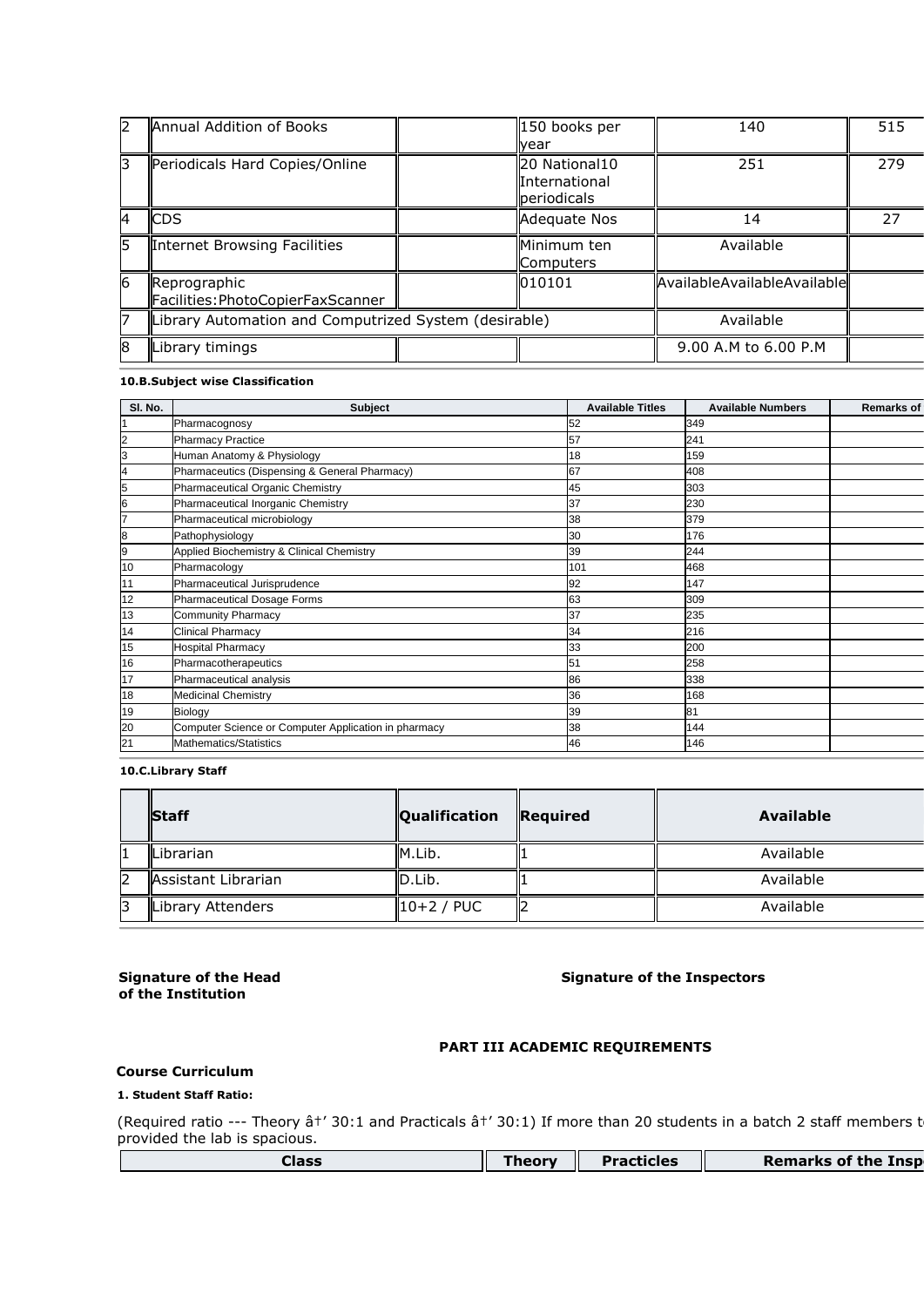| Pharm. D.                           | 15:1  | 20:1 |  |
|-------------------------------------|-------|------|--|
| <b>Pharm. D. Post Baccalaureate</b> | $- -$ | $ -$ |  |

## **2. Academic CalenderProposed date of Commencement of session / sessions for PHARM. D.: Commencement**

02/07/2016

| 3. Vacation for Pharm D |          | <b>No of Days</b> |         | N |
|-------------------------|----------|-------------------|---------|---|
|                         | Summer : | n c<br>∠∪         | Winter: |   |

### **4. Total No. of working days for Pharm D(Requirement not 4. Fotal No. or Working days for Pharm D(Requirement not**  $_{240}$  less than 200 working days/year)

# **5. Date of Commencement of session/ sessions for Pharm D Post Baccalaureate Commencement**  -- **6. Vacation for Pharm D Post Baccalaureate No of Days No of Days No of Days Summer :**  $\|\cdot\|$  --  $\|\cdot\|$  Winter : **7. Total No. of working days for Pharm D Post Baccalaureate(Requirement not less than 200 working days/year)**  -- **8. Time Table copy Enclosed:**  a. Pharm. D. course Yes

b. Pharm.D. Post Baccalaureate Course --

## **9. Whether the prescribed numbers of classes per week are being conducted as per PCI norms.\***

#### **Pharm D I**

|                                     |                                                  | <b>No of Theory Classes</b>      |                                      | <b>Practical Classes</b>         |                                      | <b>Tutorial Classes</b>          | <b>Total No. of</b>                                        |
|-------------------------------------|--------------------------------------------------|----------------------------------|--------------------------------------|----------------------------------|--------------------------------------|----------------------------------|------------------------------------------------------------|
| Subject1                            | <b>Prescribed</b><br>No of<br>Hours <sub>2</sub> | <b>No of Hours</b><br>Conducted3 | <b>Prescribed</b><br>No of<br>Hours4 | <b>No of Hours</b><br>Conducted5 | <b>Prescribed</b><br>No of<br>Hours6 | <b>No of Hours</b><br>Conducted7 | classes<br>conductedNo. of<br>classes x hours<br>per class |
| Human Anatomyl<br>and Physiology    | 3                                                | 102                              | 3                                    | 93                               |                                      | 40                               |                                                            |
| Pharmaceutics                       | 2                                                | 112                              | 3                                    | 105                              |                                      | 38                               |                                                            |
| Medicinal<br>Biochemistry           | 3                                                | 88                               | 3                                    | 96                               |                                      | 35                               |                                                            |
| Pharmaceutical<br>Organic Chemist   | 3                                                | 94                               | 3                                    | 75                               |                                      | 36                               |                                                            |
| Pharmaceutical<br>Inorganic Chemi   | $\overline{2}$                                   | 72                               | 3                                    | 84                               |                                      | 42                               |                                                            |
| Remedial<br>Mathematics/<br>Biology | 3                                                | 132                              | 3                                    | 0                                |                                      | 38                               |                                                            |

#### **Pharm D II**

|                                   |                                            | <b>No of Theory Classes</b>      |                                      | <b>Practical Classes</b>         |                                      | <b>Tutorial Classes</b>          | <b>Total No. of</b>                                       |
|-----------------------------------|--------------------------------------------|----------------------------------|--------------------------------------|----------------------------------|--------------------------------------|----------------------------------|-----------------------------------------------------------|
| Subject1                          | Prescribed <br>No of<br>Hours <sub>2</sub> | <b>No of Hours</b><br>Conducted3 | <b>Prescribed</b><br>No of<br>Hours4 | <b>No of Hours</b><br>Conducted5 | <b>Prescribed</b><br>No of<br>Hours6 | <b>No of Hours</b><br>Conducted7 | classes<br>conductedNol<br>of classes x<br>hours per clas |
| Pathophysiology                   |                                            | 82                               |                                      |                                  |                                      | 35                               |                                                           |
| Pharmaceutical<br>Microbiology    | 3                                          | 64                               | 3                                    | 84                               |                                      | 28                               |                                                           |
| Pharmacognosy &<br>Phytopharmaceu | 3                                          | 74                               | 3                                    | 69                               |                                      | 23                               |                                                           |
| Pharmacology-I                    | 3                                          | 62                               |                                      |                                  | 3                                    | $\Omega$                         |                                                           |
| Community Pharmacy                | っ                                          | 70                               |                                      |                                  |                                      | 38                               |                                                           |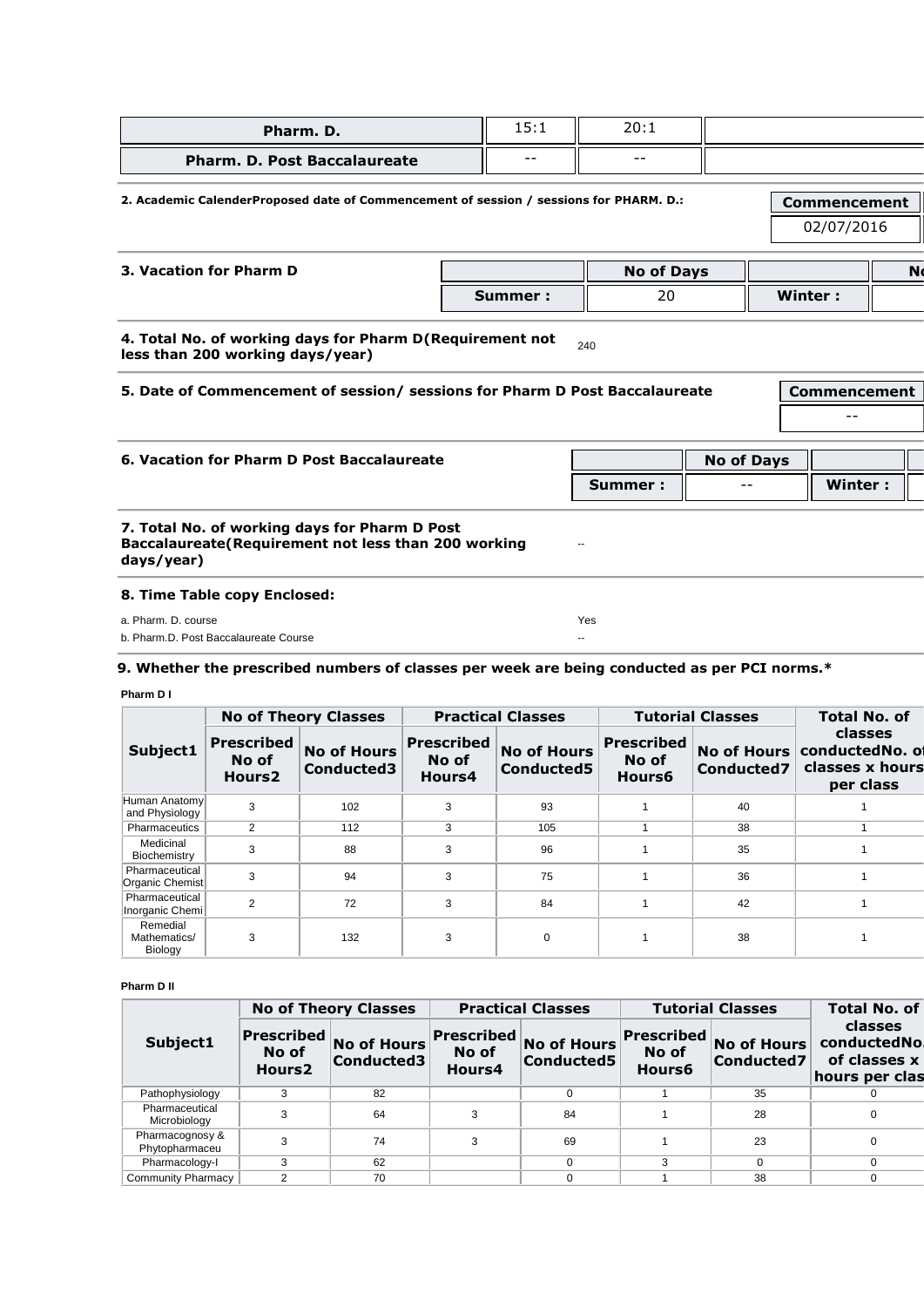| $\overline{\phantom{a}}$<br>. Phr<br>autics-1<br>ome<br>.oe<br>l Iz | $\sim$<br>oυ |  | 60 |  | __ |  |
|---------------------------------------------------------------------|--------------|--|----|--|----|--|
|---------------------------------------------------------------------|--------------|--|----|--|----|--|

#### **Pharm D III**

|                                 |                                           | <b>No of Theory Classes</b>      |                                      | <b>Practical Classes</b>         |                               | <b>Tutorial Classes</b>          | <b>Total No. of</b>                                      |
|---------------------------------|-------------------------------------------|----------------------------------|--------------------------------------|----------------------------------|-------------------------------|----------------------------------|----------------------------------------------------------|
| Subject1                        | Prescribed<br>No of<br>Hours <sub>2</sub> | <b>No of Hours</b><br>Conducted3 | <b>Prescribed</b><br>No of<br>Hours4 | <b>No of Hours</b><br>Conducted5 | Prescribed<br>No of<br>Hours6 | <b>No of Hours</b><br>Conducted7 | classes<br>conductedNo<br>of classes x<br>hours per clas |
| Pharmacology-II                 | 3                                         | 75                               | 3                                    | 75                               |                               | 25                               |                                                          |
| Pharmaceutical<br>Analysis      | 3                                         | 71                               | 3                                    | 66                               |                               | 22                               |                                                          |
| Pharmacotherapeutics-           | 3                                         | 74                               | 3                                    | 57                               |                               | 19                               | 0                                                        |
| Pharmaceutical<br>Jurisprudence | $\overline{2}$                            | 82                               |                                      | $\Omega$                         |                               | 0                                | 0                                                        |
| <b>Medicinal Chemistry</b>      | 3                                         | 75                               | 3                                    | 69                               |                               | 23                               | 0                                                        |
| Pharmaceutical<br>Formulations  | $\overline{2}$                            | 70                               | 3                                    | 57                               |                               | 19                               |                                                          |

## **Pharm D IV**

|                                              |                                           | <b>No of Theory Classes</b>      |                                      | <b>Practical Classes</b>         |                               | <b>Tutorial Classes</b>          | <b>Total No. of</b>                                      |
|----------------------------------------------|-------------------------------------------|----------------------------------|--------------------------------------|----------------------------------|-------------------------------|----------------------------------|----------------------------------------------------------|
| Subject1                                     | Prescribed<br>No of<br>Hours <sub>2</sub> | <b>No of Hours</b><br>Conducted3 | <b>Prescribed</b><br>No of<br>Hours4 | <b>No of Hours</b><br>Conducted5 | Prescribed<br>No of<br>Hours6 | <b>No of Hours</b><br>Conducted7 | classes<br>conductedNo<br>of classes x<br>hours per clas |
| Pharmacotherapeutics-<br>Ш                   | 3                                         | 71                               | 3                                    | 51                               |                               | 17                               |                                                          |
| <b>Hospital Pharmacy</b>                     | 2                                         | 60                               | 3                                    |                                  |                               | $\Omega$                         |                                                          |
| <b>Clinical Pharmacy</b>                     | 3                                         | 67                               | 3                                    | 57                               |                               | 19                               |                                                          |
| <b>Biostatistics &amp;</b><br>Research Metho | C                                         | 67                               |                                      | $\Omega$                         |                               | $\Omega$                         |                                                          |
| Biopharmaceutics &<br>Pharmacokin            | 3                                         | 72                               | 3                                    | 75                               |                               | 25                               |                                                          |
| Clinical Toxicology                          | 2                                         | 67                               |                                      | 57                               |                               | 19                               |                                                          |

#### **Pharm D V**

|                                   |                                                  | <b>No of Theory Classes</b>      |                               | <b>Practical Classes</b>         |                                      | <b>Tutorial Classes</b>          | <b>Total No. of</b>                                      |
|-----------------------------------|--------------------------------------------------|----------------------------------|-------------------------------|----------------------------------|--------------------------------------|----------------------------------|----------------------------------------------------------|
| Subject1                          | <b>Prescribed</b><br>No of<br>Hours <sub>2</sub> | <b>No of Hours</b><br>Conducted3 | Prescribed<br>No of<br>Hours4 | <b>No of Hours</b><br>Conducted5 | <b>Prescribed</b><br>No of<br>Hours6 | <b>No of Hours</b><br>Conducted7 | classes<br>conductedNo<br>of classes x<br>hours per clas |
| <b>Clinical Research</b>          | 3                                                |                                  |                               |                                  |                                      |                                  |                                                          |
| Pharmacoepidemiology<br>and Pharm | 3                                                |                                  |                               |                                  |                                      |                                  |                                                          |
| Clinical<br>Pharmacokinetics      | 2                                                |                                  |                               |                                  |                                      |                                  |                                                          |
| Clerkship                         |                                                  |                                  |                               |                                  |                                      |                                  |                                                          |
| Project work                      |                                                  |                                  | 20                            |                                  |                                      |                                  |                                                          |

## **10. Work load of Faculty members for Pharm. D. and Pharm.D. Post Baccalaureate**

| S.No.          | <b>Name of Faculty</b>                  | <b>Subjects Taught</b>                                                     | Pharm. D.               |                |               | Pharm. D. Post<br><b>Baccalaureate</b> |       | <b>Total Work</b><br>Load |
|----------------|-----------------------------------------|----------------------------------------------------------------------------|-------------------------|----------------|---------------|----------------------------------------|-------|---------------------------|
|                |                                         |                                                                            | <b>Theory Practical</b> |                | <b>Theory</b> | <b>Practical</b>                       |       | <b>Theory Practic:</b>    |
|                | Dr. ADIKI SHANTA KUMARI                 | Microbiology                                                               | 2                       | $\Omega$       | $\Omega$      | 0                                      |       | 0                         |
| $\overline{2}$ | Dr. AYYA RAJENDRA PRASAD                | Pharmaceutics                                                              |                         | 3              | $\Omega$      | 0                                      |       | 3                         |
| 3              | Dr. CH K V L S N ANJANA MALE            | Bio ChemistryPharmacognosy                                                 | 33                      | 33             | 00            | $00 \,$                                | 33    | 33                        |
|                | Dr. PANCHUMARTHI DIVYA<br><b>JYOTHI</b> | Clinical ResearchHospital PharmacyPharmacotherapeutics III                 | 12010                   | 060            | 021           | 030                                    | 1221' | 090                       |
| 5              | Dr. SANDYAPAKULA BALAIAH                | Clinical PharmacyPharmacoEconomics &<br>EpidemiologyPharmacotherapeutics I | 2022                    | 603            | 202           | 303                                    | 2224  | 906                       |
| 6              | Dr. SHAIK ABDUL RAHAMAN                 | Pharm AnalysisPharmChemistry I                                             | 11                      | 0 <sup>0</sup> | 00            | $00 \,$                                | 11    | $00 \,$                   |
|                | Dr. SRI VARSHA REDDY<br><b>CHINNAM</b>  | Clinical ResearchPharmacotherapeutics IIPharmacotherapeutics               | 2120                    | 006            | 002           | 013                                    | 2122  | 019                       |
| 8              | Dr. SUBBA REDDY DONDAPATI               | Clinical ToxicologyPharmacology I                                          | 101                     | 0 <sup>0</sup> | 00            | $00 \,$                                | 101   | 00                        |
| 9              | Dr. T VANI                              | Anatomy and PhysiologyPharmacology IPharmacology II                        | 020                     | 000            | 000           | 000                                    | 020   | 000                       |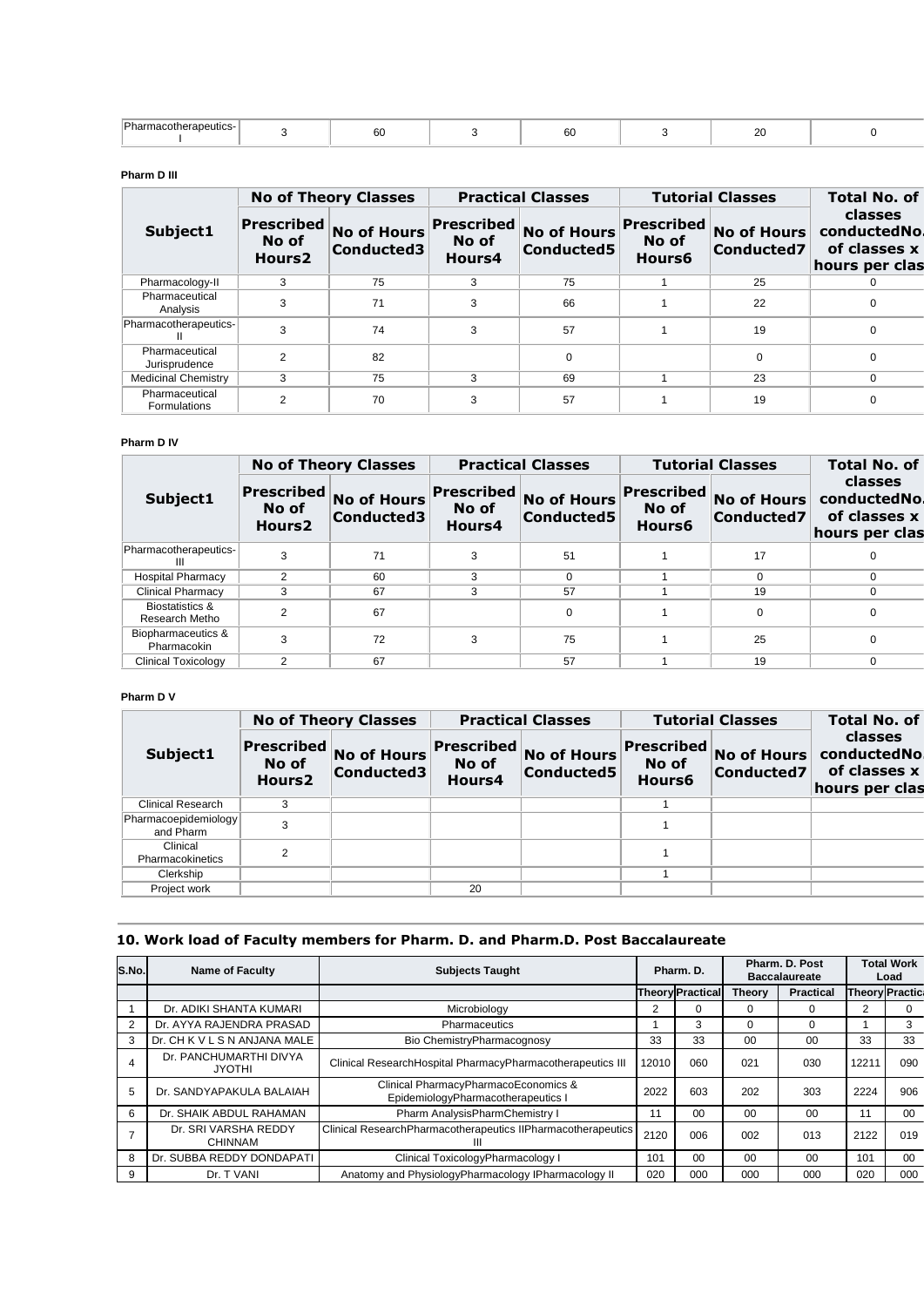| 10 | Dr. T VINAY KUMAR                                 | APHEPharmacology II                                                       | 02             | 00             | 00             | 00             | 02             | $00\,$ |
|----|---------------------------------------------------|---------------------------------------------------------------------------|----------------|----------------|----------------|----------------|----------------|--------|
| 11 | Dr. V.BHANDHAVI VENKATA<br><b>SIVA ADILAKSHMI</b> | Clinical PharmacyPathophysiologyPharmacotherapeutics I                    | 221            | 003            | 000            | 000            | 221            | 003    |
| 12 | Dr. YUVA SRI SAI ANUMULA                          | Community PharmacyPathophysiologyPharmacoEconomics &<br>Epidemiology      | 120            | 000            | 000            | 000            | 120            | 000    |
| 13 | Miss. MATHANGI DEEPTHI                            | <b>Health EducationPharmaceutics II</b>                                   | 0 <sub>0</sub> | 0 <sub>0</sub> | 0 <sub>0</sub> | 0 <sub>0</sub> | 0 <sub>0</sub> | 00     |
| 14 | Miss. NUTHAKKI BHARATHI                           | Pharmacognosy                                                             | $\Omega$       | $\Omega$       | $\Omega$       | $\Omega$       | $\Omega$       | 0      |
| 15 | Miss. PADMAJA VELLATURI                           | HCPPharm Chemistry IPharm Chemistry II                                    | 000            | 000            | 000            | 000            | 000            | 000    |
| 16 | Miss. PATIBANDLA MAYURI                           | Pharmaceutics IPharmaceutics II                                           | 00             | 00             | 00             | 00             | 00             | 00     |
| 17 | Miss. SWATI SRUNGARAPATI                          | <b>Engineering IIndustrial</b><br>ManagementPharmaceuticsPharmaceutics II | 0020           | 0000           | 0000           | 0000           | 0020           | 0000   |
| 18 | Mr. HARE KRISHNA ROY                              | <b>Pharmaceutical FormulationPharmaceutics</b>                            | 10             | 00             | 00             | 00             | 10             | $00\,$ |
| 19 | Mr. JOSHI ANAND THAPETA                           | Inorganic ChemistryPharmacognosy                                          | 30             | 30             | 00             | 00             | 30             | 30     |
| 20 | Mr. KAMESWARA RAO<br><b>SANUKULA</b>              | P Engg IPharmaceutics                                                     | 00             | 00             | 0 <sub>0</sub> | 00             | 00             | 00     |
| 21 | Mr. NARESH BABU REKHA                             | Bio PharmaceuticsBio Pharmaceutics                                        | 020            | 06             | 02             | 03             | 022            | 09     |
| 22 | Mr. SHAIK LIAKHAT ALI                             | Clinical PharmacokineticsPharmacology II                                  | 22             | 00             | 00             | 00             | 22             | $00\,$ |
| 23 | Mr. SUDHIR MADDELA                                | Bio PharmaceuticsBio Pharmaceutics                                        | 010            | 00             | 01             | 00             | 011            | 00     |
| 24 | Mr. VADDESWARAM JOJI BABU                         | APHEPharmcology                                                           | 00             | 00             | 00             | 00             | 00             | 00     |
| 25 | Mrs. AKHILA PARCHURI                              | JurisprudencePharm Analysis I                                             | 00             | 00             | 00             | 00             | 00             | 00     |
| 26 | Mrs. G SAI SRI LAKSHMI                            | Pharm AnalysisPharm Chem II                                               | 00             | 00             | 00             | 00             | 00             | 00     |
| 27 | Mrs. GADE NIRMALA JYOTHI                          | Pharm Engg IPharmaceutics I                                               | 0 <sub>0</sub> | 0 <sub>0</sub> | 0 <sub>0</sub> | 0 <sub>0</sub> | 0 <sub>0</sub> | 00     |
| 28 | Mrs. GUNTUPALLI VINDHYA                           | Medicinal ChemistryOrganic Chemistry                                      | 22             | 03             | 00             | 00             | 22             | 03     |
| 29 | Mrs. KATTUPALLI SOWJANYA                          | Medicinal ChemistryPharm Chemistry II                                     | 0 <sub>0</sub> | 0 <sub>0</sub> | 0 <sub>0</sub> | 0 <sub>0</sub> | 0 <sub>0</sub> | 00     |
| 30 | Mrs. MADDU PRASANTHI                              | BiochemistryDSBMPharm Analysis II                                         | 000            | 000            | 000            | 000            | 000            | 000    |
| 31 | Mrs. RAYI RATNA MANJULA                           | PharmaceuticsPharmacognosy I                                              | 20             | 0 <sub>0</sub> | 00             | 00             | 20             | 00     |
| 32 | Mrs. SAKINALA PADMAVATHI                          | Inorganic ChemistryMedicinal Chemistry                                    | 01             | 00             | 0 <sub>0</sub> | 0 <sub>0</sub> | 01             | 00     |
| 33 | Mrs. SHAHEDA SULTANA SHAIK                        | Pharm EngglPharmaceutics I                                                | 00             | 00             | 00             | 00             | 00             | 00     |
| 34 | Mrs. SUPRIYA CHATLA                               | MicrobiologyMicrobiology                                                  | 03             | 03             | 00             | 00             | 03             | 03     |
| 35 | Mrs. SWAPNA GODAY                                 | Pharmaceutical AnalysisPharmaceutical Analysis II                         | 20             | 00             | 00             | 00             | 20             | 00     |
| 36 | Mrs. TANGA NAGA<br>VARALAKSHMI                    | Anatomy PhysiologyPharmacology I                                          | 02             | 0 <sub>0</sub> | 00             | 00             | 02             | 00     |
| 37 | Mrs. UPPULURI SPANDANA                            | Medicinal Chemistry IIOrganic Chemistry                                   | 00             | 00             | 00             | 00             | 00             | 00     |
| 38 | Mrs. VUTUKURI SWATHI                              | APHEPharmacology                                                          | 00             | 00             | 00             | 00             | 00             | 00     |
|    |                                                   |                                                                           |                |                |                |                |                |        |

## **12. Work load of Faculty members for Pharm. D.**

| S.No.          | <b>Name of Faculty</b>                             | <b>Subjects Taught</b>                                                     | <b>Pharm D</b> |                 |                 |             |             |                  | <b>Total</b><br>Work<br>Load |             |                                                    |                |  |
|----------------|----------------------------------------------------|----------------------------------------------------------------------------|----------------|-----------------|-----------------|-------------|-------------|------------------|------------------------------|-------------|----------------------------------------------------|----------------|--|
|                |                                                    |                                                                            |                |                 | $\mathbf{I}$    |             | Ш           |                  | IV                           |             | $\mathbf v$                                        |                |  |
|                |                                                    | Th                                                                         |                | Pr              | <b>Th</b>       | Pr          | <b>Th</b>   | Pr               | <b>Th</b>                    | Pr          | <b>Th</b>                                          | Pr             |  |
|                | Dr. ADIKI SHANTA KUMARI                            | Microbiology                                                               | 0              | $\Omega$        | $\overline{2}$  | $\mathbf 0$ | $\mathbf 0$ | $\mathbf 0$      | 0                            | $\Omega$    | $\mathbf 0$                                        | $\mathbf 0$    |  |
| $\overline{2}$ | Dr. AYYA RAJENDRA PRASAD                           | Pharmaceutics                                                              | $\mathbf{1}$   | 3               | $\Omega$        | $\mathbf 0$ | $\Omega$    | $\mathbf 0$      | $\mathbf 0$                  | $\mathbf 0$ | $\mathbf 0$                                        | 0              |  |
| 3              | Dr. CH K V L S N ANJANA<br>MALE                    | Bio ChemistryPharmacognosy                                                 | 30             | 30              | 03              | 03          | 00          | 00               | 00                           | $00 \,$     | 00                                                 | 0 <sub>0</sub> |  |
| 4              | Dr. PANCHUMARTHI DIVYA<br><b>JYOTHI</b>            | Clinical ResearchHospital PharmacyPharmacotherapeutics III                 | 000            | 000             | 000             | $000 -$     | 000         | 000 021          |                              | 030         | 100 <sup>1</sup>                                   | 000            |  |
| 5              | Dr. SANDYAPAKULA BALAIAH                           | Clinical PharmacyPharmacoEconomics &<br>EpidemiologyPharmacotherapeutics I | 000            | 000             | 002             | 003         | 000         | 000 <sub>1</sub> | 200                          | 300         | 020                                                | 000            |  |
| 6              | Dr. SHAIK ABDUL RAHAMAN                            | Pharm AnalysisPharmChemistry I                                             | 01             | 00              | 00              | 00          | 10          | 00               | 00                           | 00          | 00                                                 | 00             |  |
| 7              | Dr. SRI VARSHA REDDY<br><b>CHINNAM</b>             | Clinical ResearchPharmacotherapeutics<br>IIPharmacotherapeutics III        | 000            | 000             | 000             | 000         | 010         | 000              | 002                          | 003         | 200                                                | 000            |  |
| 8              | Dr. SUBBA REDDY<br><b>DONDAPATI</b>                | Clinical ToxicologyPharmacology I                                          | 00             | $00\,$          | 01              | 00          | 00          | 00               | 10                           | 00          | 00                                                 | 00             |  |
| 9              | Dr. T VANI                                         | Anatomy and PhysiologyPharmacology IPharmacology II                        | 000            | 000             | 020             | 000         | 000         | 000              | 000                          | 000         | 000                                                | 000            |  |
| 10             | Dr. T VINAY KUMAR                                  | APHEPharmacology II                                                        | 0 <sub>0</sub> | 0 <sub>0</sub>  | 00              | 00          | 02          | 00               | 00                           | 00          | 00                                                 | 00             |  |
| 11             | Dr. V. BHANDHAVI VENKATA<br><b>SIVA ADILAKSHMI</b> | Clinical PharmacyPathophysiologyPharmacotherapeutics I                     | 000            | 000             | 221             | 003         | 000         | 000              | 000                          | 000         | 000                                                | 000            |  |
| 12             | Dr. YUVA SRI SAI ANUMULA                           | Community PharmacyPathophysiologyPharmacoEconomics &<br>Epidemiology       | 000            | 000             | 120             | 000         | 000         | 000              | 000                          | 000         | 000                                                | 001            |  |
| 13             | Miss. MATHANGI DEEPTHI                             | <b>Health EducationPharmaceutics II</b>                                    | 0 <sub>0</sub> | $00\,$          | 00              | 00          | 00          | 00               | 00                           | 00          | 00                                                 | 0 <sub>0</sub> |  |
| 14             | Miss, NUTHAKKI BHARATHI                            | Pharmacognosy                                                              | $\Omega$       | $\Omega$        | $\Omega$        | $\Omega$    | $\Omega$    | $\mathbf 0$      | $\Omega$                     | $\Omega$    | $\Omega$                                           | $\Omega$       |  |
| 15             | Miss. PADMAJA VELLATURI                            | HCPPharm Chemistry IPharm Chemistry II                                     | 000            | 000             | 000             | 000         | 000         | 000              | 000                          | 000         | 000                                                | 000            |  |
| 16             | Miss. PATIBANDLA MAYURI                            | Pharmaceutics IPharmaceutics II                                            | 0 <sub>0</sub> | 00              | 00              | 00          | 00          | 00               | 00                           | 00          | 00                                                 | 00             |  |
| 17             | Miss. SWATI SRUNGARAPATI                           | <b>Engineering IIndustrial</b><br>ManagementPharmaceuticsPharmaceutics II  |                |                 |                 |             |             |                  |                              |             | 0000 0000 0000 0000 00020 0000 0000 0000 0000 0000 |                |  |
| 18             | Mr. HARE KRISHNA ROY                               | <b>Pharmaceutical FormulationPharmaceutics</b>                             | 00             | $00\,$          | 00              | 00          | 10          | 00               | 00                           | 00          | 00                                                 | 00             |  |
| 19             | Mr. JOSHI ANAND THAPETA                            | Inorganic ChemistryPharmacognosy                                           | 30             | 30              | 00              | 00          | 00          | 00               | 00                           | 00          | 00                                                 | 00             |  |
| 20             | Mr. KAMESWARA RAO<br><b>SANUKULA</b>               | P Engg IPharmaceutics                                                      | $00 \,$        | 00 <sup>1</sup> | 00 <sup>1</sup> | 00          | $00 \,$     | $00 \,$          | $00 \,$                      | $00 \,$     | $00 \,$                                            | 00             |  |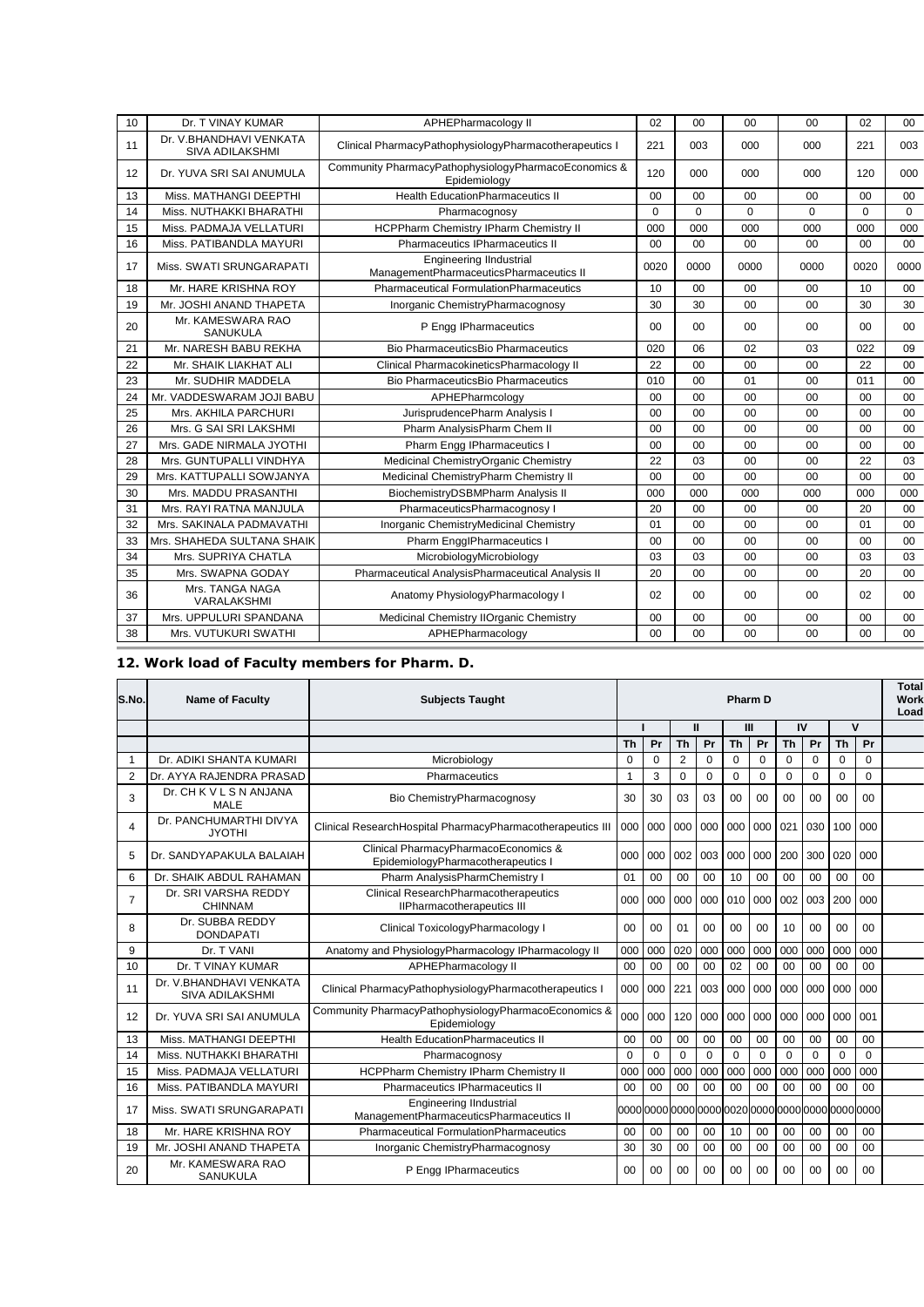| 21 | Mr. NARESH BABU REKHA                | <b>Bio PharmaceuticsBio Pharmaceutics</b>         | 00             | 00             | 00             | 00             | 00             | 00             | 02             | 03             | 00             | 00             |  |
|----|--------------------------------------|---------------------------------------------------|----------------|----------------|----------------|----------------|----------------|----------------|----------------|----------------|----------------|----------------|--|
| 22 | Mr. SHAIK LIAKHAT ALI                | Clinical PharmacokineticsPharmacology II          | 00             | 00             | 00             | 00             | 02             | $00 \,$        | 00             | 00             | 20             | 00             |  |
| 23 | Mr. SUDHIR MADDELA                   | Bio PharmaceuticsBio Pharmaceutics                | 00             | 00             | 00             | 00             | 00             | 00             | 01             | 00             | 00             | 00             |  |
| 24 | Mr. VADDESWARAM JOJI<br><b>BABU</b>  | APHEPharmcology                                   | 0 <sub>0</sub> | 00             | 00             | 00             | 00             | 00             | 00             | 00             | 00             | 00             |  |
| 25 | Mrs. AKHILA PARCHURI                 | JurisprudencePharm Analysis I                     | 00             | 00             | 00             | 00             | 00             | $00 \,$        | 00             | 00             | 00             | 00             |  |
| 26 | Mrs. G SAI SRI LAKSHMI               | Pharm AnalysisPharm Chem II                       | 0 <sub>0</sub> | 00             | 00             | 00             | 00             | 00             | 00             | 00             | 00             | 00             |  |
| 27 | Mrs. GADE NIRMALA JYOTHI             | Pharm Engg IPharmaceutics I                       | 00             | 00             | 00             | 00             | 00             | 00             | 00             | 00             | 00             | $00 \,$        |  |
| 28 | Mrs. GUNTUPALLI VINDHYA              | Medicinal ChemistryOrganic Chemistry              | 02             | 03             | 00             | 00             | 20             | 00             | 00             | 00             | 00             | $00 \,$        |  |
| 29 | Mrs. KATTUPALLI SOWJANYA             | Medicinal ChemistryPharm Chemistry II             | 00             | 00             | 00             | 00             | 00             | 00             | 00             | 00             | 00             | 00             |  |
| 30 | Mrs. MADDU PRASANTHI                 | BiochemistryDSBMPharm Analysis II                 | 000            | 000            | 000            | 000            | 000            | 000            | 000            | 000            | 000            | 000            |  |
| 31 | Mrs. RAYI RATNA MANJULA              | PharmaceuticsPharmacognosy I                      | 20             | 00             | 00             | 00             | 00             | $00 \,$        | 00             | 00             | 00             | $00 \,$        |  |
| 32 | Mrs. SAKINALA PADMAVATHI             | Inorganic ChemistryMedicinal Chemistry            | 00             | 00             | $00 \,$        | 00             | 01             | $00 \,$        | 0 <sub>0</sub> | 0 <sub>0</sub> | 00             | 0 <sub>0</sub> |  |
| 33 | Mrs. SHAHEDA SULTANA<br><b>SHAIK</b> | Pharm EngglPharmaceutics I                        | 00             | 0 <sub>0</sub> | 0 <sub>0</sub> | 0 <sub>0</sub> | 0 <sub>0</sub> | 0 <sub>0</sub> | 0 <sub>0</sub> | 0 <sub>0</sub> | 0 <sub>0</sub> | 0 <sub>0</sub> |  |
| 34 | Mrs. SUPRIYA CHATLA                  | MicrobiologyMicrobiology                          | 00             | 00             | 03             | 03             | 00             | 00             | 00             | 00             | 00             | $00 \,$        |  |
| 35 | Mrs. SWAPNA GODAY                    | Pharmaceutical AnalysisPharmaceutical Analysis II | 00             | 00             | $00\,$         | 00             | 20             | $00 \,$        | 00             | 00             | 00             | 0 <sub>0</sub> |  |
| 36 | Mrs. TANGA NAGA<br>VARALAKSHMI       | Anatomy PhysiologyPharmacology I                  | 0 <sub>0</sub> | 0 <sub>0</sub> | 0 <sub>0</sub> | 00             | 02             | 0 <sub>0</sub> | 0 <sub>0</sub> | 0 <sub>0</sub> | 0 <sub>0</sub> | 0 <sub>0</sub> |  |
| 37 | Mrs. UPPULURI SPANDANA               | Medicinal Chemistry IIOrganic Chemistry           | 00             | 00             | 00             | 00             | 00             | 0 <sub>0</sub> | 00             | 00             | 00             | 0 <sub>0</sub> |  |
| 38 | Mrs. VUTUKURI SWATHI                 | APHEPharmacology                                  | 00             | 00             | 00             | 00             | 00             | 00             | 00             | 00             | 00             | 00             |  |

## **13. Workload of Faculty members per week for Pharm.D. (Post Baccalaureate)**

| S.No.          | <b>Name of Faculty</b>                      | <b>Pharm D (Post Baccalaureate)</b><br><b>Subjects Taught</b>              |             | <b>Total Work</b><br>Load |             |             |             |                |  |
|----------------|---------------------------------------------|----------------------------------------------------------------------------|-------------|---------------------------|-------------|-------------|-------------|----------------|--|
|                |                                             |                                                                            |             |                           |             | Ш           |             | Ш              |  |
|                |                                             |                                                                            | <b>Th</b>   | Pr                        | <b>Th</b>   | Pr          | <b>Th</b>   | Pr             |  |
| $\mathbf{1}$   | Dr. ADIKI SHANTA KUMARI                     | Microbiology                                                               | 0           | $\mathbf 0$               | $\mathbf 0$ | $\mathbf 0$ | $\mathbf 0$ | $\Omega$       |  |
| $\overline{2}$ | Dr. AYYA RAJENDRA PRASAD                    | Pharmaceutics                                                              | $\Omega$    | $\Omega$                  | $\mathbf 0$ | $\Omega$    | $\Omega$    | $\Omega$       |  |
| 3              | Dr. CH K V L S N ANJANA MALE                | Bio ChemistryPharmacognosy                                                 | 00          | 00                        | 00          | 00          | 00          | 00             |  |
| 4              | Dr. PANCHUMARTHI DIVYA JYOTHI               | Clinical ResearchHospital PharmacyPharmacotherapeutics III                 | 021         | 030                       | 000         | 000         | 000         | 000            |  |
| 5              | Dr. SANDYAPAKULA BALAIAH                    | Clinical PharmacyPharmacoEconomics &<br>EpidemiologyPharmacotherapeutics I | 202         | 303                       | 000         | 000         | 000         | 000            |  |
| 6              | Dr. SHAIK ABDUL RAHAMAN                     | Pharm AnalysisPharmChemistry I                                             | 00          | 00                        | 00          | 00          | 00          | 00             |  |
| $\overline{7}$ | Dr. SRI VARSHA REDDY CHINNAM                | Clinical ResearchPharmacotherapeutics IIPharmacotherapeutics III           | 002         | 013                       | 000         | 000         | 000         | 000            |  |
| 8              | Dr. SUBBA REDDY DONDAPATI                   | Clinical ToxicologyPharmacology I                                          | 00          | 00                        | 00          | 00          | 00          | 00             |  |
| 9              | Dr. T VANI                                  | Anatomy and PhysiologyPharmacology IPharmacology II                        | 000         | 000                       | 000         | 000         | 000         | 000            |  |
| 10             | Dr. T VINAY KUMAR                           | APHEPharmacology II                                                        | 00          | 00                        | 00          | 00          | 00          | 00             |  |
| 11             | Dr. V. BHANDHAVI VENKATA SIVA<br>ADILAKSHMI | Clinical PharmacyPathophysiologyPharmacotherapeutics I                     | 000         | 000                       | 000         | 000         | 000         | 000            |  |
| 12             | Dr. YUVA SRI SAI ANUMULA                    | Community PharmacyPathophysiologyPharmacoEconomics &<br>Epidemiology       | 000         | 000                       | 000         | 000         | 000         | 000            |  |
| 13             | Miss. MATHANGI DEEPTHI                      | <b>Health EducationPharmaceutics II</b>                                    | 00          | 00                        | 00          | 00          | 00          | 00             |  |
| 14             | Miss. NUTHAKKI BHARATHI                     | Pharmacognosy                                                              | $\mathbf 0$ | $\mathbf 0$               | $\mathbf 0$ | $\mathbf 0$ | $\mathbf 0$ | $\mathbf 0$    |  |
| 15             | Miss. PADMAJA VELLATURI                     | <b>HCPPharm Chemistry IPharm Chemistry II</b>                              | 000         | 000                       | 000         | 000         | 000         | 000            |  |
| 16             | Miss. PATIBANDLA MAYURI                     | Pharmaceutics IPharmaceutics II                                            | 00          | 00                        | 00          | 00          | 00          | 00             |  |
| 17             | Miss. SWATI SRUNGARAPATI                    | Engineering IIndustrial ManagementPharmaceuticsPharmaceutics II            | 0000        | 0000                      | 0000        | 0000        | 0000        | 0000           |  |
| 18             | Mr. HARE KRISHNA ROY                        | <b>Pharmaceutical FormulationPharmaceutics</b>                             | 00          | 00                        | 00          | 00          | 00          | 00             |  |
| 19             | Mr. JOSHI ANAND THAPETA                     | Inorganic ChemistryPharmacognosy                                           | 00          | 00                        | 00          | 00          | 00          | 00             |  |
| 20             | Mr. KAMESWARA RAO SANUKULA                  | P Engg IPharmaceutics                                                      | 00          | 00                        | 00          | 00          | 00          | 00             |  |
| 21             | Mr. NARESH BABU REKHA                       | Bio PharmaceuticsBio Pharmaceutics                                         | 02          | 03                        | 00          | 00          | 00          | 0 <sub>0</sub> |  |
| 22             | Mr. SHAIK LIAKHAT ALI                       | Clinical PharmacokineticsPharmacology II                                   | 00          | 00                        | 00          | 00          | 00          | 00             |  |
| 23             | Mr. SUDHIR MADDELA                          | Bio PharmaceuticsBio Pharmaceutics                                         | 01          | 00                        | 00          | 00          | 00          | 00             |  |
| 24             | Mr. VADDESWARAM JOJI BABU                   | APHEPharmcology                                                            | 00          | 00                        | 00          | 00          | 00          | 00             |  |
| 25             | Mrs. AKHILA PARCHURI                        | JurisprudencePharm Analysis I                                              | 00          | 00                        | 00          | 00          | 00          | 00             |  |
| 26             | Mrs. G SAI SRI LAKSHMI                      | Pharm AnalysisPharm Chem II                                                | 00          | 00                        | 00          | 00          | 00          | 00             |  |
| 27             | Mrs. GADE NIRMALA JYOTHI                    | Pharm Engg IPharmaceutics I                                                | 00          | 00                        | 00          | 00          | 00          | 00             |  |
| 28             | Mrs. GUNTUPALLI VINDHYA                     | Medicinal ChemistryOrganic Chemistry                                       | 00          | 00                        | 00          | 00          | 00          | 00             |  |
| 29             | Mrs. KATTUPALLI SOWJANYA                    | Medicinal ChemistryPharm Chemistry II                                      | 00          | 00                        | 00          | 00          | 00          | 00             |  |
| 30             | Mrs. MADDU PRASANTHI                        | BiochemistryDSBMPharm Analysis II                                          | 000         | 000                       | 000         | 000         | 000         | 000            |  |
| 31             | Mrs. RAYI RATNA MANJULA                     | PharmaceuticsPharmacognosy I                                               | 00          | 00                        | 00          | 00          | 00          | 00             |  |
| 32             | Mrs. SAKINALA PADMAVATHI                    | Inorganic ChemistryMedicinal Chemistry                                     | 00          | 00                        | 00          | 00          | 00          | 00             |  |
| 33             | Mrs. SHAHEDA SULTANA SHAIK                  | Pharm EngglPharmaceutics I                                                 | 00          | 00                        | 00          | 00          | 00          | 00             |  |
| 34             | Mrs. SUPRIYA CHATLA                         | MicrobiologyMicrobiology                                                   | 00          | 00                        | 00          | 00          | 00          | 0 <sub>0</sub> |  |
| 35             | Mrs. SWAPNA GODAY                           | Pharmaceutical AnalysisPharmaceutical Analysis II                          | 00          | 00                        | 00          | 00          | 00          | 00             |  |
| 36             | Mrs. TANGA NAGA VARALAKSHMI                 | Anatomy PhysiologyPharmacology I                                           | 00          | 00                        | 00          | 00          | 00          | 00             |  |
| 37             | Mrs. UPPULURI SPANDANA                      | Medicinal Chemistry IIOrganic Chemistry                                    | 00          | 00                        | 00          | 00          | 00          | 00             |  |
| 38             | Mrs. VUTUKURI SWATHI                        | APHEPharmacology                                                           | 00          | 00                        | 00          | 00          | 00          | 00             |  |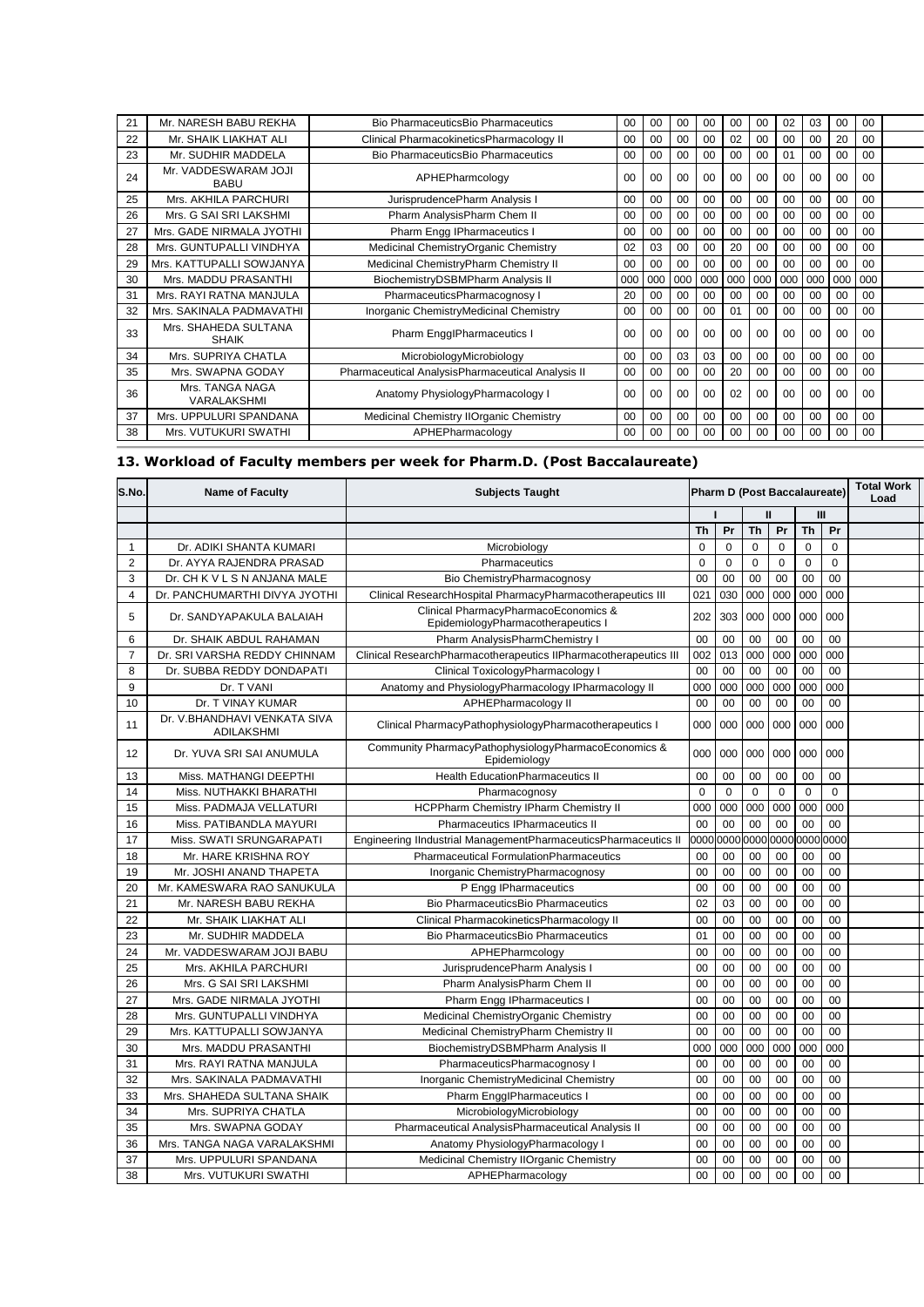## **14. Percentage of students qualified in GATE in the last Three Years**

| <b>Details</b>                 | Year: 2015-2016 | Year: 2016-2017 | Year: |
|--------------------------------|-----------------|-----------------|-------|
| <b>No of Students Appeared</b> | 10              | 30              |       |
| No of Student Qualified        |                 |                 |       |
| Percentage                     | 20              | 23              |       |

15. Whether Professional Society Activities are Conducted (Enclose Details) (ISTE, IPA, APTI, ICTA and Related Societies)

#### **Signature of the Head of the Institution**

#### **Signature of the Inspectors**

#### **PART IV - PERSONNEL**

#### **TEACHING STAFF**

1. Details of Teaching Faculty available with the institution for teaching for D.Pharm., B.Pharm. and M.Pharm **be enclosed in the format mentioned below:** 

| S.No. | Name                          | <b>Designation</b>     | Qualification             | Date of<br>Joining | <b>Teaching Experience (In</b><br><b>Years</b> ) | <b>State Pharmacy Coun.</b><br>Reg No. | Signature of<br><b>Faculty</b> |
|-------|-------------------------------|------------------------|---------------------------|--------------------|--------------------------------------------------|----------------------------------------|--------------------------------|
|       | NARESH BABU<br><b>REKHA</b>   | Associate<br>Professor | B Pharm, M Pharm,         | 01/09/2010         | $7.4 + 3.0$                                      | 043086A1                               |                                |
|       | <b>SHAIK ABDUL</b><br>RAHAMAN | Principal/Director     | M Pharm, PHD, B<br>Pharm. | 01/06/2013         | $4.6 + 10.2$                                     | 032123A1                               |                                |
|       | RAYI RATNA<br>MANJULA         | Associate<br>Professor | B Pharm, M Pharm,         | 01/09/2010         | $7.4 + 1.2$                                      | 027415A1                               |                                |

2. Details of Teaching Faculty exclusively available teaching for Pharm. D. Course to be enclosed in the forma **below:** 

3. Details of Teaching Faculty available for teaching for Pharm. D. and Pharm.D. (Post Baccalaureate) Course **enclosed in the format mentioned below:** 

#### **4. Qualification and Number of Staff Members**

|    | <b>Oualification</b> |    |                |    |     |                  |  |  |  |  |  |  |  |
|----|----------------------|----|----------------|----|-----|------------------|--|--|--|--|--|--|--|
|    | <b>B</b> Pharm       |    | <b>M Pharm</b> |    | PhD | Oth <sub>®</sub> |  |  |  |  |  |  |  |
| 82 |                      | 66 |                | 10 |     |                  |  |  |  |  |  |  |  |

#### **5. Staff Pattern for Pharm. D. or Pharm.D. and Pharm. D. (Post Baccalaureate) courses department wi duration of course/courses\*: : Professor: Asst. Professor: Lecturer**

| Department / Division                                                         | $\blacksquare$ Name of<br>$\ $ the post  | <b>For strength of</b><br><b>60 students</b> | Provided by the<br>$\sf{linstitution}$ | <b>Remarks of the</b><br>of inspection to |
|-------------------------------------------------------------------------------|------------------------------------------|----------------------------------------------|----------------------------------------|-------------------------------------------|
| Department of Pharmaceutics                                                   | Professor<br>Asst. Professor<br>Lecturer | 4                                            | 1121                                   |                                           |
| Department of Pharmaceutical Chemistry<br>(including Pharmaceutical Analysis) | Professor<br>Asst. Professor<br>Lecturer |                                              | 141                                    |                                           |
| Department of Pharmacology                                                    | Professor<br>Asst. Professor<br>Lecturer | 3                                            | 0112                                   |                                           |
| Department of Pharmacognosy                                                   | Professor<br>Asst. Professor<br>Lecturer | 2                                            | 020                                    |                                           |
| * Magnutes aughblitter will be accessed                                       |                                          |                                              |                                        |                                           |

**\* Yearwise availability will be assessed.**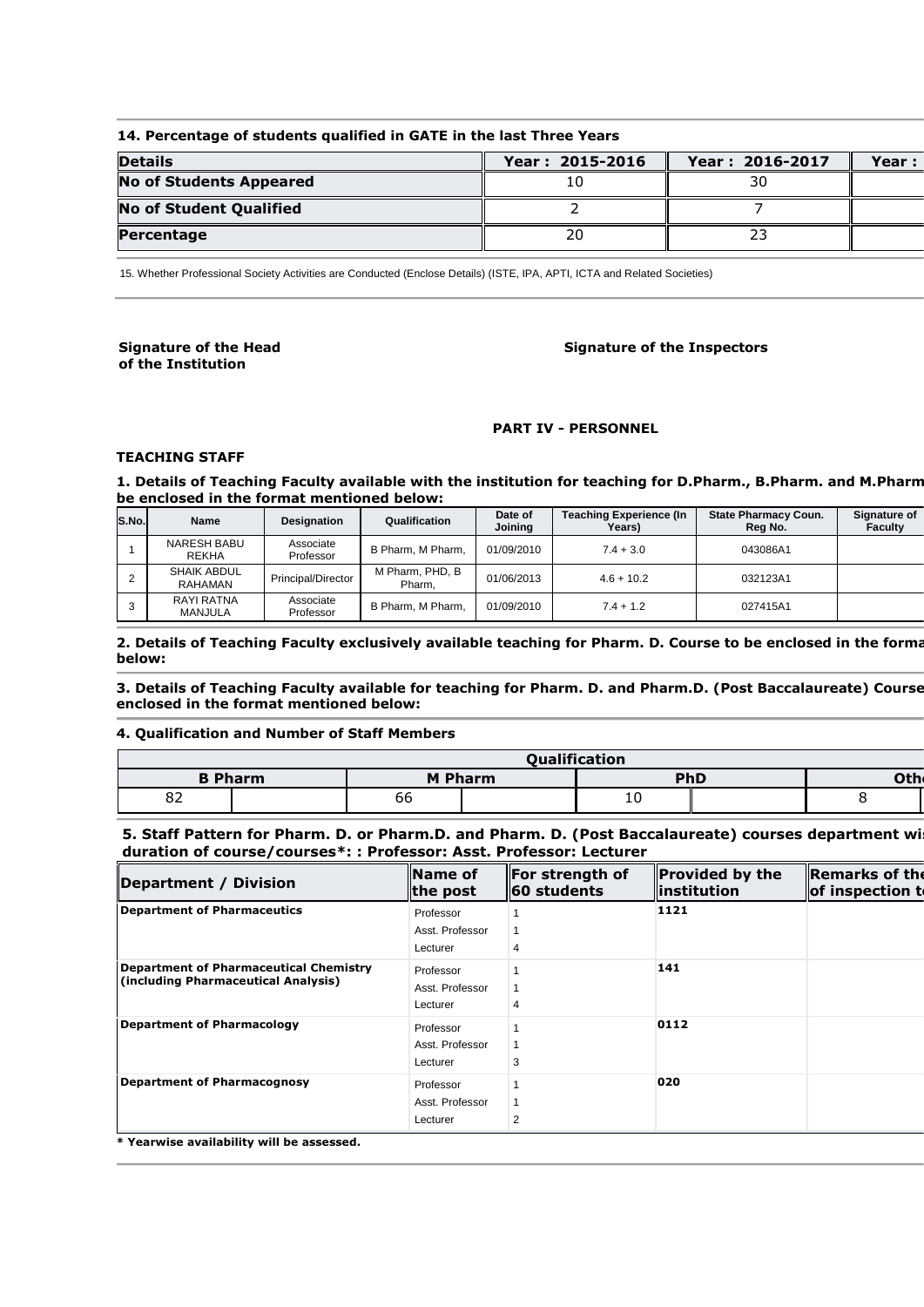## **6. Selection criteria and Recruitment Procedure for Faculty**

**a. Whether Recruitment Commitee has been formed** 

## **b. Whether Advertisement for vacancy is notified in the Newspapers**

#### **c. Whether Demonstration Lecture has been conducted**

#### **d. Whether opinion of Recruitment Committee Recorded**

## **7. Details of Faculty Retention for:**

| Name of Faculty Member                                                                                                                                                                                                                                                                                                                                                                                                                                      | llPeriod                                  |
|-------------------------------------------------------------------------------------------------------------------------------------------------------------------------------------------------------------------------------------------------------------------------------------------------------------------------------------------------------------------------------------------------------------------------------------------------------------|-------------------------------------------|
|                                                                                                                                                                                                                                                                                                                                                                                                                                                             | <b>Duration o</b><br>15 year an<br>above  |
| <b>IR.Naresh Babu</b>                                                                                                                                                                                                                                                                                                                                                                                                                                       | <b>Duration of</b><br>10 year an<br>above |
| Prof.Dr.Abdul Rahaman, Mrs.Ch.Supriya, Mrs. R.R.Manjula,Mrs.G.Swapna, Mrs. U.Spandana,Prof.Dr.K Shantha<br>Kumari,Mr.T.Joshi Anand Mr.M.Sudheer, Mrs. Sowianya, Mr. Liakhat Ali                                                                                                                                                                                                                                                                             | <b>Duration of</b><br>5 year and<br>above |
| Dr. Rajendra Prasad, Dr.D.Subba Reddy, Dr.M.Anjana, Sr. Nirmala Jyothi, Miss S. Swati, Dr.T.Vani, Mrs.M.Prasanthi,<br>G.Vindhya, Harikrishna Roy, Mrs.Naga Vara lakshmi, Dr.Vinay Kumar, Mrs.Sai Sri Lakshmi, Mrs.Shaheda Sultana,<br>Dr.Balaiah,Miss.Mavuri,Miss.Padmaia, Mr.V.Joii Babu,Mrs.V.Swathi, Mr.S.Kameswara<br>Rao,Miss.M.Deepthi,P.Akhila,S.Padmavathi,Dr.Ch.Varsha Reddy,Dr.P.Divya Jyothi,Dr.A.Yuva Sri Sai,Dr.V.Bhandhavi,Miss<br>N.Bharathi | Less than<br>vears                        |

#### **8. Details of Faculty Turnover**

| Name of Faculty Member | <b>Period</b>                       | More than 50% | <b>150%</b> | $\parallel$ 25% | <b>ILess</b> |
|------------------------|-------------------------------------|---------------|-------------|-----------------|--------------|
|                        | % of faculty retained in last 3 yrs | <b>Yes</b>    | No          |                 | No           |

#### **9. Number of Non-teaching staff available for Pharm. D. or Pharm.D. and Pharm.D (Post Baccalaureate course) for full duration of course/courses\*.**

| İsl<br>No.              | Designation                               | <b>Reauired</b><br><b>Number</b> | <b>Required Qualification</b>                                                 | Available<br>Number Qualification  Inspecto | <b>  Remarks</b> |
|-------------------------|-------------------------------------------|----------------------------------|-------------------------------------------------------------------------------|---------------------------------------------|------------------|
| 1                       | Laboratory technician                     | 1 for each Dept                  | D. Pharm                                                                      | <b>B</b> Pharm<br>6                         |                  |
| $\overline{\mathbf{2}}$ | Labortory Assistants/<br><b>Attenders</b> | 1 for each Lab<br>(minimum)      | <b>SSLC</b>                                                                   | <b>BA</b><br>10                             |                  |
| 1з                      | <b>Office Superintendent</b>              | 1                                | <b>Degree</b>                                                                 | $\mathbf{1}$<br><b>BA</b>                   |                  |
| $\overline{\mathbf{4}}$ | Accountant                                |                                  | <b>Degree</b>                                                                 | 1<br><b>Inter</b>                           |                  |
| 5                       | <b>Store keeper</b>                       |                                  | D.Pharm or a Bachelor degree<br>recognized<br>by a University or institution. | $\overline{2}$<br><b>Msc</b>                |                  |
| 6                       | <b>Computer Data Operator</b>             |                                  | <b>BCA / Graduate with Computer</b><br>Course                                 | $\overline{2}$<br><b>BA</b>                 |                  |
| 7                       | <b>Office Staff I</b>                     |                                  | <b>Degree</b>                                                                 | $\mathbf{1}$<br><b>BA</b>                   |                  |
| 8                       | <b>Office Staff II</b>                    |                                  | <b>Degree</b>                                                                 | <b>BSC</b><br>1                             |                  |
| 9                       | Peon                                      | $\overline{\mathbf{2}}$          | <b>SSLC</b>                                                                   | <b>SSCITI</b><br>6                          |                  |
| 10                      | <b>Cleaning personnel</b>                 | <b>Adequate</b>                  | ---                                                                           | 9<br><b>No</b>                              |                  |
| 11                      | <b>Gardener</b>                           | <b>Adequate</b>                  | ---                                                                           | 3<br><b>NO</b>                              |                  |

**- Inspectors to verify whether the Non teaching staff requirements for D.Pharm., B.Pharm. and M.Pharm. courses conducted by the institution are complied with or not. \* Yearwise availability will be assessed. 10. Scale of pay for Teaching faculty (to be enclosed):** 

| S.No. | Name | Qualification | <b>Designation</b> | Basic D.P. | <b>DA</b> | <b>IHRA</b> | CCA & | Other | <b>Deductions</b> | <b>Bank A/C No</b> | <b>PAN No</b> | EDE<br><b>A/C</b> |
|-------|------|---------------|--------------------|------------|-----------|-------------|-------|-------|-------------------|--------------------|---------------|-------------------|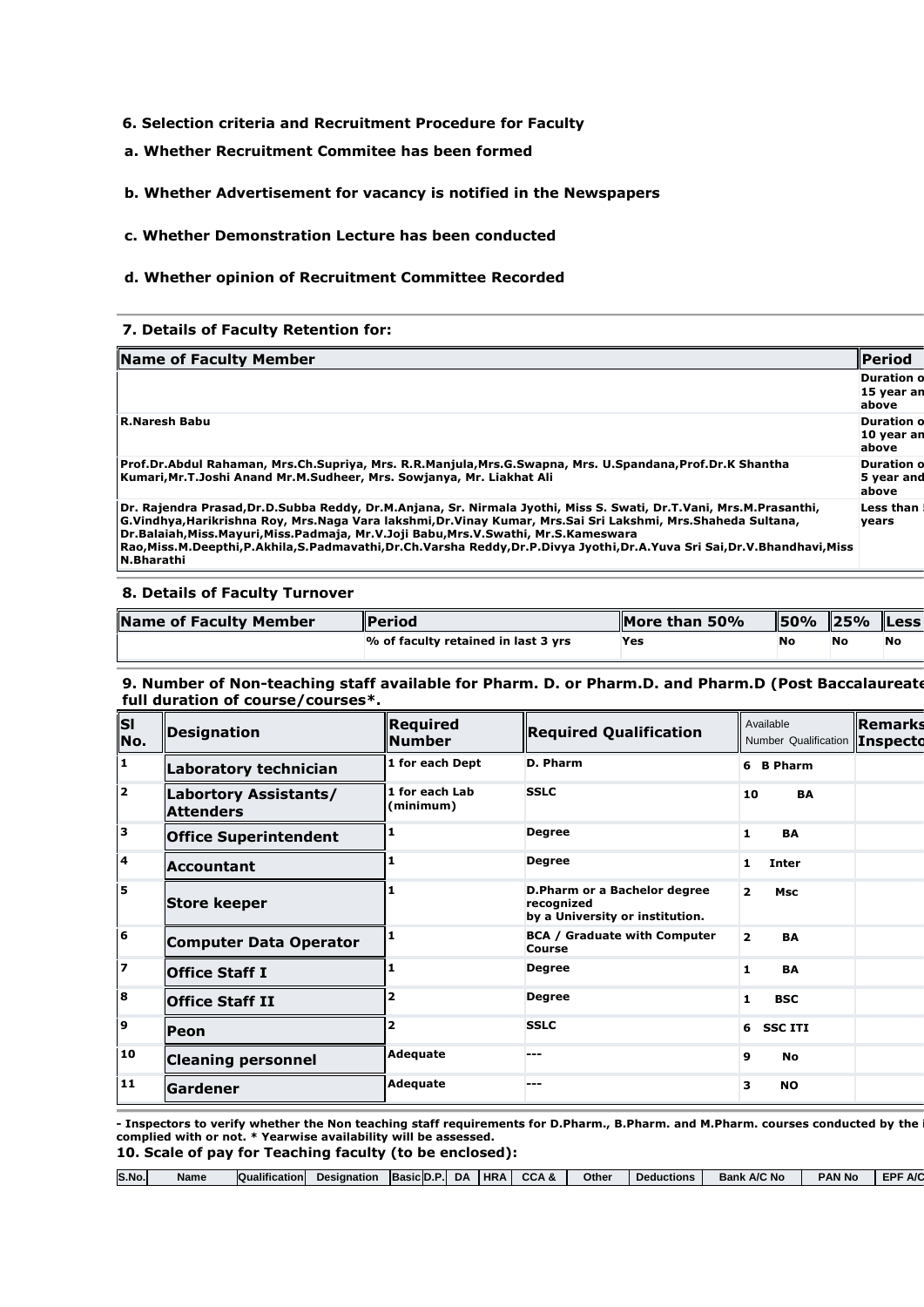|    |                                                 |                                |                           | Pay   |             |             |      | Pay         | <b>Additional Allowances</b> |             |             |               |                                                 |                     |             |
|----|-------------------------------------------------|--------------------------------|---------------------------|-------|-------------|-------------|------|-------------|------------------------------|-------------|-------------|---------------|-------------------------------------------------|---------------------|-------------|
|    |                                                 |                                |                           |       |             |             |      |             |                              |             | PT TDS EPF  |               |                                                 |                     |             |
| 1  | <b>NARESH BABU</b><br><b>REKHA</b>              | B Pharm, M<br>Pharm,           | Associate<br>Professor    | 19200 | 0           | 11555       | 6254 | 3500        | 0                            |             | 200 800     | 1800          | 704710011004840                                 | ANIPR5245F          | 10031246    |
| 2  | <b>SUPRIYA</b><br><b>CHATLA</b>                 | M.Tech, B<br>Pharm,            | Associate<br>Professor    | 18650 | 0           | 10070 5147  |      | 2500        | $\mathbf 0$                  | 200         | 500         | 1800          | 704710011003565                                 | ALNPC4483B 10012436 |             |
| 3  | SHAIK ABDUL<br>RAHAMAN                          | M Pharm,<br>PHD, B<br>Pharm,   | Principal/Director 55400  |       | $\mathbf 0$ | 21344 19209 |      | 2000        | 8000                         |             |             |               | 20060001800 704710011006215 BDAPS1882G 10034550 |                     |             |
| 4  | <b>RAYI RATNA</b><br><b>MANJULA</b>             | B Pharm, M<br>Pharm,           | Associate<br>Professor    | 18650 | $\mathbf 0$ | 9325        | 4662 | 1500        | $\mathbf 0$                  |             | 200 500     | 1800          | 704710011003795                                 | ALJPR9422P          | 10031179    |
| 5  | <b>UPPULURI</b><br>SPANDANA                     | B Pharm, M<br>Pharm,           | Associate<br>Professor    | 17750 | $\mathbf 0$ | 3460        | 3993 | 4000        | 0                            |             | 200 500     | 1800          | 704710011004923                                 |                     | 10036129    |
| 6  | <b>SWAPNA</b><br><b>GODAY</b>                   | B Pharm, M<br>Pharm,           | Associate<br>Professor    | 17750 | $\mathbf 0$ | 3460        | 3993 | 4000        | 0                            |             | 200 500     | 1800          | 704710011003794                                 | ANIPG3927H 10015417 |             |
| 7  | <b>ADIKI SHANTA</b><br><b>KUMARI</b>            | B Pharm. M<br>Pharm, PHD,      | Professor &<br>HOD        | 55400 | $\mathbf 0$ | 9350        | 6400 | 6000        | 0                            |             |             | 200 2000 1800 | 704710031001533                                 | AIPPK5419C          | 10006995    |
| 8  | <b>GADE NIRMALA</b><br><b>JYOTHI</b>            | B Pharm, M<br>Pharm,           | Asstt. Professor          | 16850 | $\mathbf 0$ | 2527        | 1263 | 2500        | 0                            | 200         | $\mathbf 0$ | $\mathbf 0$   | 704710011006083                                 |                     | $\mathbf 0$ |
| 9  | <b>SHAIK LIAKHAT</b><br>ALI                     | B Pharm, M<br>Pharm,           | Asstt. Professor          | 17750 | $\mathbf 0$ | 5431        | 3136 | 1600        | 0                            | 500         | 200         | 1800          | 704710031005685                                 |                     | 10034556    |
| 10 | <b>KATTUPALLI</b><br>SOWJANYA                   | B Pharm, M<br>Pharm,           | Associate<br>Professor    | 17750 | $\mathbf 0$ | 8875        | 1775 | 0           | 0                            | 200         | 500         |               | 1800 704710031004312                            |                     | 10036119    |
| 11 | <b>SWATI</b><br>SRUNGARAPATI                    | M Pharm, B<br>Pharm,           | Asstt. Professor          | 17750 | $\mathbf 0$ | 2250        | 1296 | 2000        | 0                            | 200         | 0           | 1800          | 704710031012713 AWSER1254T 10092178             |                     |             |
| 12 | <b>AYYA</b><br><b>RAJENDRA</b><br><b>PRASAD</b> | B Pharm, M<br>Pharm, PHD,      | Professor &<br><b>HOD</b> | 46400 | $\mathbf 0$ | 11600 5610  |      | 5500        | 0                            |             |             |               | 200 2000 1800 704710031010078                   | AGIPR3624D 10009707 |             |
| 13 | CHKVLSN<br><b>ANJANA MALE</b>                   | B Pharm, M<br>Pharm, PHD,      | Professor &<br><b>HOD</b> | 37400 | 0           | 9350        | 6376 | 0           | 0                            |             |             | 200 1500 1800 | 704710031021326 AYEPM8116D 10088387             |                     |             |
| 14 | <b>MADDU</b><br><b>PRASANTHI</b>                | B Pharm, M<br>Pharm,           | Asstt. Professor          | 17750 | 0           | 1685        | 842  | 723         | 0                            | 200         | $\mathbf 0$ | 1800          | 704710011006259 AXBPR6795D 10027786             |                     |             |
| 15 | <b>JOSHI ANAND</b><br><b>THAPETA</b>            | B Pharm, M<br>Pharm,           | Asstt. Professor          | 18520 | $\mathbf 0$ | 5549        | 4597 | 2000        | 0                            |             | 200 500     | 1800          | 704710031004152                                 |                     | 10017824    |
| 16 | <b>SUDHIR</b><br>MADDELA                        | B Pharm, M<br>Pharm,           | Asstt. Professor [17750]  |       | $\mathbf 0$ | 8875        | 3136 | 1400        | 0                            | 2001        | 500         | 1800          | 704710031004299                                 |                     | 10036607    |
| 17 | <b>G SAI SRI</b><br>LAKSHMI                     | M Pharm, B<br>Pharm,           | Asstt. Professor          | 10000 | $\mathbf 0$ | 6500        | 1000 | 0           | 2000                         | 150         | $\mathbf 0$ | 1800          | 704710031059817 BGHPG3891H 10113042             |                     |             |
| 18 | <b>SHAHEDA</b><br><b>SULTANA SHAIK</b>          | M Pharm, B<br>Pharm,           | Asstt. Professor          | 10000 | $\mathbf 0$ | 6500        | 1000 | 0           | 0                            | 150         | $\mathbf 0$ | $\mathbf 0$   | 704710031060004 CODPS8054R                      |                     | 0           |
| 19 | PADMAJA<br>VELLATURI                            | M Pharm, B<br>Pharm,           | Asstt. Professor          | 10000 | $\mathbf 0$ | 7000        | 1000 | 0           | 0                            | 150         | $\mathbf 0$ | $\Omega$      | 7047100310065269 DTLPK9155D                     |                     | $\mathbf 0$ |
| 20 | <b>SUBBA REDDY</b><br><b>DONDAPATI</b>          | B Pharm, M<br>Pharm, PHD,      | Professor &<br><b>HOD</b> | 37400 | $\mathbf 0$ | 10702       | 6887 | 5015        | 0                            |             |             | 200 2000 1800 | 704710031024709 AMEPD7195D 10093004             |                     |             |
| 21 | <b>T VANI</b>                                   | M Pharm, B<br>Pharm, PHD,      | Asstt. Professor          | 23900 | $\mathbf 0$ | 7170        | 4780 | 150         | 0                            | 200         | 500         |               | 1800 704710031021623                            | AQUPT5461C 10089215 |             |
| 22 | <b>PATIBANDLA</b><br><b>MAYURI</b>              | M Pharm, B<br>Pharm,           | Asstt. Professor          | 6650  | $\mathbf 0$ | 1650        | 3590 | 3700        | 0                            | 0           | 0           | 984           | 704710011006258 AWRDF6285I 10113042             |                     |             |
| 23 | <b>HARE KRISHNA</b><br><b>ROY</b>               | M Pharm, B<br>Pharm,           | Associate<br>Professor    | 17750 | 0           | 3550        | 2800 | 2500        | 0                            | 200         | 500         | 1800          | 704710031039772                                 | APLPR3538N 10091675 |             |
| 24 | <b>TANGA NAGA</b><br>VARALAKSHMI                | B Pharm, M<br>Pharm,           | Asstt. Professor          | 17750 | $\mathbf 0$ | 2527        | 1000 | 0           | 0                            | 200         | $\mathbf 0$ | 1800          | 704710031043700                                 | AGNPT7295F 10091924 |             |
| 25 | <b>GUNTUPALLI</b><br><b>VINDHYA</b>             | B Pharm, M<br>Pharm,           | Associate<br>Professor    | 17750 | $\mathbf 0$ | 3550        | 1750 | 1500        | 0                            | 200         | $\mathbf 0$ | 1800          | 704710031040631                                 | AIAPV9209L          | 10092992    |
| 26 | T VINAY KUMAR                                   | B Pharm, M<br>Pharm, PHD,      | Associate<br>Professor    | 19100 | $\mathbf 0$ | 9550        | 6876 | 6000        | 0                            |             |             |               | 200 1000 1800 704710031043366                   | AJGPT2279K 10092215 |             |
| 27 | SANDYAPAKULA<br><b>BALAIAH</b>                  | B Pharm,<br>Pharm<br>$D(PB)$ , | Asstt. Professor          | 17750 | 0           | 8875        | 1775 | 0           | 0                            |             | 200 500     |               | 1800 704710031060967                            | BPUPB0551D 10110298 |             |
| 28 | <b>AKHILA</b><br><b>PARCHURI</b>                | B Pharm, M<br>Pharm,           | Asstt. Professor          | 4750  | $\mathbf 0$ | 1900        | 713  | 4637        | 0                            | $\mathbf 0$ | 0           | $\Omega$      | 704710031070119                                 | CICPP5857N          | 0           |
| 29 | VADDESWARAM<br><b>JOJI BABU</b>                 | B Pharm, M<br>Pharm,           | Asstt. Professor          | 4750  | $\mathbf 0$ | 1900        | 713  | 4637        | 0                            | 0           | 0           | 570           | 704710011006616 AWPPV6977N 10039908             |                     |             |
| 30 | <b>SRI VARSHA</b><br>REDDY<br><b>CHINNAM</b>    | B Pharm,<br>Pharm D,           | Asstt. Professor          | 6650  | 0           | 1650        | 3590 | 3110        | 0                            | 150         | 0           | 0             | 704710031070683 BCDPC8203M                      |                     | 0           |
| 31 | <b>MATHANGI</b><br><b>DEEPTHI</b>               | B Pharm, M<br>Pharm,           | Asstt. Professor          | 10000 | $\mathbf 0$ | $\mathbf 0$ | 0    | $\mathbf 0$ | 0                            | $\mathbf 0$ | 0           | 0             | 7047100310070133 BJVPM1012R                     |                     | 0           |
| 32 | <b>KAMESWARA</b><br>RAO SANUKULA                | B Pharm, M<br>Pharm,           | Asstt. Professor          | 17750 | 0           | 2527        | 723  | 0           | 0                            | 200         | $\mathbf 0$ | $\mathbf 0$   | 704710031070126 DZAPS9985N                      |                     | 0           |
| 33 | PANCHUMARTHI<br>DIVYA JYOTHI                    | B Pharm,<br>Pharm D,           | Asstt. Professor          | 10000 | 0           | 6500        | 1000 | 2500        | 0                            | 200         | $\mathbf 0$ | 0             | 704710031070690 DMHPP1365P                      |                     | 0           |
| 34 | <b>VUTUKURI</b><br>SWATHI                       | B Pharm, M<br>Pharm,           | Asstt. Professor          | 8815  | 0           | 3580        | 2842 | 0           | 0                            | 150         | $\mathbf 0$ |               | 1269 704710031063807 AXTPV7720N 10110298        |                     |             |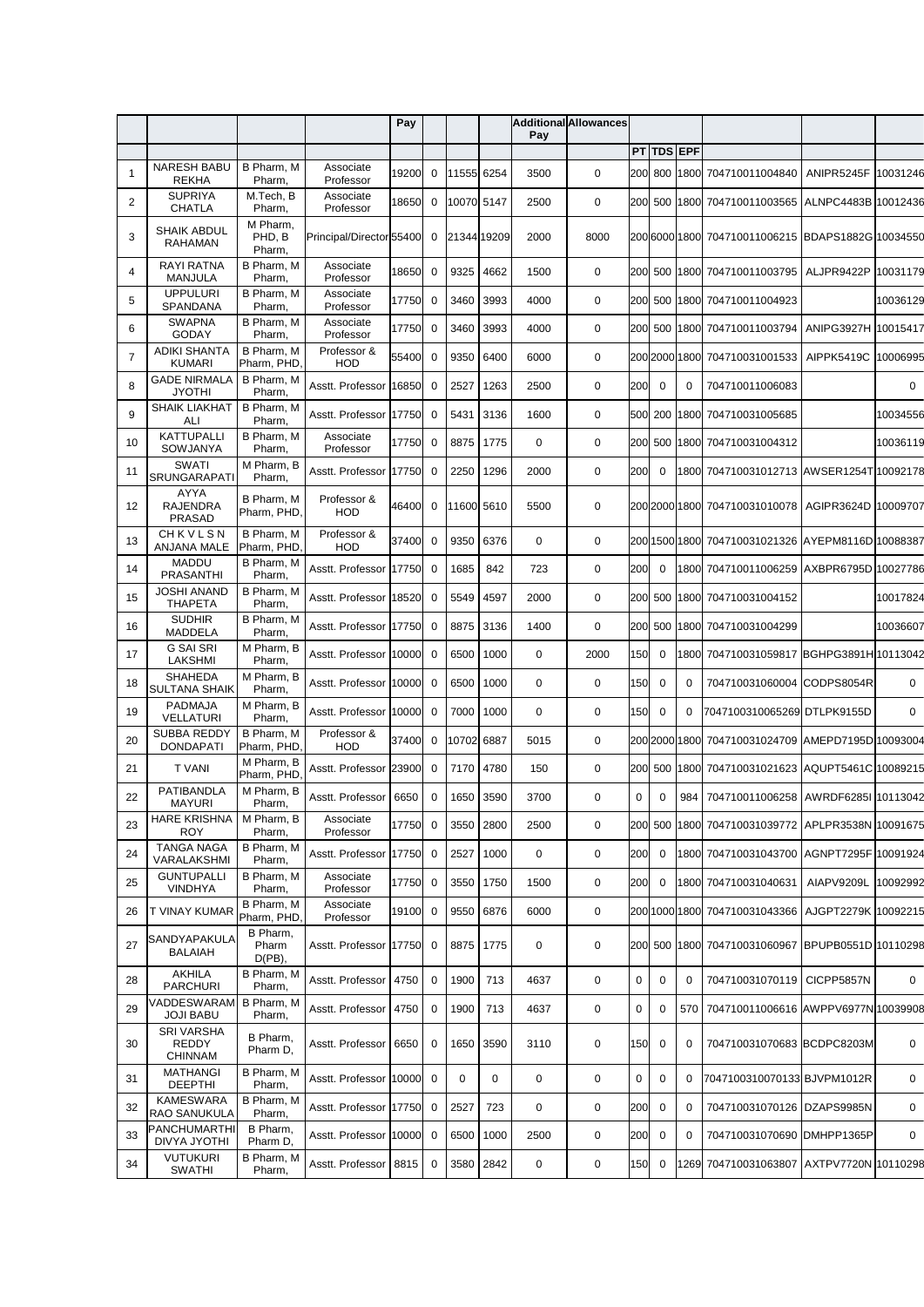| 35 | YUVA SRI SAI<br>ANUMULA                          | B Pharm,<br>Pharm D. | Asstt. Professor 16650 |       | $\Omega$ | 1650 | 3590 | 3110 | 0 | 150 |          |                            | ACDER1254N | $\Omega$ |
|----|--------------------------------------------------|----------------------|------------------------|-------|----------|------|------|------|---|-----|----------|----------------------------|------------|----------|
| 36 | SAKINALA<br>PADMAVATHI                           | B Pharm, M<br>Pharm. | Associate<br>Professor | 17750 | - 0      | 3550 | 1750 | 1950 | 0 | 200 | $\Omega$ | 704710031070140 BFZPP4851B |            | $\Omega$ |
| 37 | NUTHAKKI<br><b>BHARATHI</b>                      | B Pharm.             | Lecturer               | 4750  | $\Omega$ | 1900 | 713  | 4637 |   | 0   | $\Omega$ | 704710031054874            | aswe02514c | $\Omega$ |
| 38 | V.BHANDHAVI<br><b>VENKATA SIVA</b><br>ADILAKSHMI | B Pharm,<br>Pharm D. | Asstt. Professor 16650 |       | $\Omega$ | 1650 | 3590 | 3110 | 0 | 150 | $\Omega$ | 704710031002458 BFZPQ4851B |            | $\Omega$ |

11. Whether facilities for Research / Higher studies are provided to the faculty?

**(Inspectors to verify documents pertaining to the above)** 

## **12. Whether faculty members are allowed to attend workshops and seminars?**

**(Inspectors to verify documents pertaining to the above)** 

## **13. Scope for the promotion for faculty: Promotions**

## **14. Gratuity Provided**

## **15. Details of Non-teaching staff members (list to be enclosed)**

| <b>Name</b>           | Designation                     | Qualification   | Date of Joining | <b>Experience</b> | Signature | Remarks |
|-----------------------|---------------------------------|-----------------|-----------------|-------------------|-----------|---------|
| Sr.T.Innyasamma       | <b>Computer Data Operator</b>   | <b>BA</b>       | 01/09/2015      | 2 Yr              |           |         |
| Mr.Sk.Subhani         | <b>Computer Data Operator</b>   | <b>MCA</b>      | 01/08/2014      | $3 \, yr$         |           |         |
| Mrs VVN Durga Rani    | Librarian                       | <b>MA MLISC</b> | 01/09/2004      | 13 <sub>yr</sub>  |           |         |
| Mrs. K.Dhyrya Lakshmi | <b>First Division Assistant</b> | <b>BA</b>       | 12/02/2016      | 1 yr 6 mon        |           |         |
| Mrs.K.Vijaya Kumari   | Store keeper                    | <b>Msc</b>      | 01/11/2006      | 10 yrs 8 mon      |           |         |
| Miss. U.Naga Kiranmai | Laboratory Technician           | <b>B</b> Pharm  | 17/07/2017      | 1 mon             |           |         |
| Miss. P Parvathi      | Laboratory Technician           | <b>B</b> Pharm  | 02/01/2012      | 5 yrs 8 mon       |           |         |
| Miss A.mounika        | Laboratory Technician           | B Sc            | 01/06/2016      | 1 yr 2 mon        |           |         |
| Mr.B.Vijaya Kumar     | Peon                            | SSC ITI         | 01/09/2007      | 9 yr 11 mon       |           |         |
| Mrs.Roja              | <b>Labortory Assistants</b>     | <b>BA</b>       | 01/10/2007      | 9 yr 10 mon       |           |         |
| Mrs.Sk.Reshma         | Librarian                       | <b>MLiSc</b>    | 11/12/2009      | 7 yrs 8 mon       |           |         |
| Mrs.Koteswaramma      | <b>Labortory Assistants</b>     | <b>SSC</b>      | 13/09/2010      | 6 yr 11 mon       |           |         |
| Mrs.Shantha Kumari    | <b>Labortory Assistants</b>     | <b>SSC</b>      | 01/09/2004      | 13 <sub>vr</sub>  |           |         |
| Mr.K.Ramesh           | Peon                            | <b>SSC</b>      | 01/02/2007      | 10 yrs 6 mon      |           |         |
| Mrs.B.Venkata Ratnam  | Cleaning personnel              | <b>No</b>       | 01/09/2004      | 13 <sub>yr</sub>  |           |         |
| Mrs.P N Mariyamma     | Cleaning personnel              | Literate        | 01/09/2009      | 8 yr              |           |         |
| Mrs.B.Kamala          | Laboratory Technician           | <b>BSc</b>      | 02/06/2012      | $5y2$ mon         |           |         |
| Mrs V. Maria Kumari   | <b>Labortory Assistants</b>     | Literate        | 01/08/2013      | 4 Yr              |           |         |
| Mrs.P.Mariyamma       | Cleaning personnel              | <b>NO</b>       | 01/06/2004      | 13 yr 2 mon       |           |         |
| Mrs.Kondamma          | Cleaning personnel              | <b>No</b>       | 01/09/2010      | 7 yr              |           |         |
| Sr.P.Kusuma Kunthi    | Office Superintendent           | <b>BA</b>       | 01/06/2014      | 3 yr 2 mon        |           |         |
| Mr.G.Joji Reddy       | Peon                            | No              | 01/08/2011      | 6 yr              |           |         |
| Sr P.Sushma           | <b>Labortory Assistants</b>     | Inter           | 01/06/2014      | 2 y 2 mon         |           |         |
| Mrs K V Lakshmi       | Librarian                       | <b>BA</b>       | 01/10/2015      | 1 yr 10 mon       |           |         |
| G.Nirmala             | <b>Labortory Assistants</b>     | <b>SSC</b>      | 02/01/2012      | 4 yr 8 mon        |           |         |
| P.Jyothi Hepsiba      | Cleaning personnel              | <b>SSC</b>      | 20/02/2015      | 2 yr 6 mon        |           |         |
| <b>K</b> Kumari       | Cleaning personnel              | <b>No</b>       | 01/06/2017      | 2 mon             |           |         |
| U.Sambasiva Rao       | Peon                            | Literate        | 13/02/2015      | 2yr 6 mon         |           |         |
| U.Samuelamma          | Cleaning personnel              | No              | 09/02/2015      | 2 yr 6mon         |           |         |
| G. Jyothi             | <b>Labortory Assistants</b>     | <b>SSC</b>      | 24/09/2015      | 2 Yr              |           |         |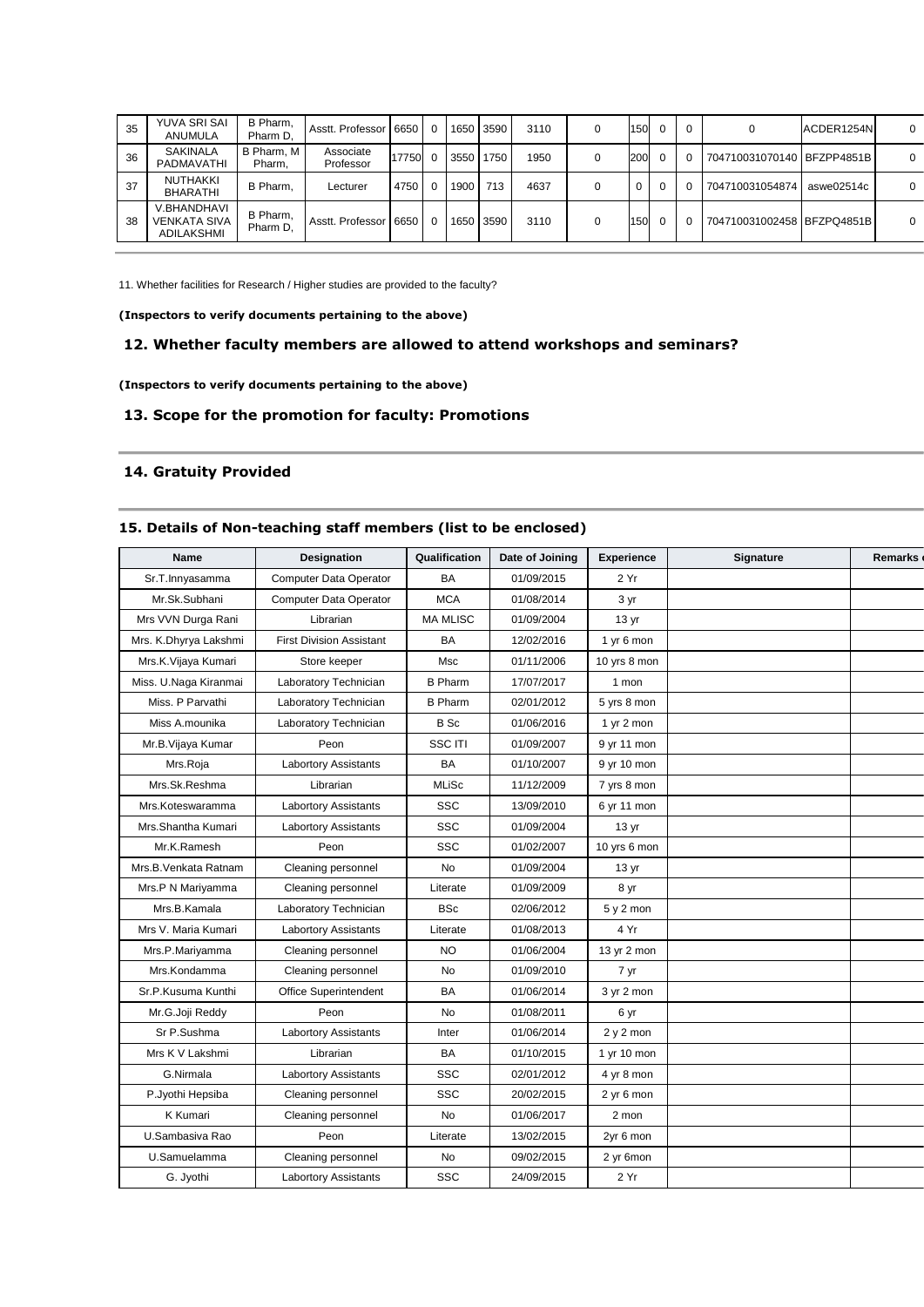| Ch. Vijaya Lakshmi | <b>Labortory Assistants</b> | <b>SSC</b>     | 14/12/2015 | 1 yr 9 mon           |  |
|--------------------|-----------------------------|----------------|------------|----------------------|--|
| K.Malleswari       | Cleaning personnel          | No             | 17/02/2016 | 1 yr 6 mon           |  |
| Naresh Singh       | Gardener                    | <b>NO</b>      | 26/01/2016 | 1 yr 8 mon           |  |
| Bir Bahaduar       | Gardener                    | No             | 05/06/2016 | 1 yr $2 \text{ mon}$ |  |
| V Srihari          | <b>Labortory Assistants</b> | <b>SSC</b>     | 02/05/2016 | 1 yr 3 mon           |  |
| K Ravi Babu        | Peon                        | <b>SSC</b>     | 01/09/2015 | 3 yr                 |  |
| K.Naga Lakshmi     | Second Division Assistant   | <b>BSC</b>     | 01/02/2017 | 6 <sub>mon</sub>     |  |
| Miss A.Neelima     | Laboratory Technician       | <b>B</b> Pharm | 19/10/2016 | 10 <sub>mo</sub>     |  |
| Mr.Elias Reddy     | Gardener                    | NO.            | 08/09/2016 | 1 yr                 |  |
| Mrs. V. Jannamma   | Cleaning personnel          | No             | 01/02/2017 | 6 mo                 |  |
| Mr.Y.S.Prasad      | Peon                        | <b>SSC</b>     | 01/08/2017 | 1 <sub>mon</sub>     |  |
| Sr.A.Maria         | Laboratory Technician       | <b>BSc</b>     | 02/03/2017 | 5 mo                 |  |
| Sr.B.Usha          | Store keeper                | <b>BA</b>      | 01/06/2017 | 2 mo                 |  |
| Sr.K.Divya Vani    | Accountant                  | Inter          | 01/06/2017 | 2mon                 |  |
| Sr.Mary            | <b>Labortory Assistants</b> | Inter          | 01/06/2017 | 2mon                 |  |
|                    |                             |                |            |                      |  |

## **16. Whether Supporting Staff (Technical and Administrative) are encouraged for skill up gradation programs.**

**Signature of the Head of the Institution** 

**Signature of the Inspectors** 

## **PART V - DOCUMENTATION**

|              | <b>Records Maintained (Essential)</b>                                 |     |                          |  |  |  |  |  |  |  |
|--------------|-----------------------------------------------------------------------|-----|--------------------------|--|--|--|--|--|--|--|
| SI.<br>No.   | <b>Records</b>                                                        |     | Yes/No Remarks of the In |  |  |  |  |  |  |  |
| 1            | Admission Registers                                                   | Yes |                          |  |  |  |  |  |  |  |
| 2            | Individual Service Register                                           | Yes |                          |  |  |  |  |  |  |  |
| 3            | Staff Attendance Registers                                            | Yes |                          |  |  |  |  |  |  |  |
| 4            | Sessional Marks Register                                              | Yes |                          |  |  |  |  |  |  |  |
| 5            | Final Marks Register                                                  | Yes |                          |  |  |  |  |  |  |  |
| 6            | Student Attendance Registers                                          | Yes |                          |  |  |  |  |  |  |  |
| 7            | Minutes of meetings-Teaching Staff                                    | Yes |                          |  |  |  |  |  |  |  |
| 8            | Fee Paid Registers                                                    | Yes |                          |  |  |  |  |  |  |  |
| 9            | Acquittance Registers                                                 | Yes |                          |  |  |  |  |  |  |  |
| 10           | Accession Register for books and Journals in Library                  | Yes |                          |  |  |  |  |  |  |  |
| 11           | Log Book for chemicals and Equipment costing more thanRupees one lakh | Yes |                          |  |  |  |  |  |  |  |
| $ 12\rangle$ | Job Cards for laboratories                                            | Yes |                          |  |  |  |  |  |  |  |
| 13           | Standrad operating Procedures (SOP's) for Equipment                   | Yes |                          |  |  |  |  |  |  |  |
| 14           | Laboratory Manuals                                                    | Yes |                          |  |  |  |  |  |  |  |
| 15           | Stock Register for Equipment                                          | Yes |                          |  |  |  |  |  |  |  |
| 16           | Animal House Records as per CPCSEA                                    | Yes |                          |  |  |  |  |  |  |  |
|              |                                                                       |     |                          |  |  |  |  |  |  |  |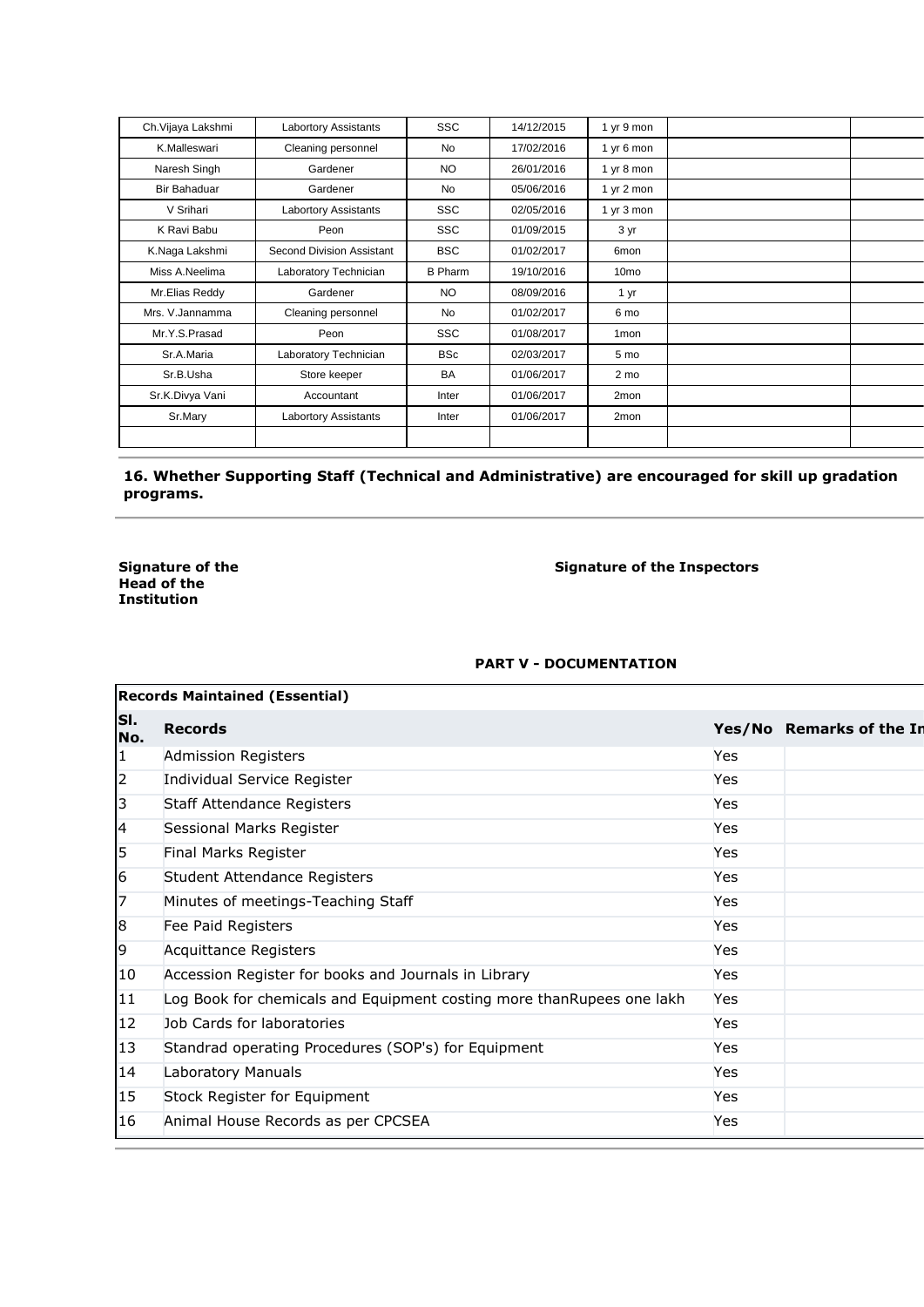#### **PART - VI**

| Financial Resource Allocation and Utilization for the past Three years(Audited Accounts for previous year to |                                             |                                             |                               |           |                         |  |  |  |  |  |
|--------------------------------------------------------------------------------------------------------------|---------------------------------------------|---------------------------------------------|-------------------------------|-----------|-------------------------|--|--|--|--|--|
| Expenditure in Rs.2015-2016                                                                                  | Expenditure in Rs.2016-2017                 | Expenditure in Rs.2017-2018                 |                               |           |                         |  |  |  |  |  |
| <b>Total</b><br><b>Non</b><br>budget<br><b>Recurring</b><br><b>Recurring</b><br><b>I</b> sanctionedl         | <b>Total</b><br>budget<br><b>sanctioned</b> | <b>Non</b><br><b>Recurring</b><br>Recurring | Total<br>budget<br>sanctioned | Recurring | <b>Non</b><br>Recurring |  |  |  |  |  |
| 21376790<br>28316532<br>7612995                                                                              | 32189000                                    | 24399575<br>6181895                         | 2977247                       |           |                         |  |  |  |  |  |

#### **Total amount spent on Chemical, Glassware, Equipments, Books and Journals for the past Three Years(Enclose purchase invoice)**

| <b>Total</b><br>budget<br>allocated | Sanctioned Incurred |         | <b>Total</b><br>budget<br>allocated | <b>Sanctioned</b> | <b>Incurred</b> | <b>Total</b><br>budget<br>allocated | Sanctioned Incurred |          |
|-------------------------------------|---------------------|---------|-------------------------------------|-------------------|-----------------|-------------------------------------|---------------------|----------|
| <b>Chemicals</b>                    | 200000              | 392653  | <b>Chemicals</b>                    | 400000            | 277537          | <b>Chemicals</b>                    | 600000              |          |
| Glassware                           | 175000              | 215473  | Glassware                           | 260000            | 117564          | Glassware                           | 300000              | $\Omega$ |
| Equipment                           | 650000              | 1993800 | Equipment                           | 1500000           | 1091287         | Equipment                           | 1736747             | 0        |
| <b>Books</b>                        | 170000              | 169745  | <b>Books</b>                        | 390000            | 333813          | <b>Books</b>                        | 240500              | 0        |
| <b>Journals</b>                     | 60000               | 84759   | <b>Journals</b>                     | 100000            | 115158          | <b>Journals</b>                     | 100000              | 0        |

**\*Last three years including this academic year till the date of the inspection** 

**Signature of the Head of the Institution** 

**Signature of the Inspectors** 

**PART VII â** $\varepsilon$ **" EQUIPMENT AND APPARATUS**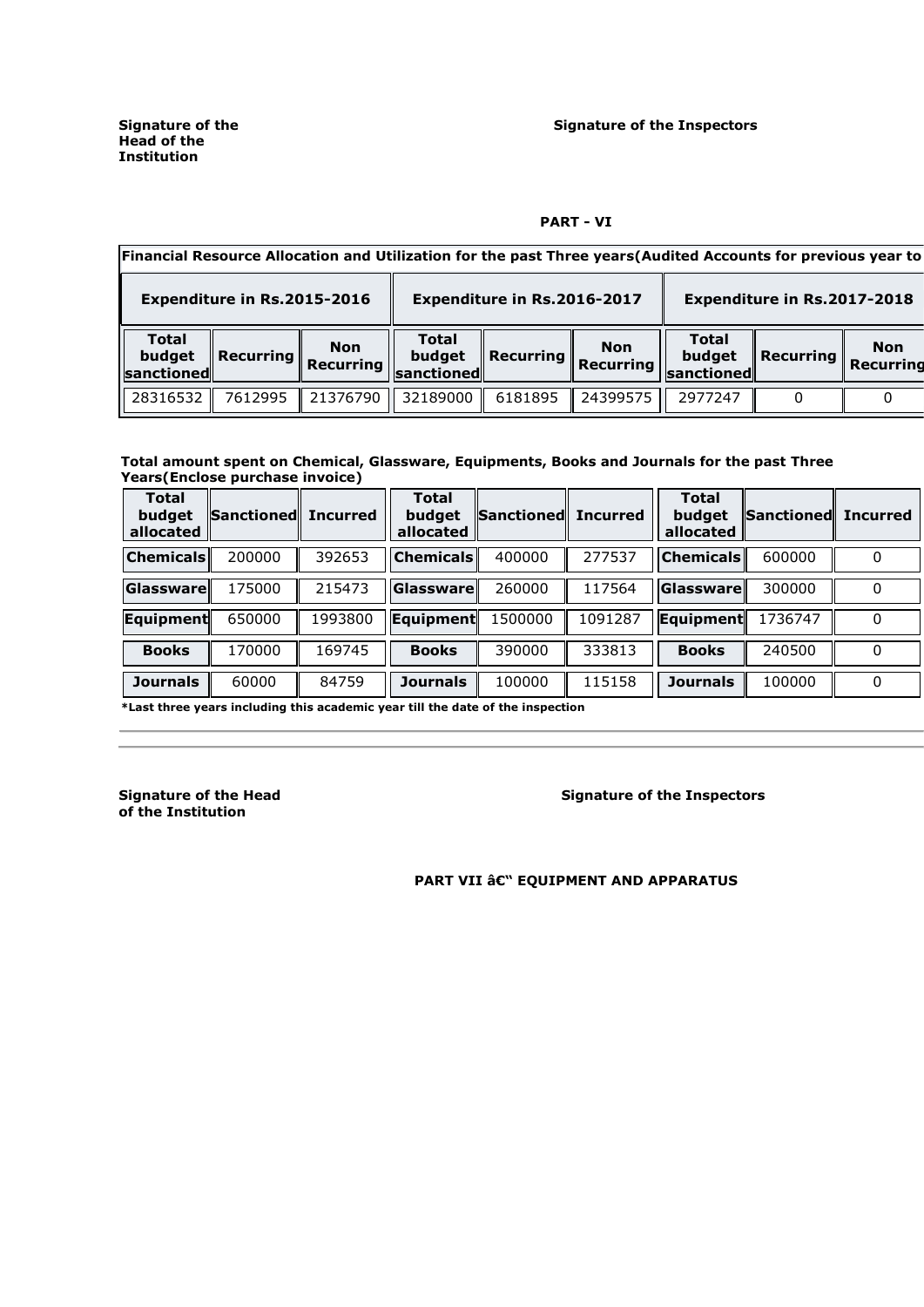# 1 . Department wise List of Minimum equipments required for Pharm D & Pharm D Post Baccalaur

## **Department of Pharmacology**

## **Equipments:**

| SI.<br>No.     | <b>Name</b>                                                | Minimum required<br>Nos. | Available<br>Nos. | Working | Remarks of |
|----------------|------------------------------------------------------------|--------------------------|-------------------|---------|------------|
|                | Microscopes                                                | 15                       | 15                | Yes     |            |
| $\overline{2}$ | Haemocytometer with Micropipettes                          | 20                       | 20                | Yes     |            |
| 3              | Sahli's haemocytometer                                     | 20                       | 20                | Yes     |            |
| $\overline{4}$ | Hutchinson's spirometer                                    | 1                        | $\mathbf{1}$      | Yes     |            |
| 5              | Spygmomanometer                                            | 5                        | 5                 | Yes     |            |
| 6              | Stethoscope                                                | 5                        | 5                 | Yes     |            |
| $\overline{7}$ | Permanent Slides for various tissues                       | $\mathbf 0$              | 15                | Yes     |            |
| 8              | Models for various organs                                  | $\mathbf 0$              | 10                | Yes     |            |
| 9              | Specimen for various organs and systems                    | 0                        | 10                | Yes     |            |
| 10             | Skeleton and bones                                         | 0                        | $\mathbf{1}$      | Yes     |            |
| 11             | Different Contraceptive Devices and Models                 | $\mathbf 0$              | $\mathbf{1}$      | Yes     |            |
| 12             | Muscle electrodes                                          | $\mathbf{1}$             | $\mathbf{1}$      | Yes     |            |
| 13             | Lucas moist chamber                                        | $\mathbf{1}$             | $\mathbf{1}$      | Yes     |            |
| 14             | Myographic lever                                           | 1                        | $\mathbf{1}$      | Yes     |            |
| 15             | Stimulator                                                 | 1                        | $\mathbf{1}$      | Yes     |            |
| 16             | Centrifuge                                                 | $\mathbf{1}$             | $\mathbf{1}$      | Yes     |            |
| 17             | <b>Digital Balance</b>                                     | $\mathbf{1}$             | $\mathbf{1}$      | Yes     |            |
| 18             | Physical /Chemical Balance                                 | $\mathbf{1}$             | 2                 | Yes     |            |
| 19             | Sherrington's Kymograph Machine or Polyrite                | 10                       | 25                | Yes     |            |
| 20             | <b>Sherrington Drum</b>                                    | 10                       | 25                | Yes     |            |
| 21             | Perspex bath assembly (single unit)                        | 10                       | 20                | Yes     |            |
| 22             | Aerators                                                   | 10                       | 20                | Yes     |            |
| 23             | Computer with LCD                                          | $\mathbf{1}$             | $\mathbf{1}$      | Yes     |            |
| 24             | Software packages for experiment                           | $\mathbf{1}$             | $\mathbf{1}$      | Yes     |            |
| 25             | Standard graphs of various drugs                           | $\mathbf 0$              | 2                 | Yes     |            |
| 26             | Actophotometer                                             | 1                        | 2                 | Yes     |            |
| 27             | Rotarod                                                    | $\mathbf{1}$             | $\mathbf{1}$      | Yes     |            |
| 28             | Pole climbing apparatus                                    | $\mathbf{1}$             | $\overline{2}$    | Yes     |            |
| 29             | Analgesiometer (Eddy's hot plate and radiant heat methods) | 1                        | 2                 | Yes     |            |
| 30             | Convulsiometer                                             | 1                        | $\mathbf{1}$      | Yes     |            |
| 31             | Plethysmograph                                             | 1                        | $\overline{2}$    | Yes     |            |
| 32             | Digital pH meter                                           | $\mathbf{1}$             | $\mathbf{1}$      | Yes     |            |

## **Appratus:**

| SI.<br>No. | <b>Name</b>                                       | <b>Minimum required</b><br>Nos. | Available<br>Nos. | Workinal | <b>Remarks of</b> |
|------------|---------------------------------------------------|---------------------------------|-------------------|----------|-------------------|
|            | Folin-Wu tubes                                    | 60                              | 60                | Yes      |                   |
|            | Dissection Tray and Boards                        | 10                              | 25                | Yes      |                   |
|            | Haemostatic artery forceps                        | 10                              | 10                | Yes      |                   |
|            | Hypodermic syringes and needles of size 15,24,26G | 10                              | 10                | Yes      |                   |
|            | Levers, cannulae                                  | 20                              | 20                | Yes      |                   |

NOTE: Adequate number of glassware commonly used in the laboratory should be provided in each laboratory and department.

## **Department of Pharmaceutics**

| SI.<br>No. | <b>Name</b>                        | <b>Minimum required</b><br>Nos. | Available<br>Nos. | <b>Working</b> | Remarks of |
|------------|------------------------------------|---------------------------------|-------------------|----------------|------------|
|            | <b>Mechanical stirrers</b>         | 10                              | 10                | Yes            |            |
| 2          | Homogenizer                        | 5                               | 5                 | Yes            |            |
| 3          | Digital balance                    | 5                               | 5                 | Yes            |            |
| 4          | Microscopes                        | 5                               | 5                 | Yes            |            |
| 5          | Stage and eye piece micrometers    | 5                               | 6                 | Yes            |            |
| 6          | Brookfield's viscometer            |                                 |                   | Yes            |            |
|            | Tray dryer                         |                                 |                   | Yes            |            |
| 8          | <b>Ball mill</b>                   |                                 |                   | Yes            |            |
| 9          | Sieve shaker with sieve set        |                                 |                   | Yes            |            |
| 10         | Double cone blender                |                                 |                   | Yes            |            |
| 11         | Propeller type mechanical agitator | 5                               | 5                 | Yes            |            |
| 12         | Autoclave                          |                                 |                   | Yes            |            |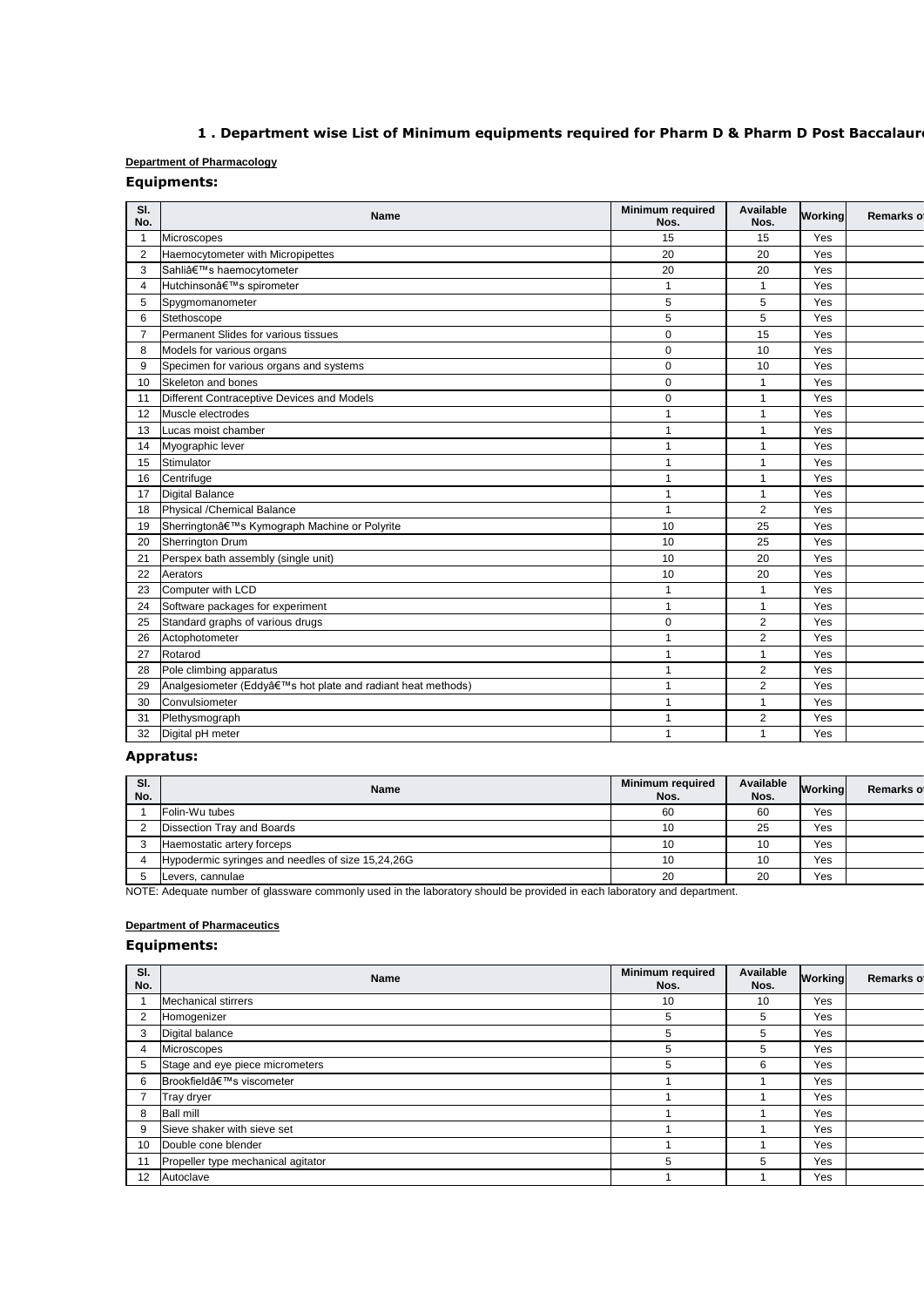| 13 | Steam distillation still                                        | 1              | $\mathbf{1}$   | Yes |  |
|----|-----------------------------------------------------------------|----------------|----------------|-----|--|
| 14 | Vacuum Pump                                                     | 1              | 1              | Yes |  |
| 15 | Standard sieves, sieve no. 8, 10, 12,22,24, 44, 66, 80          | 0              | 20             | Yes |  |
| 16 | Tablet punching machine                                         | 1              | 3              | Yes |  |
| 17 | Capsule filling machine                                         | 1              | 1              | Yes |  |
| 18 | Ampoule washing machine                                         | 1              | 1              | Yes |  |
| 19 | Ampoule filling and sealing machine                             | 1              | 1              | Yes |  |
| 20 | Tablet disintegration test apparatus IP                         | 1              | 1              | Yes |  |
| 21 | Tablet dissolution test apparatus IP                            | 1              | 1              | Yes |  |
| 22 | Monsanto's hardness tester                                      | 1              | 3              | Yes |  |
| 23 | Pfizer type hardness tester                                     | 1              | 3              | Yes |  |
| 24 | Friability test apparatus                                       | 1              | 1              | Yes |  |
| 25 | Clarity test apparatus                                          | 1              | 1              | Yes |  |
| 26 | Ointment filling machine                                        | 1              | $\mathbf{1}$   | Yes |  |
| 27 | Collapsible tube crimping machine                               | 1              | 1              | Yes |  |
| 28 | Tablet coating pan                                              | 1              | $\mathbf{1}$   | Yes |  |
| 29 | Magnetic stirrer, 500ml and 1 liter capacity with speed control | 0              | 3              | Yes |  |
| 30 | Digital pH meter                                                | 1              | 1              | Yes |  |
| 31 | All purpose equipment with all accessories                      | 1              | 1              | Yes |  |
| 32 | Aseptic Cabinet                                                 | 1              | 1              | Yes |  |
| 33 | <b>BOD Incubator</b>                                            | 2              | 1              | Yes |  |
| 34 | Bottle washing Machine                                          | 1              | 1              | Yes |  |
| 35 | <b>Bottle Sealing Machine</b>                                   | 1              | $\mathbf{1}$   | Yes |  |
| 36 | <b>Bulk Density Apparatus</b>                                   | $\overline{2}$ | 2              | Yes |  |
| 37 | Conical Percolator (glass/copper/ stainless steel)              | 10             | 10             | Yes |  |
| 38 | Capsule Counter                                                 | $\overline{2}$ | $\overline{7}$ | Yes |  |
| 39 | Energy meter                                                    | $\overline{2}$ | 2              | Yes |  |
| 40 | <b>Hot Plate</b>                                                | $\overline{c}$ | $\overline{2}$ | Yes |  |
| 41 | Humidity Control Oven                                           | 1              | 1              | Yes |  |
| 42 | Liquid Filling Machine                                          | 1              | 1              | Yes |  |
| 43 | Mechanical stirrer with speed regulator                         | 2              | 3              | Yes |  |
| 44 | Precision Melting point Apparatus                               | 1              | 1              | Yes |  |
| 45 | <b>Distillation Unit</b>                                        | 1              | $\mathbf{1}$   | Yes |  |
|    |                                                                 |                |                |     |  |

## **Appratus:**

| SI.<br>No. | Name                                   | <b>Minimum required</b><br>Nos. | Available<br>Nos. | <b>Working</b> | Remarks of |
|------------|----------------------------------------|---------------------------------|-------------------|----------------|------------|
|            | Ostwald's viscometer                   | 15                              | 35                | Yes            |            |
| 2          | Stalagmometer                          | 15                              | 24                | Yes            |            |
| 3          | Desiccator                             | 5                               | 5                 | Yes            |            |
|            | Suppository moulds                     | 20                              | 20                | Yes            |            |
| 5          | Buchner Funnels (Small, medium, large) | O                               | 5                 | Yes            |            |
| 6          | Filtration assembly                    |                                 |                   | Yes            |            |
|            | Permeability Cups                      | .h                              | 5                 | Yes            |            |
| 8          | Andreason's Pipette                    | 3                               | 3                 | Yes            |            |
| 9          | Lipstick moulds                        | 10                              | 10                | Yes            |            |

NOTE: Adequate number of glassware commonly used in the laboratory should be provided in each laboratory and department.

## **Department of Pharmaceutical Chemistry**

| SI.<br>No.     | Name                                  | <b>Minimum required</b><br>Nos. | Available<br>Nos. | <b>Working</b> | Remarks of |
|----------------|---------------------------------------|---------------------------------|-------------------|----------------|------------|
|                | Hot plates                            | 5                               | 5                 | Yes            |            |
| $\overline{2}$ | Oven                                  | 3                               | 3                 | Yes            |            |
| 3              | Refrigerator                          |                                 |                   | Yes            |            |
| 4              | Analytical Balances for demonstration | 5                               | 5                 | Yes            |            |
| 5              | Digital balance 10mg sensitivity      | 10                              | 10                | Yes            |            |
| 6              | Digital Balance (1mg sensitivity)     |                                 |                   | Yes            |            |
|                | Suction pumps                         | 6                               | 6                 | Yes            |            |
| 8              | Muffle Furnace                        |                                 |                   | Yes            |            |
| 9              | <b>Mechanical Stirrers</b>            | 10                              | 10                | Yes            |            |
| 10             | Magnetic Stirrers with Thermostat     | 10                              | 10                | Yes            |            |
|                | Vacuum Pump                           |                                 |                   | Yes            |            |
| 12             | Digital pH meter                      |                                 |                   | Yes            |            |
| 13             | Microwave Oven                        | 2                               |                   | Yes            |            |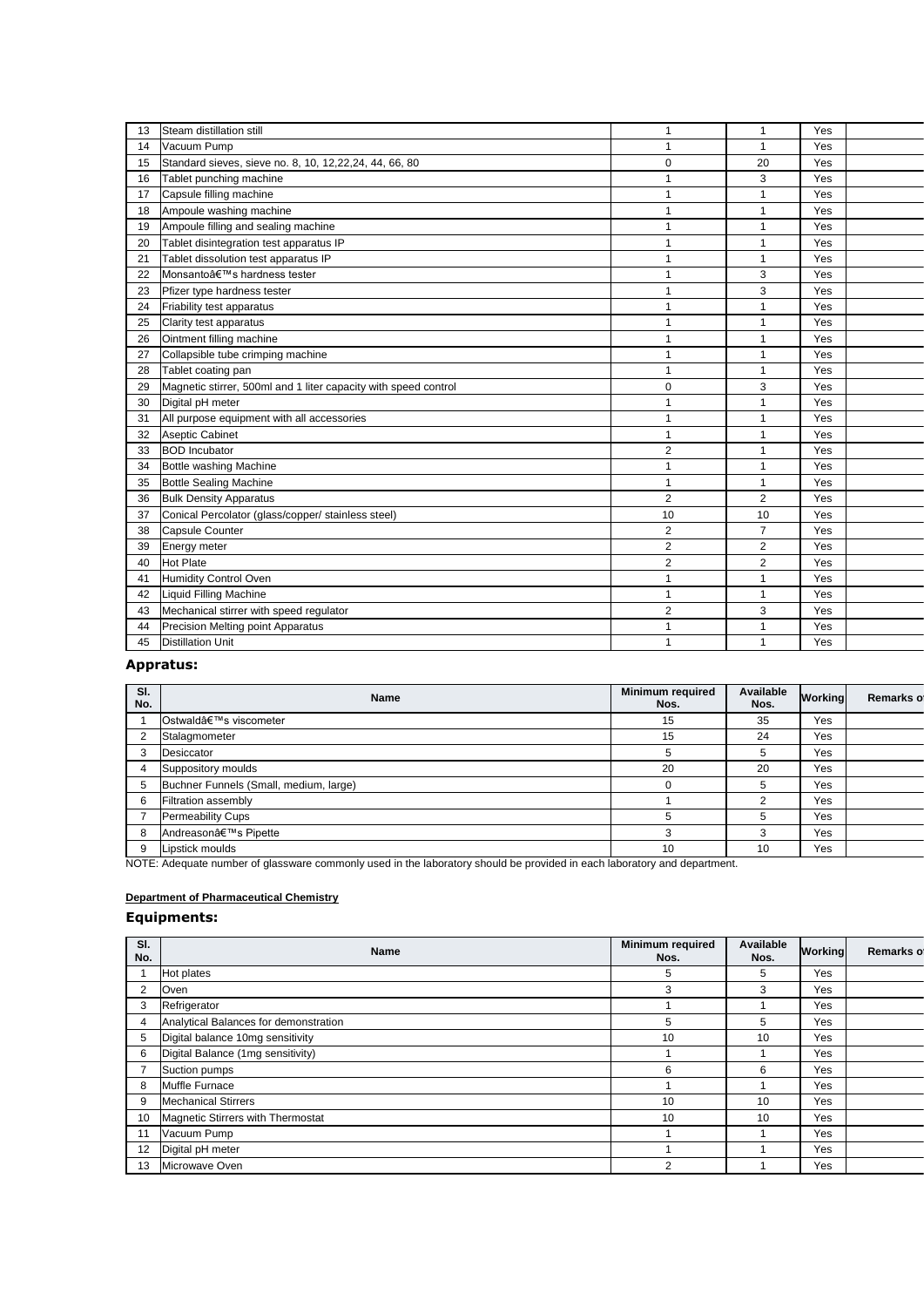## **Appratus:**

| SI.<br>No. | <b>Name</b>                                      | <b>Minimum required</b><br>Nos. | Available<br>Nos. | Working | Remarks of |
|------------|--------------------------------------------------|---------------------------------|-------------------|---------|------------|
|            | <b>Distillation Unit</b>                         |                                 |                   | Yes     |            |
|            | Reflux flask and condenser single necked         | 20                              | 25                | Yes     |            |
|            | Reflux flask and condenser double/ triple necked | 20                              | 20                | Yes     |            |
|            | <b>Burettes</b>                                  | 40                              | 40                | Yes     |            |
|            | Arsenic Limit Test Apparatus                     | 20                              | 20                | Yes     |            |
|            | <b>Nesslers Cylinders</b>                        | 40                              | 40                | Yes     |            |

NOTE: Adequate number of glassware commonly used in the laboratory should be provided in each laboratory and department.

## **Central Instrumentation Room**

## **Equipments:**

| SI.<br>No.     | <b>Name</b>                                                  | <b>Minimum required</b><br>Nos. | Available<br>Nos. | Working   | Remarks of |
|----------------|--------------------------------------------------------------|---------------------------------|-------------------|-----------|------------|
|                | Colorimeter                                                  |                                 |                   | Yes       |            |
| $\overline{2}$ | Digital pH meter                                             |                                 |                   | Yes       |            |
| 3              | UV- Visible Spectrophotometer                                |                                 | 3                 | Yes       |            |
| 4              | Flourimeter                                                  |                                 |                   | Yes       |            |
| 5              | Digital Balance (1mg sensitivity)                            |                                 |                   | Yes       |            |
| 6              | Nephelo Turbidity meter                                      |                                 |                   | Yes       |            |
|                | <b>Flame Photometer</b>                                      |                                 |                   | Yes       |            |
| 8              | Potentiometer                                                |                                 |                   | Yes       |            |
| 9              | Conductivity meter                                           |                                 |                   | Yes       |            |
| 10             | Fourier Transform Infra Red Spectrometer (Desirable)         |                                 |                   | Yes       |            |
| 11             | <b>HPLC</b>                                                  |                                 |                   | Yes       |            |
| 12             | <b>HPTLC</b> (Desirable)                                     |                                 | 0                 | No        |            |
| 13             | Atomic Absorption and Emission spectrophotometer (Desirable) |                                 | $\Omega$          | <b>No</b> |            |
| 14             | Biochemistry Analyzer (Desirable)                            |                                 |                   | Yes       |            |
| 15             | Carbon, Hydrogen, Nitrogen Analyzer (Desirable)              |                                 | $\Omega$          | <b>No</b> |            |
| 16             | Deep Freezer (Desirable)                                     |                                 | 0                 | <b>No</b> |            |
| 17             | Ion-Exchanger                                                |                                 |                   | Yes       |            |
| 18             | Lyophilizer (Desirable)                                      |                                 | $\Omega$          | <b>No</b> |            |

NOTE: Adequate number of glassware commonly used in the laboratory should be provided in each laboratory and department.

## **Department of Pharmaceutical Biotechnology**

| SI.<br>No.               | Name                                          | Minimum required<br>Nos. | Available<br>Nos. | Working   | Remarks of |
|--------------------------|-----------------------------------------------|--------------------------|-------------------|-----------|------------|
| $\overline{\phantom{a}}$ | Orbital shaker incubator                      |                          |                   | Yes       |            |
| $\overline{2}$           | Lyophilizer (Desirable)                       | 1                        | $\mathbf 0$       | <b>No</b> |            |
| 3                        | Gel Electrophoresis (Vertical and Horizontal) |                          |                   | Yes       |            |
| 4                        | Phase contrast/Trinocular Microscope          | 4                        |                   | Yes       |            |
| 5                        | <b>Refrigerated Centrifuge</b>                |                          |                   | Yes       |            |
| 6                        | Fermenters of different capacity (Desirable)  | $\overline{\mathbf{A}}$  | 0                 | <b>No</b> |            |
| 7                        | <b>Tissue culture station</b>                 | ٠                        | 0                 | No        |            |
| 8                        | Laminar airflow unit                          |                          |                   | Yes       |            |
| 9                        | Diagnostic kits to identify infectious agents | 4                        |                   | Yes       |            |
| 10                       | Rheometer                                     | 1                        | 0                 | <b>No</b> |            |
| 11                       | Viscometer                                    | 1                        |                   | Yes       |            |
| 12                       | Micropipettes (single and multi channeled)    | 0                        | $\overline{2}$    | Yes       |            |
| 13                       | Sonicator                                     | 1                        | $\overline{2}$    | Yes       |            |
| 14                       | Respinometer                                  | ٠                        |                   | Yes       |            |
| 15                       | <b>BOD</b> Incubator                          |                          |                   | Yes       |            |
| 16                       | Paper Electrophoresis Unit                    | $\overline{ }$           |                   | Yes       |            |
| 17                       | Micro Centrifuge                              | 1                        |                   | Yes       |            |
| 18                       | Incubator water bath                          |                          |                   | Yes       |            |
| 19                       | Autoclave                                     | 1                        |                   | Yes       |            |
| 20                       | Refrigerator                                  | 4                        |                   | Yes       |            |
| 21                       | <b>Filtration Assembly</b>                    |                          |                   | Yes       |            |
| 22                       | Digital pH meter                              |                          |                   | Yes       |            |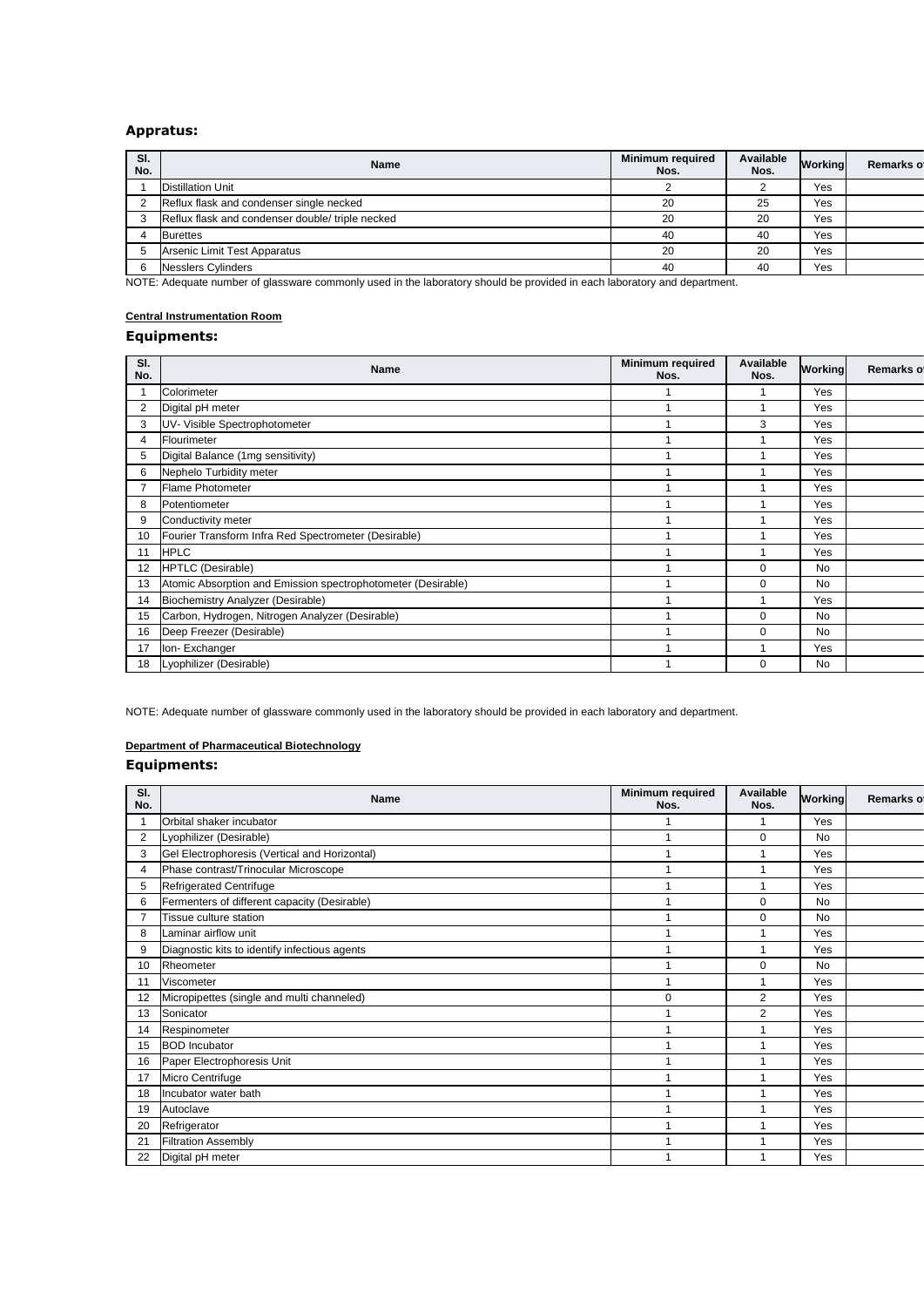NOTE: Adequate number of glassware commonly used in the laboratory should be provided in each laboratory and department.

## **Department of Pharmacy Practice**

## **Equipments:**

| SI.<br>No.     | <b>Name</b>                                                                                                | Minimum required<br>Nos. | Available<br>Nos. | Working   | <b>Remarks of</b> |
|----------------|------------------------------------------------------------------------------------------------------------|--------------------------|-------------------|-----------|-------------------|
| 1              | Colorimeter                                                                                                | 2                        | 3                 | Yes       |                   |
| $\overline{2}$ | Microscope                                                                                                 | 0                        | 2                 | Yes       |                   |
| 3              | Permanent slides (skin, kidney, pancreas, smooth muscle, liver etc.,)                                      | 0                        | 5                 | Yes       |                   |
| $\overline{4}$ | Watch glass                                                                                                | 0                        | 5                 | Yes       |                   |
| 5              | Centrifuge                                                                                                 | 1                        | $\mathbf{1}$      | Yes       |                   |
| 6              | Biochemical reagents for analysis of normal and pathological constituents in urine and blood<br>facilities | 0                        | 2                 | Yes       |                   |
| 7              | Filtration equipment                                                                                       | 2                        | 2                 | Yes       |                   |
| 8              | <b>Filling Machine</b>                                                                                     | 1                        | $\mathbf{1}$      | Yes       |                   |
| 9              | <b>Sealing Machine</b>                                                                                     | 1                        | $\mathbf{1}$      | Yes       |                   |
| 10             | Autoclave sterilizer                                                                                       | 1                        | $\mathbf{1}$      | Yes       |                   |
| 11             | Membrane filter                                                                                            | 0                        | 2                 | Yes       |                   |
| 12             | Sintered glass funnel with complete filtering assemble                                                     | 0                        | $\mathbf 0$       | <b>No</b> |                   |
| 13             | Small disposable membrane filter for IV admixture filtration                                               | 0                        | $\mathbf 0$       | <b>No</b> |                   |
| 14             | Laminar air flow bench                                                                                     |                          | $\mathbf{1}$      | Yes       |                   |
| 15             | Vacuum pump                                                                                                | 1                        | $\mathbf{1}$      | Yes       |                   |
| 16             | Oven                                                                                                       | 1                        | $\mathbf{1}$      | Yes       |                   |
| 17             | Surgical dressing                                                                                          | 0                        |                   | Yes       |                   |
| 18             | Incubator                                                                                                  | 1                        | $\mathbf{1}$      | Yes       |                   |
| 19             | <b>PH</b> meter                                                                                            | 1                        | $\mathbf{1}$      | Yes       |                   |
| 20             | Disintegration test apparatus                                                                              | 1                        | $\mathbf{1}$      | Yes       |                   |
| 21             | Hardness tester                                                                                            | 1                        | 3                 | Yes       |                   |
| 22             | Centrifuge                                                                                                 | 1                        | $\mathbf{1}$      | Yes       |                   |
| 23             | Magnetic stirrer                                                                                           | 1                        | 3                 | Yes       |                   |
| 24             | Thermostatic bath                                                                                          |                          |                   | Yes       |                   |
|                |                                                                                                            |                          |                   |           |                   |

NOTE: Adequate number of glassware commonly used in the laboratory should be provided in each laboratory and department.

## **Department of Pharmacognosy**

| SI.<br>No.     | <b>Name</b>                                       | <b>Minimum required</b><br>Nos. | Available<br>Nos. | Working | Remarks of |
|----------------|---------------------------------------------------|---------------------------------|-------------------|---------|------------|
| $\overline{1}$ | Microscope with stage micrometer                  | 15                              | 20                | Yes     |            |
| $\overline{2}$ | <b>Digital Balance</b>                            | $\overline{\mathbf{c}}$         | $\overline{2}$    | Yes     |            |
| 3              | Autoclave                                         | 2                               | $\overline{2}$    | Yes     |            |
| 4              | Hot air oven                                      | $\overline{\mathbf{c}}$         | $\overline{2}$    | Yes     |            |
| 5              | <b>B.O.D.incubator</b>                            | 1                               |                   | Yes     |            |
| 6              | Refrigerator                                      | 1                               | $\overline{ }$    | Yes     |            |
| $\overline{7}$ | Laminar air flow                                  | 1                               | $\overline{ }$    | Yes     |            |
| 8              | Colony counter                                    | 2                               | 2                 | Yes     |            |
| 9              | Zone reader                                       | 1                               |                   | Yes     |            |
| 10             | Digital pH meter                                  | 1                               |                   | Yes     |            |
| 11             | Microscope with stage and oil immersion objective | 20                              | 20                | Yes     |            |
| 12             | Sterility testing unit                            | 1                               | 1                 | Yes     |            |
| 13             | Camera Lucida                                     | 15                              | 15                | Yes     |            |
| 14             | Eye piece micrometer                              | 15                              | 15                | Yes     |            |
| 15             | Stage micrometer                                  | 20                              | 20                | Yes     |            |
| 16             | Incinerator                                       | $\mathbf{1}$                    | 1                 | Yes     |            |
| 17             | Moisture balance                                  | 1                               | $\overline{2}$    | Yes     |            |
| 18             | Heating mantle                                    | 15                              | 15                | Yes     |            |
| 19             | Flourimeter                                       | 1                               |                   | Yes     |            |
| 20             | Vacuum pump                                       | 2                               | $\overline{2}$    | Yes     |            |
| 21             | Micropipettes (Single and multi channeled)        | $\overline{2}$                  | 2                 | Yes     |            |
| 22             | Micro Centrifuge                                  | 1                               |                   | Yes     |            |
| 23             | Projection Microscope                             | 4                               |                   | Yes     |            |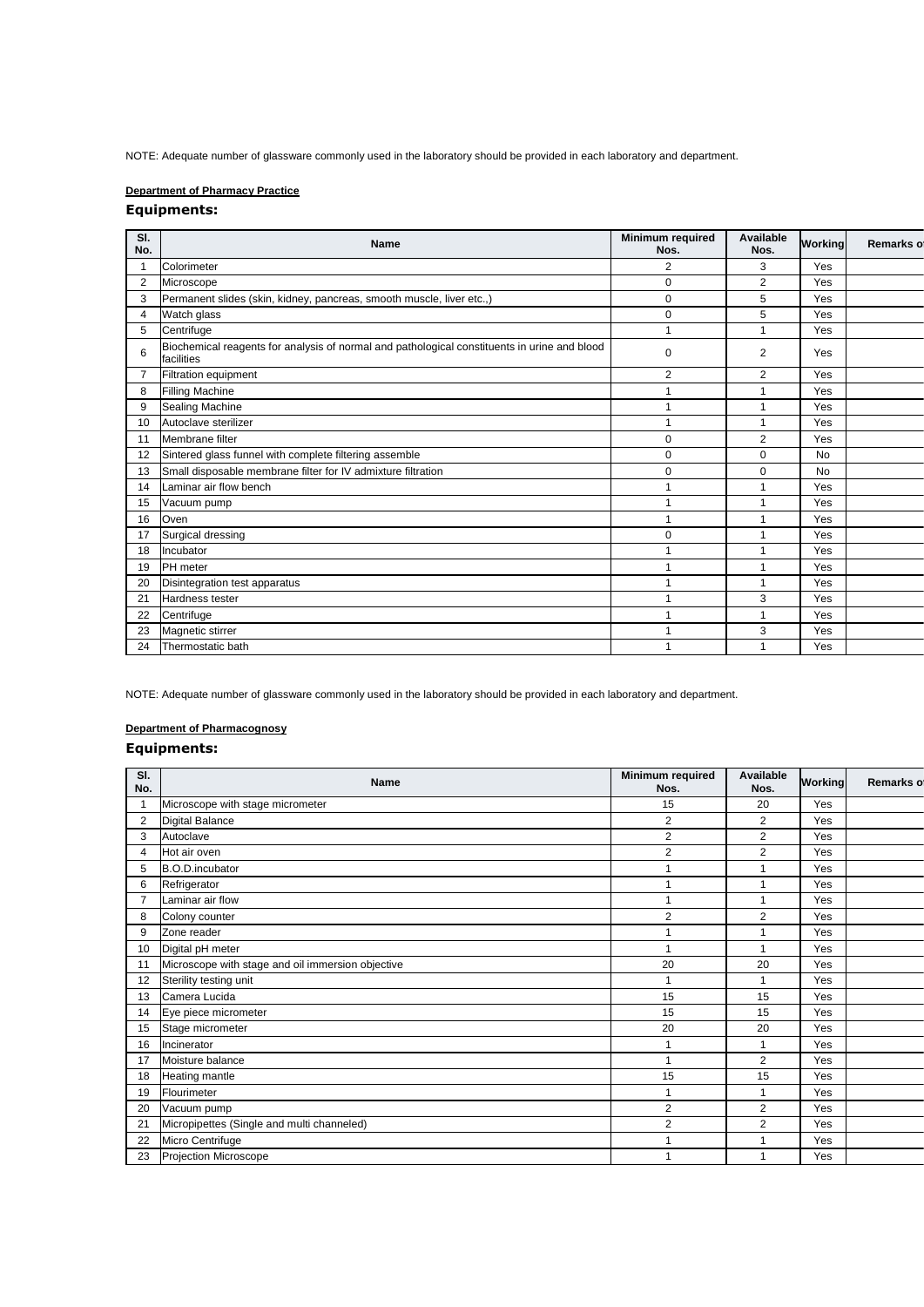#### **Appratus:**

| SI.<br>No. | <b>Name</b>                 | <b>Minimum required</b><br>Nos. | Available<br>Nos. | Working | Remarks of |
|------------|-----------------------------|---------------------------------|-------------------|---------|------------|
|            | Reflux flask with condenser | 20                              | 20                | Yes     |            |
|            | Water bath                  | 20                              | 20                | Yes     |            |
|            | Clavengers apparatus        | 10                              | 10                | Yes     |            |
|            | Soxhlet apparatus           | 10                              | 10                | Yes     |            |
| 5          | TLC chamber and sprayer     | 10                              | 10                | Yes     |            |
|            | <b>Distillation unit</b>    |                                 |                   | Yes     |            |
|            | $\cdots$<br>.<br>.<br>.     | .                               |                   |         |            |

NOTE: Adequate number of glassware commonly used in the laboratory should be provided in each laboratory and department.

#### **2. Hospital Requirements for running Pharm D or Pharm.D. and Pharm.D. (Post Baccalaureate) courses**

#### **Hospital Details**

 $\overline{\phantom{a}}$ 

|     | S.No. Name/ Infrastructure                             | Minimum required Nos.                                                                                                                | Provided                                            | Re<br>In |
|-----|--------------------------------------------------------|--------------------------------------------------------------------------------------------------------------------------------------|-----------------------------------------------------|----------|
| 11  | Hospital* with teaching<br>facility Minimum 300 bedded | <b>Nature of Hospital</b>                                                                                                            |                                                     |          |
|     | Hospital                                               | Own                                                                                                                                  |                                                     |          |
|     |                                                        | - Teaching hospital recognised by MCI or<br>University                                                                               |                                                     |          |
|     |                                                        | Govt. Hospital not below the level of district<br>Hospital                                                                           |                                                     |          |
|     |                                                        | Corporate Hospital                                                                                                                   | ⊽                                                   |          |
| 12  | Place for Pharmacy Practice<br>Department +            | Minimum carpet area of 3 sq.mts. per student<br>along with consent to provide the professional<br>manpower to support the programme. | Provided and consent<br>was given along with<br>MOU |          |
| ll3 | Available specialties $++$                             | Medicine (Compulsory)                                                                                                                | ⊽                                                   |          |
|     |                                                        | (Any three of the following)                                                                                                         |                                                     |          |
|     |                                                        | Surgery                                                                                                                              | ⊽                                                   |          |
|     |                                                        | Pediatrics                                                                                                                           | ⊽                                                   |          |
|     |                                                        | Gynecology and Obstetrics                                                                                                            | ⊽                                                   |          |
|     |                                                        | Psychiatry                                                                                                                           |                                                     |          |
|     |                                                        | Skin and VD                                                                                                                          | ⊽                                                   |          |
|     |                                                        | Orthopedics                                                                                                                          | ⊽                                                   |          |
| 14  | Location of the Hospital Give<br>details.              | Within the same limits of Corporation or<br>Municipality or Campus with Medical Faculty<br>involvement as adjunct faculty            | Within the limits of<br>municipality                |          |

**\* Approval letter of the Hospital Authority to be annexed alongwith MOU. + Inspectors are required to personally verify the space provided at the hospital and meet the hospital administrators for interaction. ++ to b the Dean/Director/Medical Supdt. of the hospital.** 

#### **3. Unit Wise Medical Staff**

| Unit |            |                    |                         |                         |                            |         |                    |                   |                    |                                                                             |             |
|------|------------|--------------------|-------------------------|-------------------------|----------------------------|---------|--------------------|-------------------|--------------------|-----------------------------------------------------------------------------|-------------|
|      | S.No. Name | <b>Designation</b> | Date of<br><b>Birth</b> | Nature of<br>employment | <b>UG/PG QUALIFICATION</b> |         |                    |                   |                    | <b>Experience Date wise teaching/Profession</b><br>designation & Institutio |             |
|      |            |                    |                         |                         | <b>Subjects</b>            | Year Of | <b>Institution</b> | <b>University</b> | <b>Designation</b> | <b>Institution</b>                                                          | <b>From</b> |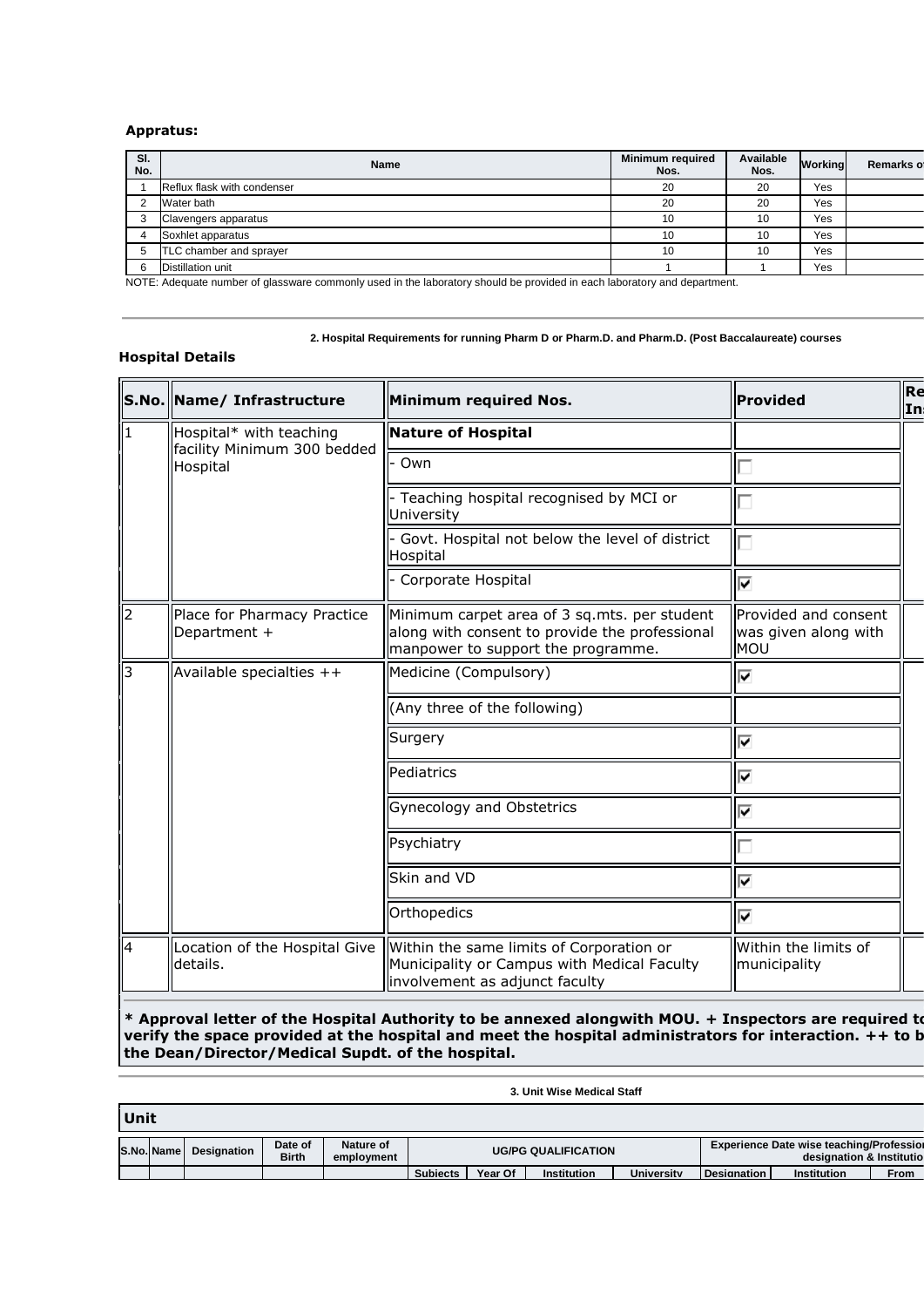|                |        |                       |            |                  |                           | Passing |                                         |                                         |        |                                         |            |
|----------------|--------|-----------------------|------------|------------------|---------------------------|---------|-----------------------------------------|-----------------------------------------|--------|-----------------------------------------|------------|
|                | Doctor | <b>Banu Prasad</b>    | 02/05/1972 | Full Time        | <b>MBBS MS</b>            | 1997    | University of<br><b>Health Sciences</b> | University of<br><b>Health Sciences</b> | Doctor | University of Health<br>Sciences        | 20/07/200  |
| 2              | Doctor | Raj Kumar<br>Bonda    | 05/05/1971 | Full Time        | <b>MBBS</b>               | 1996    | University of<br>Karnataka              | University of<br>Karnatak               | Doctor | University of<br>Karnataka              | 24/08/200  |
| 3              | Doctor | Sita Latha C          | 04/04/1976 | Full Time        | <b>MBBS MD</b>            | 2000    | University of<br><b>Health Sciences</b> | University of<br><b>Health Sciences</b> | Doctor | University of Health<br>Sciences        | 25/06/200  |
| $\overline{4}$ | Doctor | Manoj Kumar           | 08/06/1970 | Full Time        | <b>MBBS MD</b>            | 1993    | University of<br>Bangalore              | University of<br>Bangalore              | Doctor | University of<br>Bangalore              | 20/08/1991 |
| 5              | Doctor | G V Reddy             | 14/08/1972 | Full Time        | <b>MBBS MS</b><br>Orth    | 1997    | University of<br><b>Health Sciences</b> | University of<br><b>Health Sciences</b> | Doctor | University of Health<br><b>Sciences</b> | 30/06/2001 |
| 6              | Doctor | Surendra Jasti        | 31/08/1971 | Full Time        | <b>MBBS MS</b>            | 1996    | University of<br>Karnataka              | University of<br>Karnataka              | Doctor | University of<br>Karnataka              | 22/05/200  |
| $\overline{7}$ | Doctor | Kiran I               | 15/08/1977 | Full Time        | MBBS MD<br>AN             | 2000    | University of<br><b>Health Sciences</b> | University of<br><b>Health Sciences</b> | Doctor | University of Health<br>Sciences        | 30/08/200  |
| 8              | Doctor | D Lakshmi<br>Pasuna   | 24/06/1970 | Full Time        | <b>MBBS</b><br><b>DGO</b> | 1995    | University of<br><b>Health Sciences</b> | University of<br><b>Health Sciences</b> | Doctor | University of Health<br>Sciences        | 15/06/2002 |
| 9              | Doctor | Anupama M             | 19/08/1970 | Full Time        | <b>MBBS MD</b>            | 1995    | University of<br>Bangalore              | University of<br>Bangalore              | Doctor | University of<br>Bangalore              | 20/07/199  |
| 10             | Doctor | Ravi Kumar P          | 20/05/1962 | Full Time        | <b>MBBS</b><br>DCH MD     | 1986    | Andhra<br>University                    | Andhra<br>University                    | Doctor | Andhra University                       | 30/09/199  |
| 11             | Doctor | Swapna Sri<br>Boppana | 26/09/1980 | Full Time        | <b>MBBS MD</b>            | 2004    | URGHS                                   | URGHS                                   | Doctor | URGHS                                   | 01/06/200  |
| 12             | Doctor | Srinivas<br>Moparthi  | 24/04/1976 | <b>Full Time</b> | <b>MBBS MS</b>            | 2001    | U.Amravati                              | U.Amravati                              | Doctor | U.Amravati                              | 20/08/200  |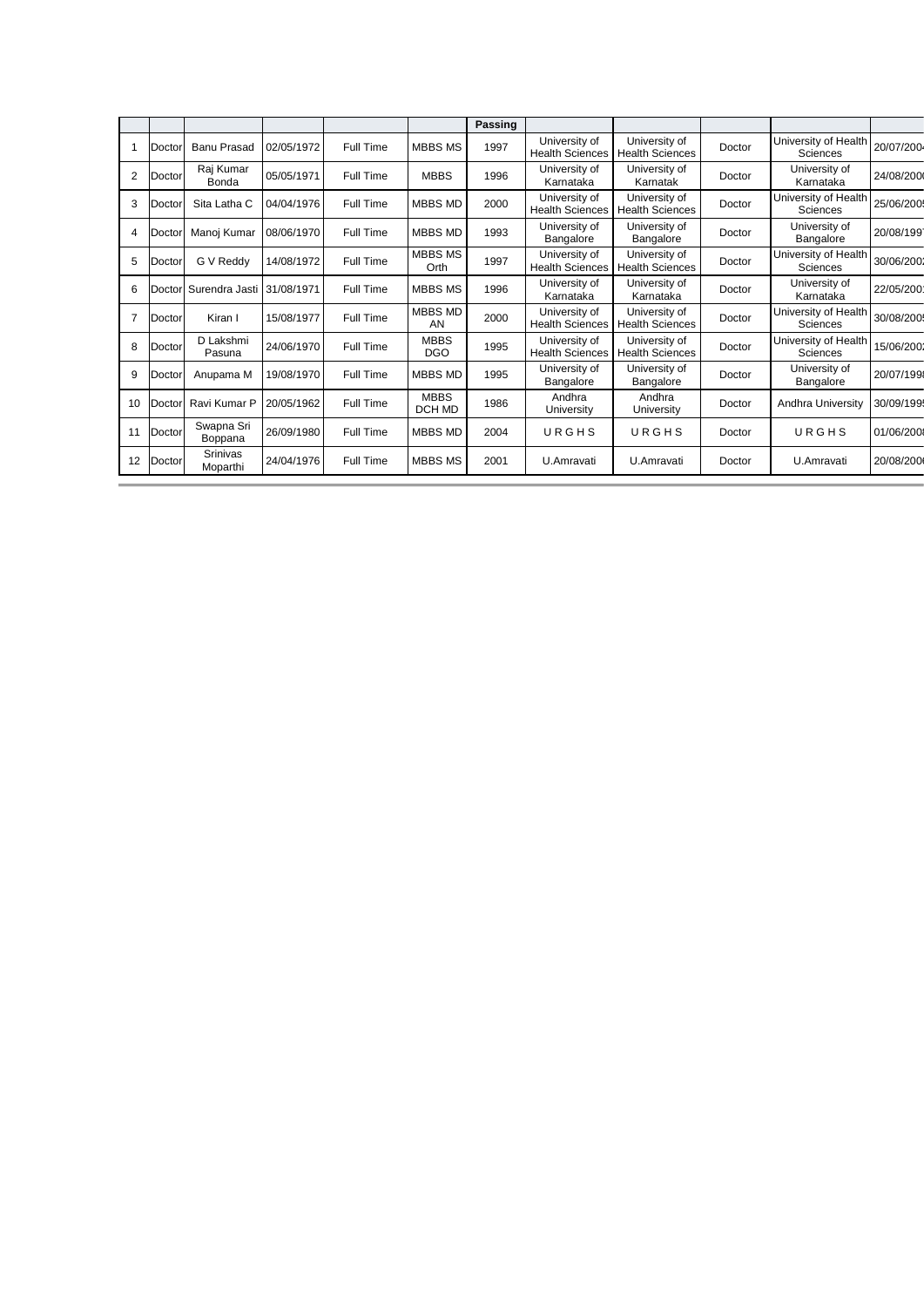| <b>Other Ancillary staff available</b>                                  |          |
|-------------------------------------------------------------------------|----------|
| Epidemiologist                                                          | Yes      |
| Statistician                                                            | Yes      |
| Physiotherapies                                                         | No       |
| <b>Available Clinical Material</b>                                      |          |
| Average daily OPD                                                       | 250      |
| Average daily IPD                                                       | 30       |
| Average daily bed occupancy rate                                        | 165      |
| Average daily operations                                                |          |
| Major                                                                   | 8        |
| Minor                                                                   | 6        |
| Year-wise available clinical materials (during<br>previous three years) | Adequate |
| <b>Intensive Care facilities</b>                                        |          |
| ICU                                                                     |          |
| No. of beds                                                             | 44       |
| Equipment                                                               | Adequate |
| Average bed occupancy                                                   | 25       |
| II. ICCU                                                                |          |
| No. of beds                                                             | 04       |
| Equipment                                                               | Adequate |
| Average bed occupancy                                                   | 04       |
| <b>III. NICU</b>                                                        |          |
| No. of beds                                                             | 08       |
| Equipment                                                               | Adequate |
| Average bed occupancy                                                   | 05       |
| IV. PICU                                                                |          |
| No. of beds                                                             | 04       |
| Equipment                                                               | Adequate |
| Average bed occupancy                                                   | 04       |
| <b>V. Dialysis</b>                                                      |          |
| No. of beds                                                             | 12       |
| Equipment                                                               | Adequate |
| Average bed occupancy                                                   | 12       |
| Specialty clinics and services being provided by the department         |          |
| Yes                                                                     |          |

## **Details for Pharm.D. student and faculty.**

## **A.Accomodation**

| B Library-Denartmental Library standard text and references Indexing and Abstr |
|--------------------------------------------------------------------------------|

**B.Library-Departmental Library standard text and references Indexing and Abstracting services for DI services should be included as separate annexure. C.Pharmacy Practice staff details at the hospital-**

| Name | $\cdots$<br>Qualification | Signature of Faculty<br>$\sim$<br>. |
|------|---------------------------|-------------------------------------|
|------|---------------------------|-------------------------------------|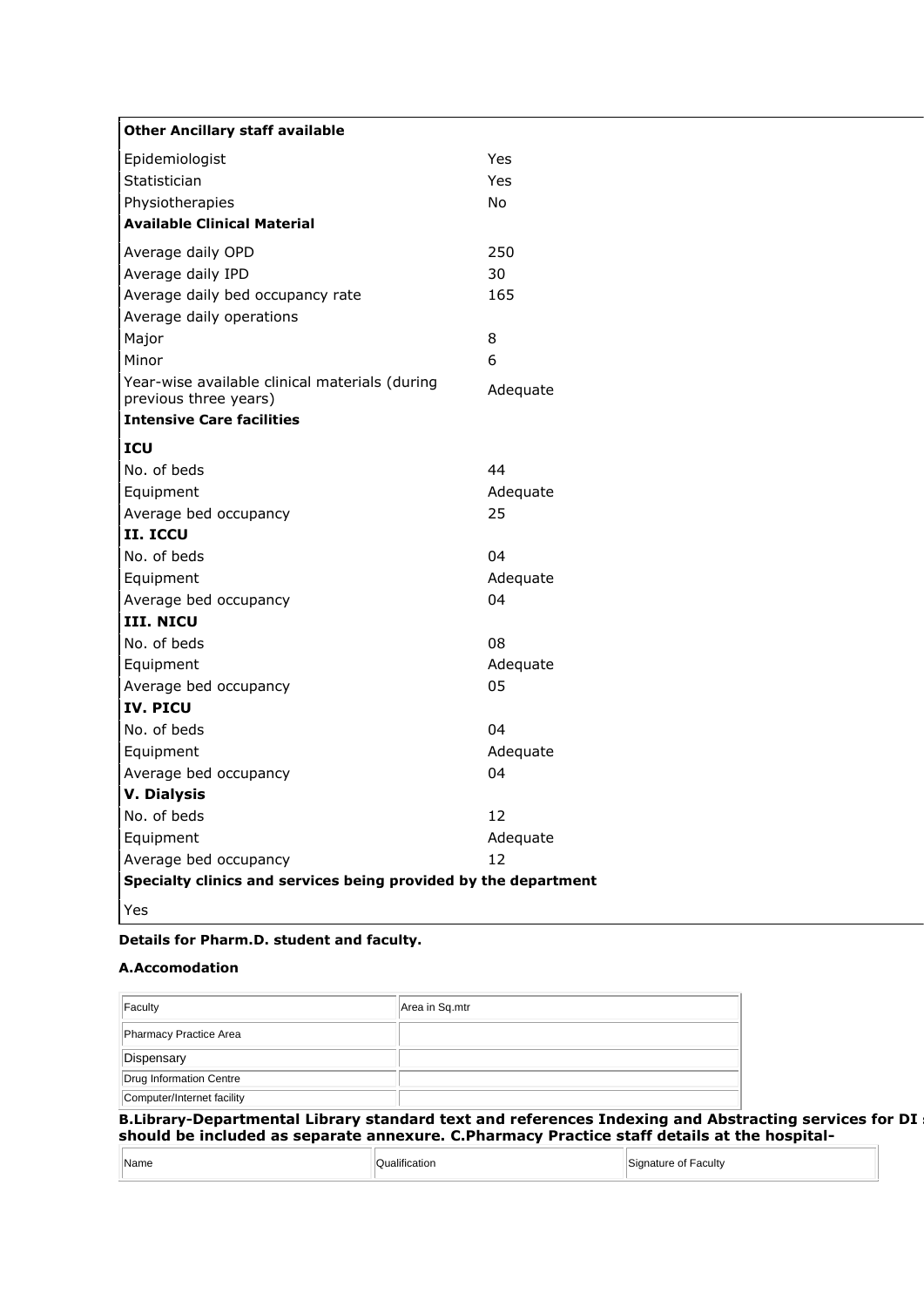## Signature of the Head of the Institution **Signature of the Inspectors** Signature of the Inspectors **Signature of the Inspectors**

## **STANDARD INSPECTION FORM(Pharm.D)TEACHING PROGRAMME/INTERNSHIP PROGRAMME**

1.Prescibed mode of admission to Scheduled PharmD Course.2.Academic Activities please mention the frequency with which each activity is held.

- Case presentation.
- Journal Club.
- **•** Seminar.
- **•** Subject Review.
- ADR meeting.
- Lectures(separately held for Pharm.D students)
- Guest lectures.
- Video film.
- $\bullet$  Others.

3.Log book of Pharm.D.students:

4.Whether Pharm.D. students participate in beside counselling or not? :

#### **Summary Of Inspection report-(check list) to be completed by the Inspector.**

## **Date of inspection:-**

#### **Name of Inspector:-**

|    | Name of theinstitution                                                                                                                                                                                                                                                                  | Name and other particulars of Intitution(Principal/Head) |                                                          |                          |  |  |  |  |
|----|-----------------------------------------------------------------------------------------------------------------------------------------------------------------------------------------------------------------------------------------------------------------------------------------|----------------------------------------------------------|----------------------------------------------------------|--------------------------|--|--|--|--|
|    |                                                                                                                                                                                                                                                                                         | Qualification detail.                                    |                                                          |                          |  |  |  |  |
|    |                                                                                                                                                                                                                                                                                         |                                                          | Experience: Adequate/Inadequate                          |                          |  |  |  |  |
|    |                                                                                                                                                                                                                                                                                         |                                                          | Age                                                      |                          |  |  |  |  |
|    | Name of theinstitution                                                                                                                                                                                                                                                                  |                                                          | Name and other particulars of Intitution(Principal/Head) |                          |  |  |  |  |
|    |                                                                                                                                                                                                                                                                                         |                                                          | Qualification detail.                                    |                          |  |  |  |  |
| 2. |                                                                                                                                                                                                                                                                                         |                                                          | Experience: Adequate/Inadequate                          |                          |  |  |  |  |
|    |                                                                                                                                                                                                                                                                                         |                                                          | Age                                                      |                          |  |  |  |  |
|    | Date of last insoection of the institution :                                                                                                                                                                                                                                            |                                                          |                                                          |                          |  |  |  |  |
| 13 | Number of admission at B.Pharm.                                                                                                                                                                                                                                                         |                                                          |                                                          |                          |  |  |  |  |
|    | Staff position for B.Pharm.                                                                                                                                                                                                                                                             |                                                          | Sufficient/Insufficient                                  |                          |  |  |  |  |
|    | Other deficiency, if any                                                                                                                                                                                                                                                                |                                                          | Yes                                                      |                          |  |  |  |  |
| 4  | Total Teachers in the Pharmacy Practice Department (with requisite qualifications & Experience)                                                                                                                                                                                         |                                                          |                                                          |                          |  |  |  |  |
|    | Designation<br>Number                                                                                                                                                                                                                                                                   |                                                          | Name                                                     | <b>Toatal Experience</b> |  |  |  |  |
|    | Professors                                                                                                                                                                                                                                                                              |                                                          |                                                          |                          |  |  |  |  |
|    | Asst.Profeesors                                                                                                                                                                                                                                                                         |                                                          |                                                          |                          |  |  |  |  |
|    | Lecturers                                                                                                                                                                                                                                                                               |                                                          |                                                          |                          |  |  |  |  |
|    | All teachers should be physically identified.- Detailed proforma (with photograph affixed) in respect of every teacher must be obtained signed by the concerned te<br>of institution.- To ensure that staff is full time, paid and not working in any other institution simultaneously. |                                                          |                                                          |                          |  |  |  |  |
| 5  | Requisite important information of the Hospital                                                                                                                                                                                                                                         |                                                          |                                                          |                          |  |  |  |  |
|    | Number                                                                                                                                                                                                                                                                                  |                                                          |                                                          |                          |  |  |  |  |
|    | Teaching complement in each Dept.                                                                                                                                                                                                                                                       |                                                          | Full\Partial                                             |                          |  |  |  |  |
|    | Total number of beds Dept.wise                                                                                                                                                                                                                                                          |                                                          |                                                          |                          |  |  |  |  |
|    | Instruments and other expected facilities                                                                                                                                                                                                                                               |                                                          | Adequate\Inadequate                                      |                          |  |  |  |  |
|    |                                                                                                                                                                                                                                                                                         |                                                          |                                                          |                          |  |  |  |  |